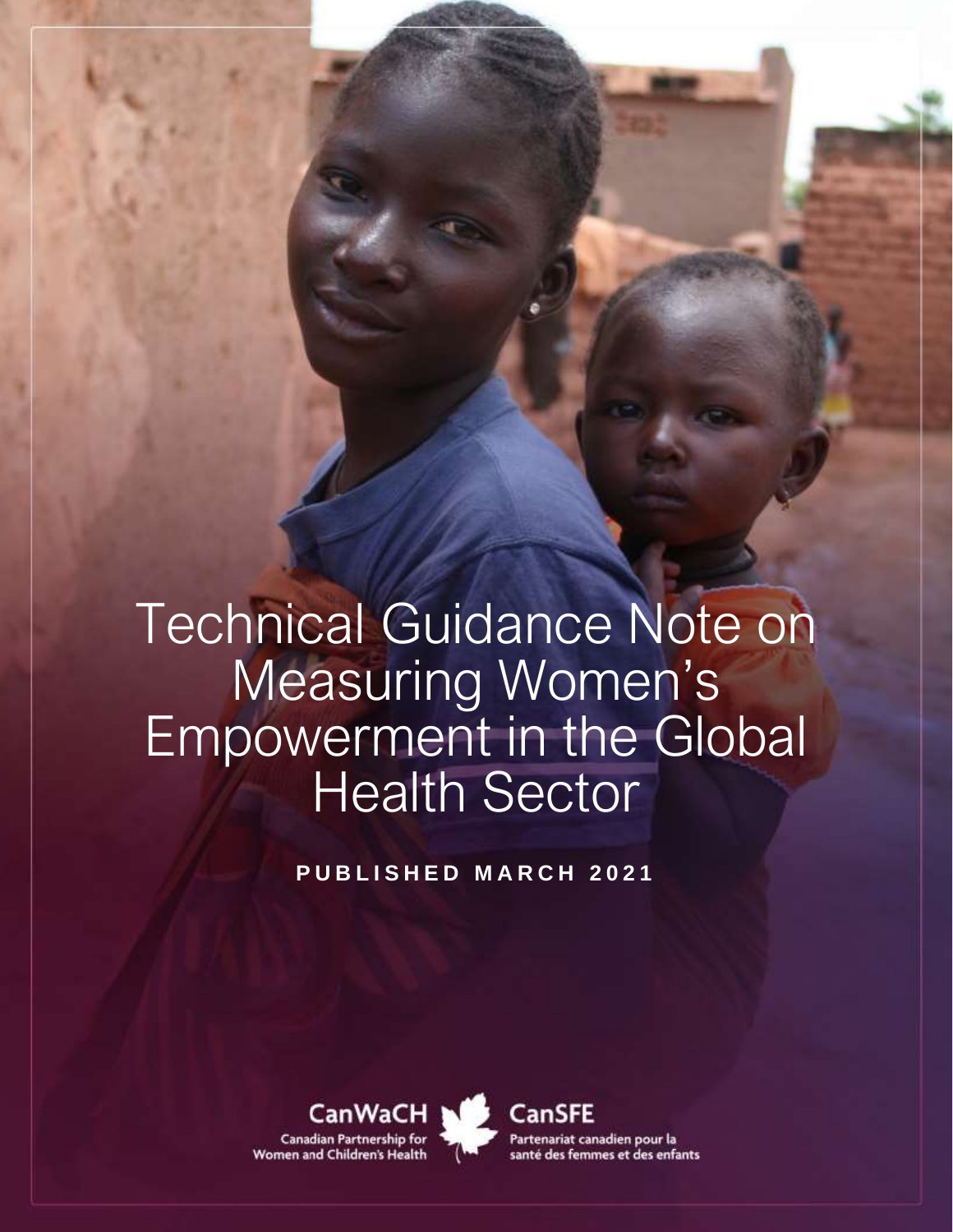# About

The Canadian Partnership for Women and Children's Health (CanWaCH) is a proud membership of more than 100 nongovernmental organizations, academic institutions, health professional associations and individuals partnering to improve health outcomes for women and children in more than 1,000 communities worldwide. Learn more at **[www.canwach.ca](http://www.canwach.ca/)**

Recommended citation: CanWaCH (March 2021). Technical Guidance Note on Measuring Women's Empowerment in the Global Health Sector. Available at **[www.canwach.ca](http://www.canwach.ca/)**



## Acknowledgements and Disclaimers

CanWaCH gratefully acknowledges the primary authorship and research of Dr. Elizabeth Dyke, as well as the contributions of multiple editors and expert consultants from within and outside of CanWaCH. Contributions from Global Affairs Canada, CanWaCH Metrics Working Group and Gender Equality Working Group, and multiple civil society organizations and subject-matter experts from across Canada were essential for the development of this note. Thank you in particular to Talia Glickman for her vital contributions to this project.

This note uses the language of women, girls, boys, and men when talking about gender and gender equality, as it draws extensively on scientific literature and sector publications which use this language. CanWaCH recognizes the diversity of gender expression and experience across communities around the world, and acknowledges that binary language erases this experience. It is hoped that the guidance contained in this note may be applicable and useful to initiatives working on measuring empowerment with gender-diverse communities, and more broadly, that additional future guidance will be available in this regard. CanWaCH also acknowledges that the terminology of "women and girls" is used frequently throughout the note, which effectively combines the experience of females of all ages, when these experiences are in fact quite diverse. Current literature tends to put more of a focus on women, or women of a reproductive age, with no further delineation. Therefore, while much of the guidance and resources in this note will be applicable to women, girls, and adolescent girls, care should be taken to consider the unique needs of adolescents in particular. Additional guidance on measuring empowerment of adolescent girls may be needed.

This note is under active review and consultation, and recommendations are encouraged. Please contact Jessica Ferne, Director, Global Health Impact at **[jferne@canwach.ca](mailto:jferne@canwach.ca)** to participate more in this process.

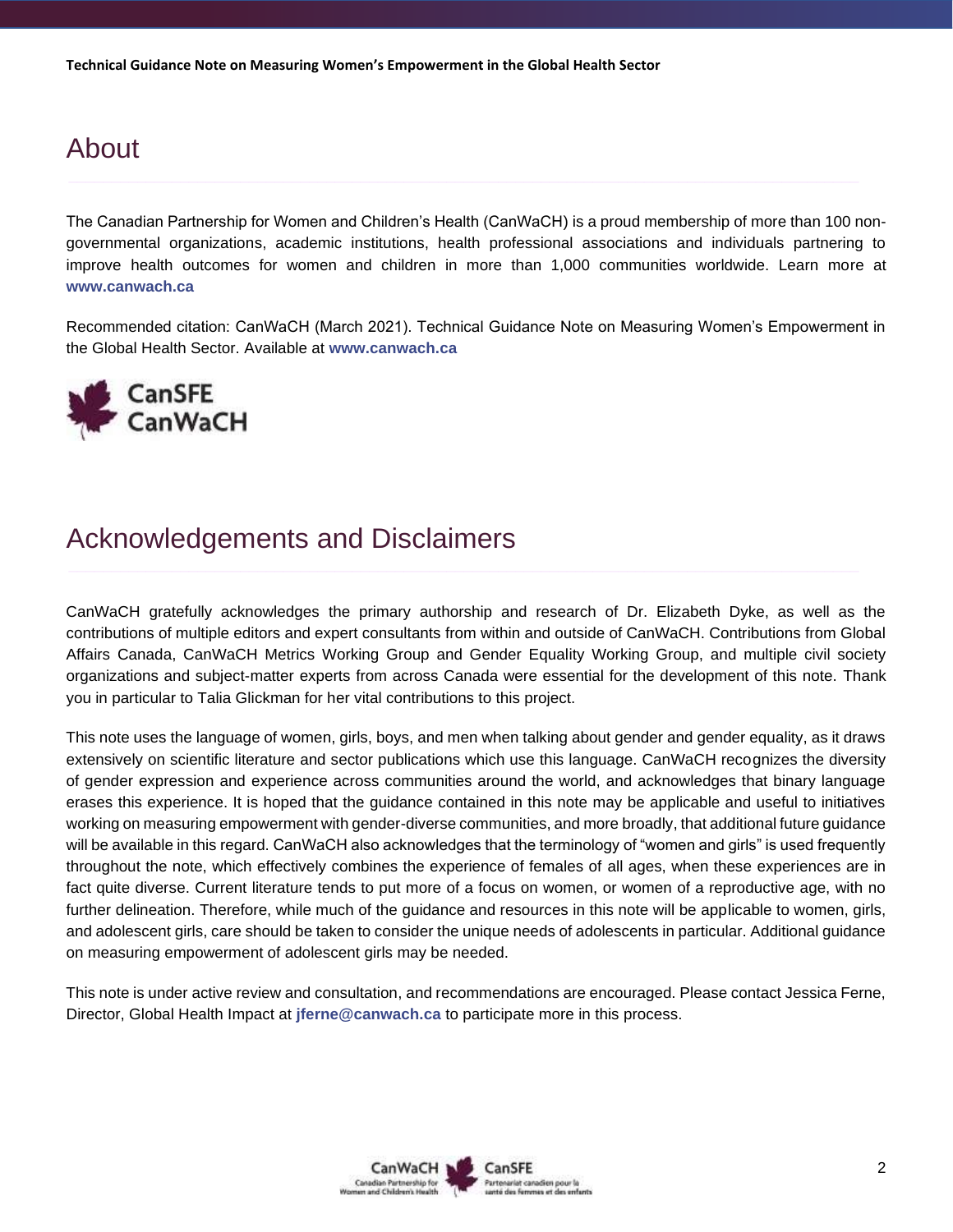# Acronyms

| <b>ANC</b>     | Antenatal care                                                                 |  |  |
|----------------|--------------------------------------------------------------------------------|--|--|
| <b>CanWaCH</b> | Canadian Partnership for Women and Children's Health                           |  |  |
| <b>CEDAW</b>   | The Convention on the Elimination of All Forms of Discrimination against Women |  |  |
| <b>DHS</b>     | Demographic Health Surveys                                                     |  |  |
| <b>FIAP</b>    | Canada's Feminist International Assistance Policy                              |  |  |
| <b>GAC</b>     | Global Affairs Canada                                                          |  |  |
| GBA+           | Gender Based Analysis +                                                        |  |  |
| <b>GEM</b>     | Gender-Equitable Men scale                                                     |  |  |
| GoC            | Government of Canada                                                           |  |  |
| <b>NGO</b>     | Non-governmental organization                                                  |  |  |
| <b>PTL</b>     | <b>Project Team Leaders</b>                                                    |  |  |
| <b>RBM</b>     | <b>Results-Based Management</b>                                                |  |  |
| RH             | Reproductive health                                                            |  |  |
| <b>WHO</b>     | World Health Organization                                                      |  |  |

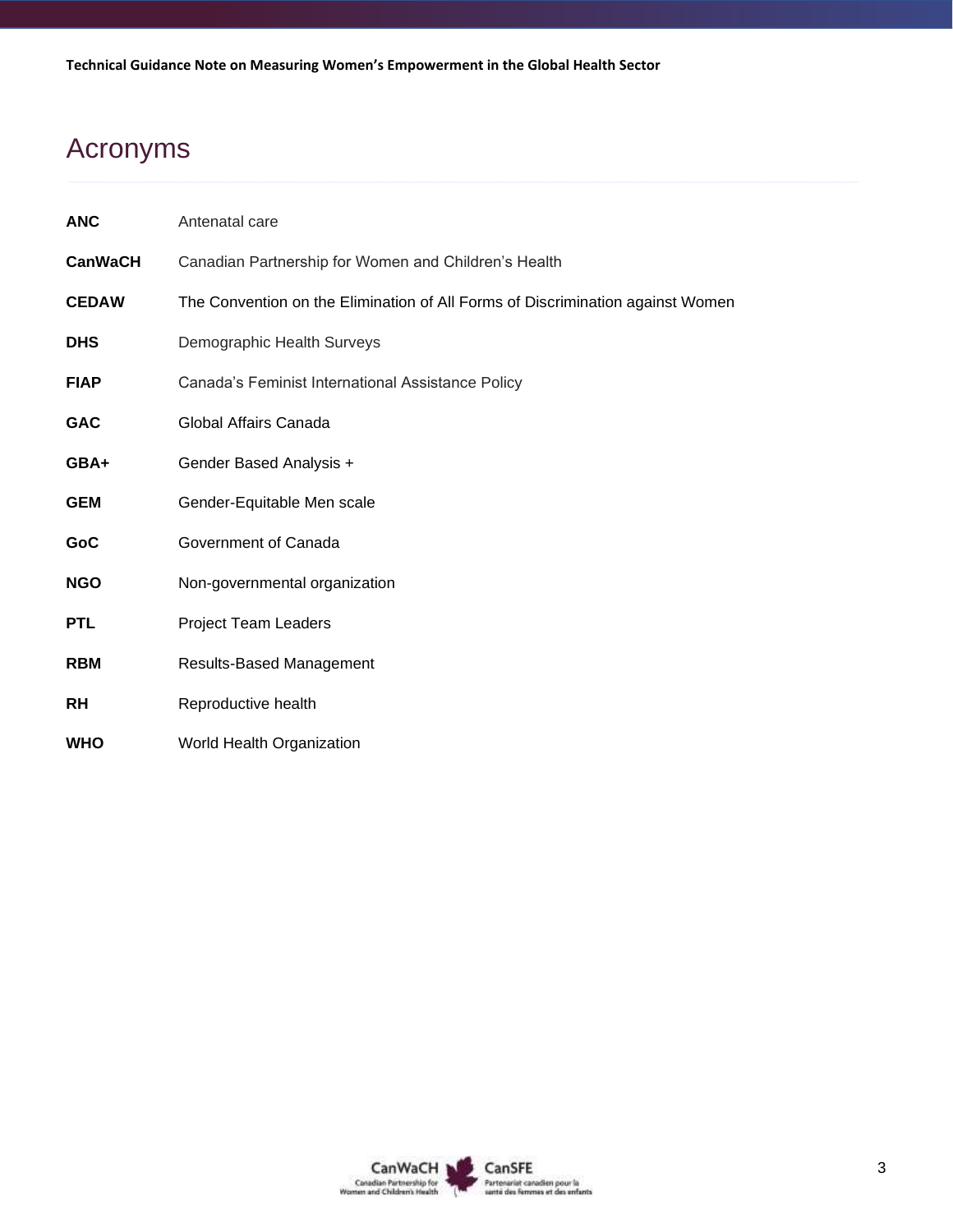# Table of Contents

| 1                | 1.1                                                                                    | <b>Introduction</b><br>Objectives of the Guidance Note                                                      | 5<br>5              |  |  |
|------------------|----------------------------------------------------------------------------------------|-------------------------------------------------------------------------------------------------------------|---------------------|--|--|
|                  | 1.2                                                                                    | Why Measuring Women's Empowerment in Global Health is Important                                             | 5                   |  |  |
| $\overline{2}$   | 2.1                                                                                    | <b>Women's Empowerment in Global Health: Definitions and Concepts</b><br>Feminist Monitoring and Evaluation | 6<br>$\overline{7}$ |  |  |
| $\mathbf{3}$     | 3.1                                                                                    | <b>Considerations for Measuring Women's Empowerment</b><br>Multiple domains of women's empowerment          | 8<br>8              |  |  |
|                  | 3.2                                                                                    | Women's empowerment is context specific                                                                     | 8                   |  |  |
|                  | 3.3                                                                                    | Change across multiple indicators takes time                                                                | 10                  |  |  |
|                  | 3.4                                                                                    | Developing women's empowerment measures                                                                     | 10                  |  |  |
|                  | 3.5                                                                                    | <b>Limitations and Challenges</b>                                                                           | 11                  |  |  |
| 4                |                                                                                        | <b>Guidance on Incorporating Measuring Women's Empowerment in Global Health</b>                             |                     |  |  |
|                  |                                                                                        | <b>Initiatives</b>                                                                                          | 12                  |  |  |
|                  | 4.1                                                                                    | Steps in Measuring Women's Empowerment                                                                      | 12                  |  |  |
|                  | 4.2                                                                                    | <b>Ultimate Outcome Level Measures</b>                                                                      | 13                  |  |  |
|                  | 4.3                                                                                    | Intermediate Outcomes Level Measures                                                                        | 14                  |  |  |
|                  | 4.4                                                                                    | Immediate Outcomes Level Measures                                                                           | 14                  |  |  |
|                  | 4.5                                                                                    | <b>Output Level Measures</b>                                                                                | 14                  |  |  |
|                  | 4.6                                                                                    | Example Indicators (Intermediate and Immediate Outcomes) for Different Domains                              | 15                  |  |  |
|                  | 4.7                                                                                    | Data collection methods and frequency                                                                       | 18                  |  |  |
|                  | 4.8                                                                                    | Data collection ethics                                                                                      | 18                  |  |  |
|                  | 4.9                                                                                    | <b>Qualitative Data Collection Methods</b>                                                                  | 19                  |  |  |
| 5                |                                                                                        | <b>Results Chain Examples from GAC</b>                                                                      | 20                  |  |  |
| 6                | <b>Checklist for Measuring Women's Empowerment</b><br>21                               |                                                                                                             |                     |  |  |
| 7                | <b>Appendix A: Methods Used to Develop the Guidance Note</b><br>24                     |                                                                                                             |                     |  |  |
| 8                | <b>Appendix B: List of Academic References Included in Review</b><br>25                |                                                                                                             |                     |  |  |
| $\boldsymbol{9}$ | <b>Appendix C: List of Grey Literature Included in Review</b><br>28                    |                                                                                                             |                     |  |  |
| 10               | Appendix D: List of External Measures, Tools and Manuals for Further Information<br>29 |                                                                                                             |                     |  |  |
| 11               | <b>Appendix E: Global Affairs Documents</b><br>32                                      |                                                                                                             |                     |  |  |
| 12               | <b>Appendix F: References Cited</b><br>33                                              |                                                                                                             |                     |  |  |

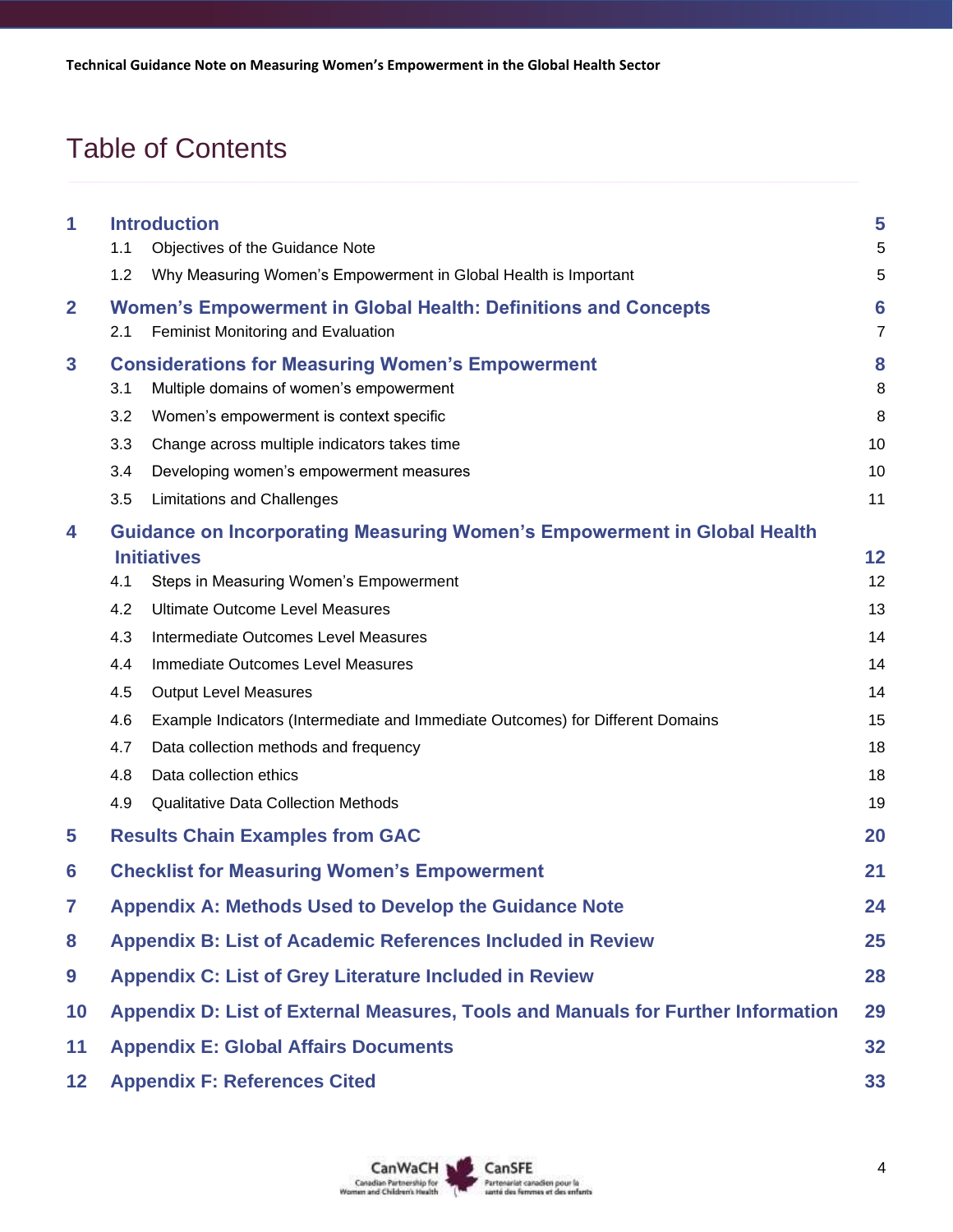# <span id="page-4-0"></span>1 Introduction

### <span id="page-4-1"></span>1.1 Objectives of the Guidance Note

Recognizing the critical role of women's empowerment in achieving global health and women's rights outcomes, the objective of this guidance note is to support measurement of women's empowerment in global health initiatives, particularly for those projects that are included as part of Canada's 10 Year Commitment to Global Health and Rights. This note is oriented toward non-governmental organizations, Global Affairs Canada (GAC), and other stakeholders that adhere to GAC's gender equality policies and Results Based Management (RBM) methodology.

This note is an accompaniment to the following GAC policies and guidance:

- The **[Feminist International Assistance Policy \(FIAP\)](https://www.international.gc.ca/world-monde/issues_development-enjeux_developpement/priorities-priorites/policy-politique.aspx?lang=eng)**, Action Area 2.2: Human Dignity
- GAC's guidance on **[Results-Based Management \(RBM\)](https://www.international.gc.ca/world-monde/funding-financement/results_based_management-gestion_axee_resultats.aspx?lang=eng)**
- GAC's **[Gender Equality Toolkit For Projects](https://www.international.gc.ca/world-monde/funding-financement/gender_equality_toolkit-trousse_outils_egalite_genres.aspx?lang=eng)**

### <span id="page-4-2"></span>1.2 Why Measuring Women's Empowerment in Global Health is Important

This guidance note is grounded in GAC's gender equality guidance and a women's rights based approach to health, framed by **The Convention on [the Elimination of All Forms of Discrimination against Women](https://www.ohchr.org/en/professionalinterest/pages/cedaw.aspx) (CEDAW)** and the **[Beijing Declaration on Women.](https://www.unwomen.org/en/how-we-work/intergovernmental-support/world-conferences-on-women)** 

In preparing this note, existing research suggests women's empowerment plays a key role in global health, including for reproductive health [1], maternal and child health outcomes [2], and children's nutrition [3, 4] among other health outcomes. Moreover, empowerment is critical to ensure a sustainable impact on health [5].

Furthermore, as identified in GAC's Feminist International Assistance *Gender Equality Toolkit for Projects*:

*"The empowerment of women and girls is central to achieving gender equality. It is about women/girls – taking control over their lives, setting their own agendas, gaining skills, building self-confidence, solving problems, and developing self-reliance. It is not only a collective, social and political process, but an individual one as well – and it is not only a process but an outcome too. Outsiders cannot empower women: only women can empower themselves to make choices or to speak out on their own behalf. Through empowerment, women become aware of unequal power relations, gain control over their lives, and acquire a greater voice to overcome inequality in their home, workplace and community" [6].*

That said, the notion that women's empowerment is key for improved health outcomes is an instrumentalist framing. When measuring empowerment, it is important to primarily take a rights-based approach, with the acknowledgement that instrumentalist benefits (i.e. improved health outcomes) do exist. However, this is not always the approach employed across the academic literature - the current body of evidence on empowerment and health often primarily utilizes an

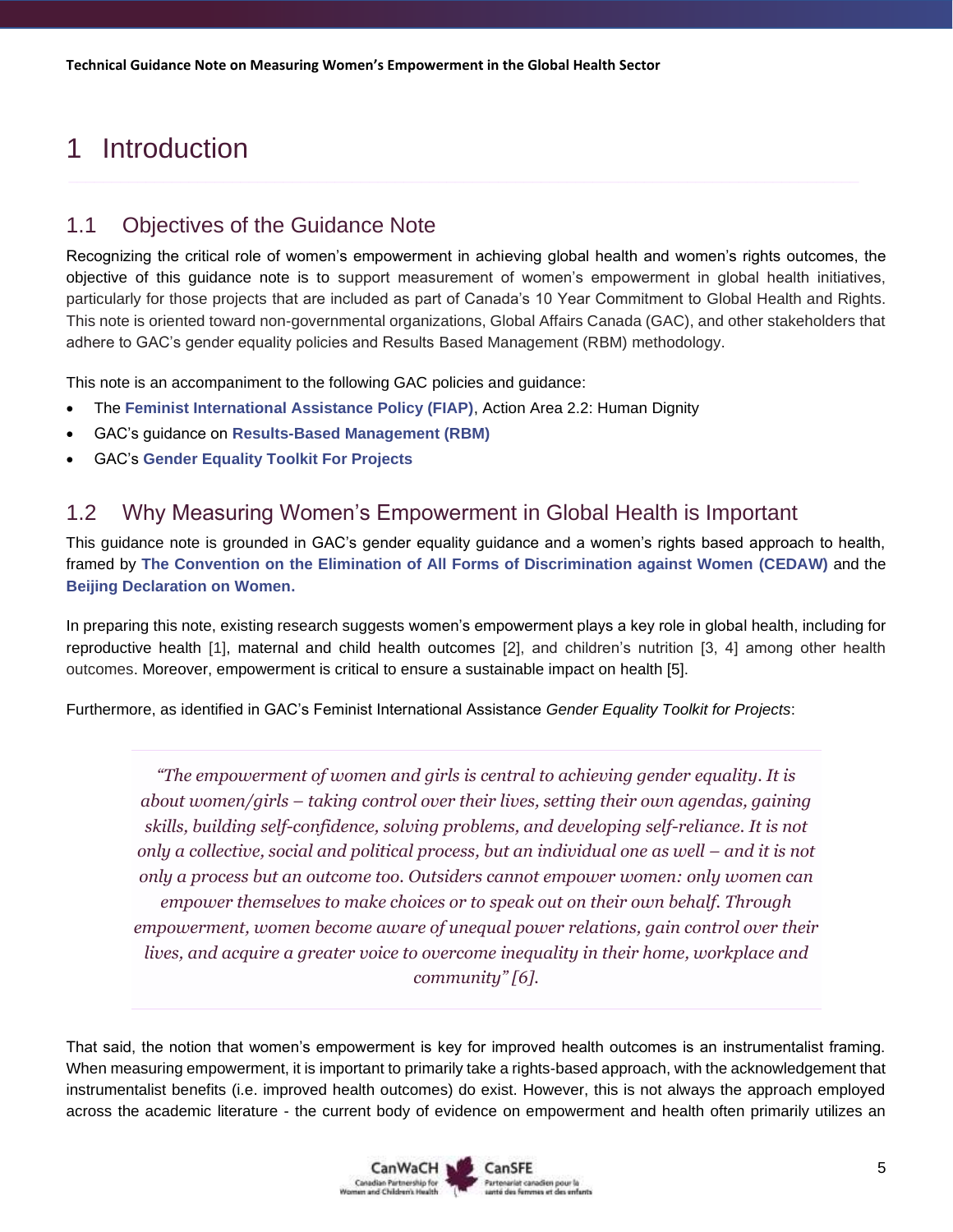instrumentalist orientation. This note responds to the literature as it currently exists, but this should not preclude the use of a rights-based approach in global health programming.

Women's empowerment measures used in donor funded projects have multiple purposes including: accountability to citizens benefitting from the project and donors, project performance, quality improvement, and learning. At the same time, it is imperative that **the process itself of measuring women's empowerment needs to empower women**. An initiative needs to carefully consider how the selected measures of women's empowerment will function for each purpose, ensuring that the voices of women and girls are at the center of the approach to measurement.

# <span id="page-5-0"></span>2 Women's Empowerment in Global Health: Definitions and **Concepts**

There is no single definition of women's empowerment, and related concepts such as "autonomy" [7, 8] and "agency" are also interconnected with women's empowerment as pathways to gender equality [9]. Kabeer's definition of women's empowerment tends to be used the most in the scientific literature:

> *Empowerment is "the expansion in people's ability to make strategic life choices in a context where this ability was previously denied to them" [10].*

A review of the literature confirms consensus that empowerment as a construct is abstract and fluid, and that it is difficult to assess the transformational nature of empowerment [14].

Before determining measures of assessment, an initiative should develop or adapt a **conceptual model of women's empowerment**. As a companion to an initiative's theory of change, a conceptual model identifies the multiple domains of women's empowerment and their relationship to each other within the context of the initiative. This conceptual model of women's empowerment informs the gender equality strategy, the logic model, the theory of change narrative, and selected indicators, along with providing a framework for analysis of women's empowerment throughout the initiative's lifecycle.

#### EXAMPLES:

Kabeer's seminal three dimensional model of women's empowerment has three elements: resources, agency, and achievements [7]. Morgan et al [11] identify examples of health-specific conceptual frameworks for women's empowerment, and the Bill and Melinda Gates Foundation has developed [12] a model of women's empowerment using "power to", "power with" and "power within", approaches, also framed by Kabeer's dimensions. Many conceptual models used by non-governmental organizations similarly use the dimensions of resources, agency, and institutional structures [13] [10].

What is common to all definitions and conceptual models is the understanding that women's empowerment is multifaceted, complex, and nonlinear. It is both a process and an outcome [12, 14].

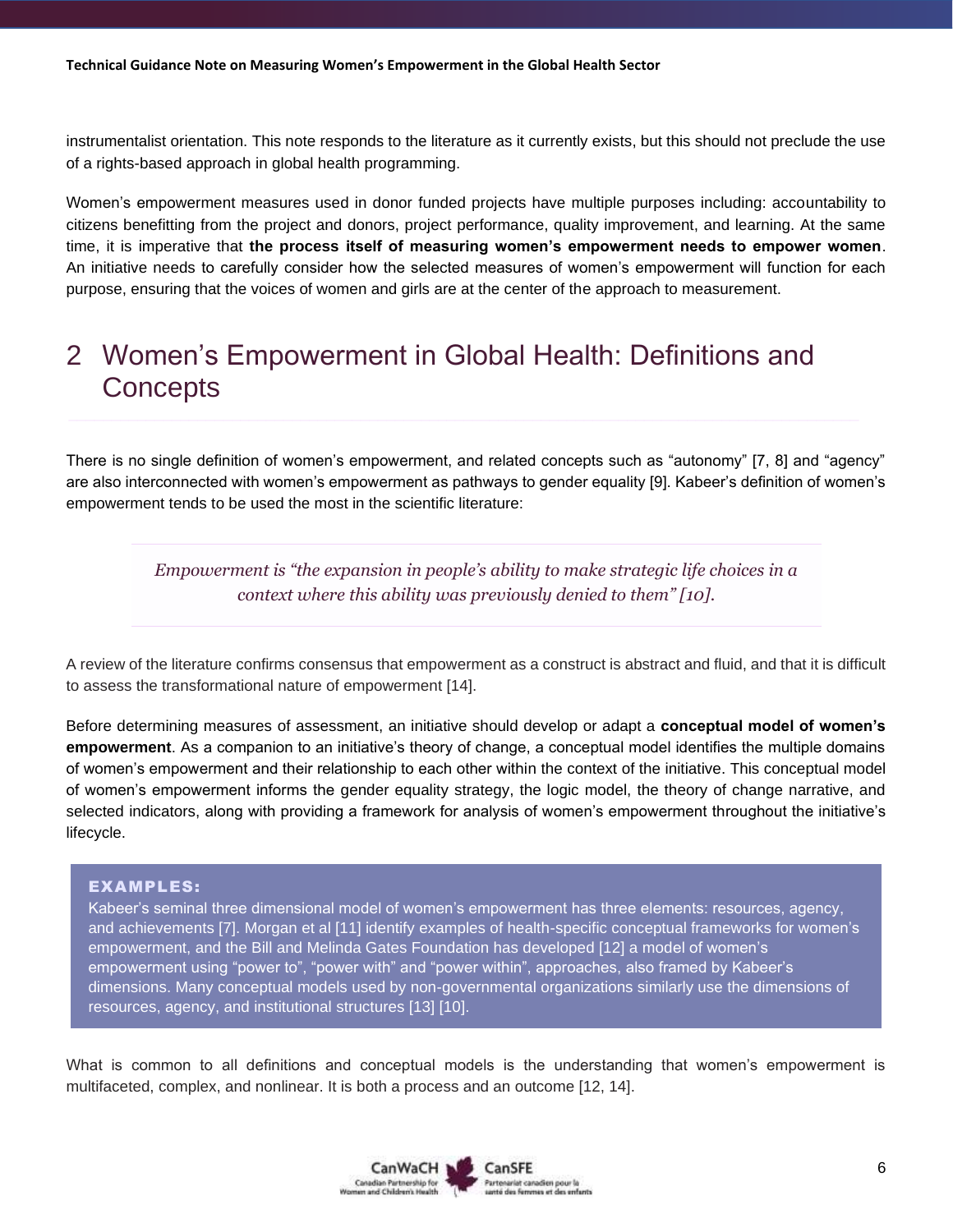### <span id="page-6-0"></span>2.1 Feminist Monitoring and Evaluation

Feminist monitoring and evaluation is an approach that emphasizes participation, challenges power relations, and brings voice to those who have traditionally not held power. In feminist monitoring and evaluation, women and girls have agency as full participants in the collection, analysis, and use of data, and have power over the narratives that are told about them. Feminist monitoring should be done routinely, including engaging women and girls in data collection, analysis, and use. Detailed guidance on feminist approaches to monitoring and evaluation should be referenced and used in evaluation planning.

Feminist monitoring and evaluation can be expensive and time-consuming, and requires specific expertise. As a critical piece of women's empowerment, feminist monitoring and evaluation needs to be appropriately resourced and planned at the beginning of the project, and included in the gender strategy and monitoring and evaluation plan.

While feminist monitoring and evaluation practices, such as using a co-creation process and ensuring that women and girls have ownership over their data, are recommended throughout this note, there is much more to feminist monitoring and evaluation than is possible to be covered in the scope of this text. Furthermore, we acknowledge that there exists a tension between some of the recommended guidance available in existing literature, and feminist principles and methods. These challenges, and associated strategies, should be discussed between stakeholders as part of the project development process. For further guidance please see Appendix D.

#### Resources on Feminist Monitoring and Evaluation:

Haylock, L. & Miller, C. (2015). **[Merging Developmental and Feminist Evaluation to Monitor and Evaluate](https://d.docs.live.net/67cc04b60e72fbde/Desktop/.%20https:/journals.sagepub.com/doi/abs/10.1177/1098214015578731)  [Transformative Social Change](https://d.docs.live.net/67cc04b60e72fbde/Desktop/.%20https:/journals.sagepub.com/doi/abs/10.1177/1098214015578731)**

Oxfam. (2020). **[Guidance Note on Feminist MEAL.](https://www.oxfam.ca/publication/guidance-note-on-feminist-meal/#:~:text=Feminist%20Monitoring%2C%20Evaluation%2C%20Accountability%20and,relations%20is%20complex%20and%20nonlinear)**

Oxfam. (2017). **[Applying Feminist Principles to Program Monitoring, Evaluation, Accountability, and](https://oxfamilibrary.openrepository.com/bitstream/handle/10546/620318/dp-feminist-principles-meal-260717-en.pdf;jsessionid=CF5981183A3305F8BADC2A1F1565A2BA?sequence=4)  [Learning.](https://oxfamilibrary.openrepository.com/bitstream/handle/10546/620318/dp-feminist-principles-meal-260717-en.pdf;jsessionid=CF5981183A3305F8BADC2A1F1565A2BA?sequence=4)**

Podems, D.R. (2014). **[Feminist Evaluation and Gender Approaches: There's a Difference?](https://www.betterevaluation.org/en/resources/discussion_paper/feminist_eval_gender_approaches)** 

Podems, D. & Negroustoueva, S. (2016) **[Feminist evaluation](https://www.betterevaluation.org/en/themes/feminist_evaluation)**. BetterEvaluation.

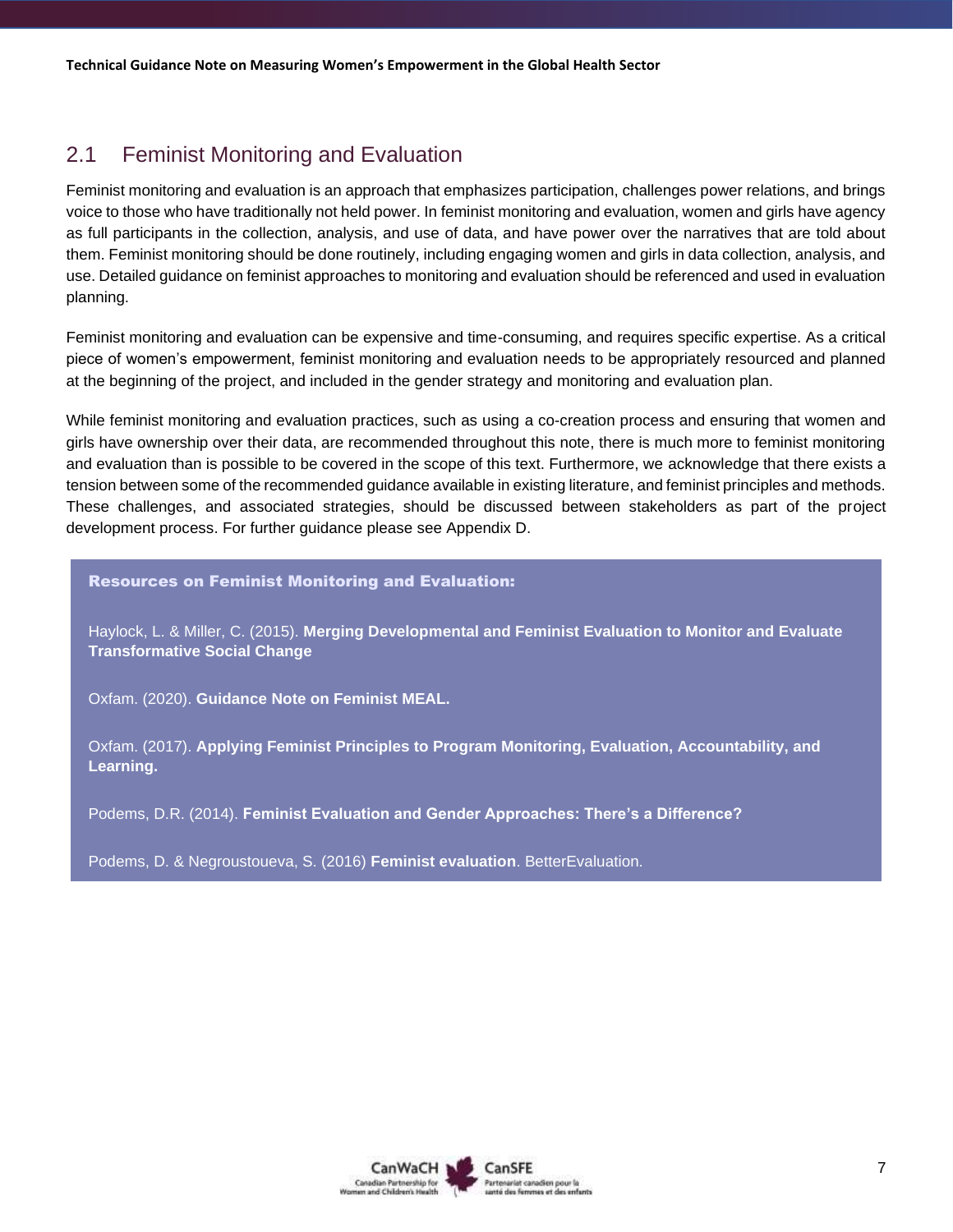# <span id="page-7-0"></span>3 Considerations for Measuring Women's Empowerment

### <span id="page-7-1"></span>3.1 Multiple domains of women's empowerment

Given that women's empowerment is multifaceted, it is important to collect and analyze data across multiple relevant domains of women's empowerment [13] for the given global health initiative. Change in a single domain is generally insufficient to increase the empowerment of women and improve health outcomes.

Examples of women's empowerment domains that correlate to health include, but may not be limited to [7]:

- household decision-making,
- reproductive decision-making,
- sexual decision-making,
- mobility/freedom of movement,
- financial autonomy/economic power,
- marriage or relationship characteristics,
- freedom from control by partner of family,
- gender attitudes/beliefs of women or partner,
- exposure to public life,
- contraceptive/family planning knowledge,
- spousal communication, [1]
- self-perception/efficacy,
- freedom from violence,
- collective agency,
- representation in community groups,
- nutritional status.

*It is important to measure empowerment across a number of domains*

### <span id="page-7-2"></span>3.2 Women's empowerment is context specific

One of the reasons that concepts of women's empowerment are extremely difficult to generalize is that empowerment is complex [1, 3, 12, 14], relative, culturally specific, non-linear, and context-dependent.

**There is therefore no standardized way to measure women's empowerment.** There is no one measure, index, or indicator, and no conclusive agreement, on how to measure women's empowerment, or policies associated with women's empowerment [13].

#### **3.2.1 The importance of defining empowerment locally**

Historically, empowerment has rarely been locally defined [1] and has instead been defined (and imposed) by actors within a government or international NGO. It is critically important to have the girls and women from the initiative themselves define what empowerment means to them. This is necessary to ensure that the selected measures are

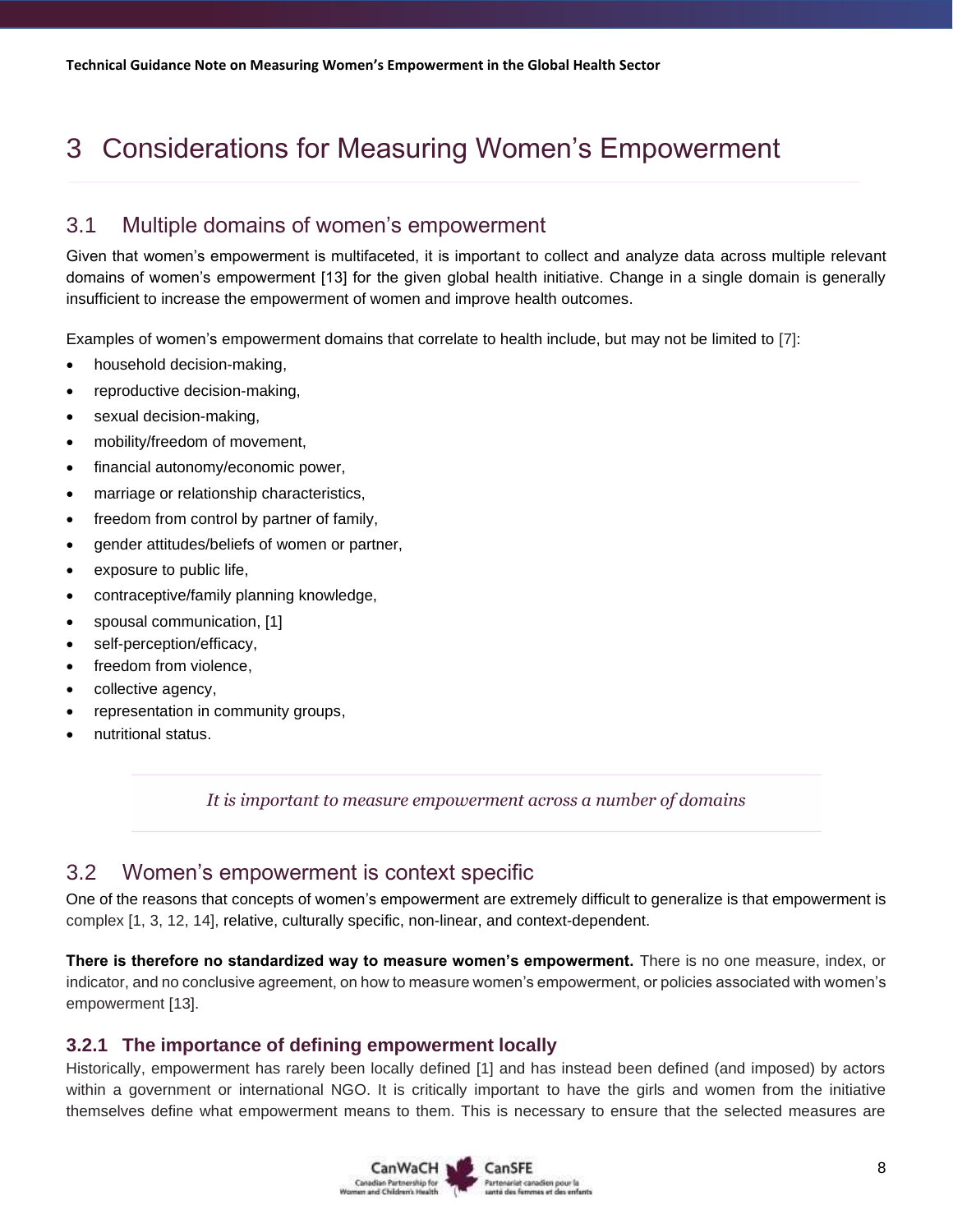relevant [14] and that women and girls exercise agency in the measurement process. Definitions of what empowerment means vary by country, context, and population (such as between adult women and adolescent girls). Intersectionality and the diversity of lived experiences of women and girls (this may include: age, socio-economic status, sexual orientation, religion, ethnicity, and other factors) [12] also need to be considered in the analysis of women's empowerment measures.

#### INTERSECTIONAL CONSIDERATIONS:

- Country
- Region
- Rural/Urban
- Age of the women/girls
- Marital status
- Intersectionality (gender and sexual identity, socio-economic status, religion, ethnicity)
- Male involvement
- Level of measure (e.g. individual, household, policy levels)

#### **3.2.2 Measures for empowerment differ by context**

There are many indicators that have been shown to measure women's empowerment with mixed or contradictory findings, in terms of how they correlate with health outcomes. These depend on the context (for example. varying by country [15], region, age of the girls/women, rural/urban setting, etc). Some have positive associations, others negative associations, and still others show no association at all [1]. Single women's empowerment measures can also be positively or negatively associated with various healthcare behaviours or outcomes, depending on the context.

#### EXAMPLE:

Freedom of movement (from the Demographic Health Survey (DHS)) is a common measure that is correlated with women's empowerment [7]; however, this was largely developed and tested in Southeast Asia and is particularly applicable for this geographical region. It has not been shown to be as strongly correlated to health outcomes in many countries in sub-Saharan Africa.

#### EXAMPLE:

Male accompaniment of women to antenatal care (ANC) visits has been shown to be both positively or negatively associated with women's empowerment [16] in different initiatives: her solitary presence at these visits may reflect her autonomy and ability to make decisions, or may reflect the lack of support received from her partner [7].

Therefore, no single women's empowerment indicator can or should be used for all global health initiatives, as doing so is not feasible.

#### **3.2.3 Consider the target populations**

Target populations for the initiative need to be considered when measuring women's empowerment. The following are some of the nuances that are not always considered:

- Many indicators focus on married women, leaving out unmarried women [1].
- Surveys do not always include "couple data" (including measuring male involvement) [1] to compare/match what a wife might report versus what a husband reports.

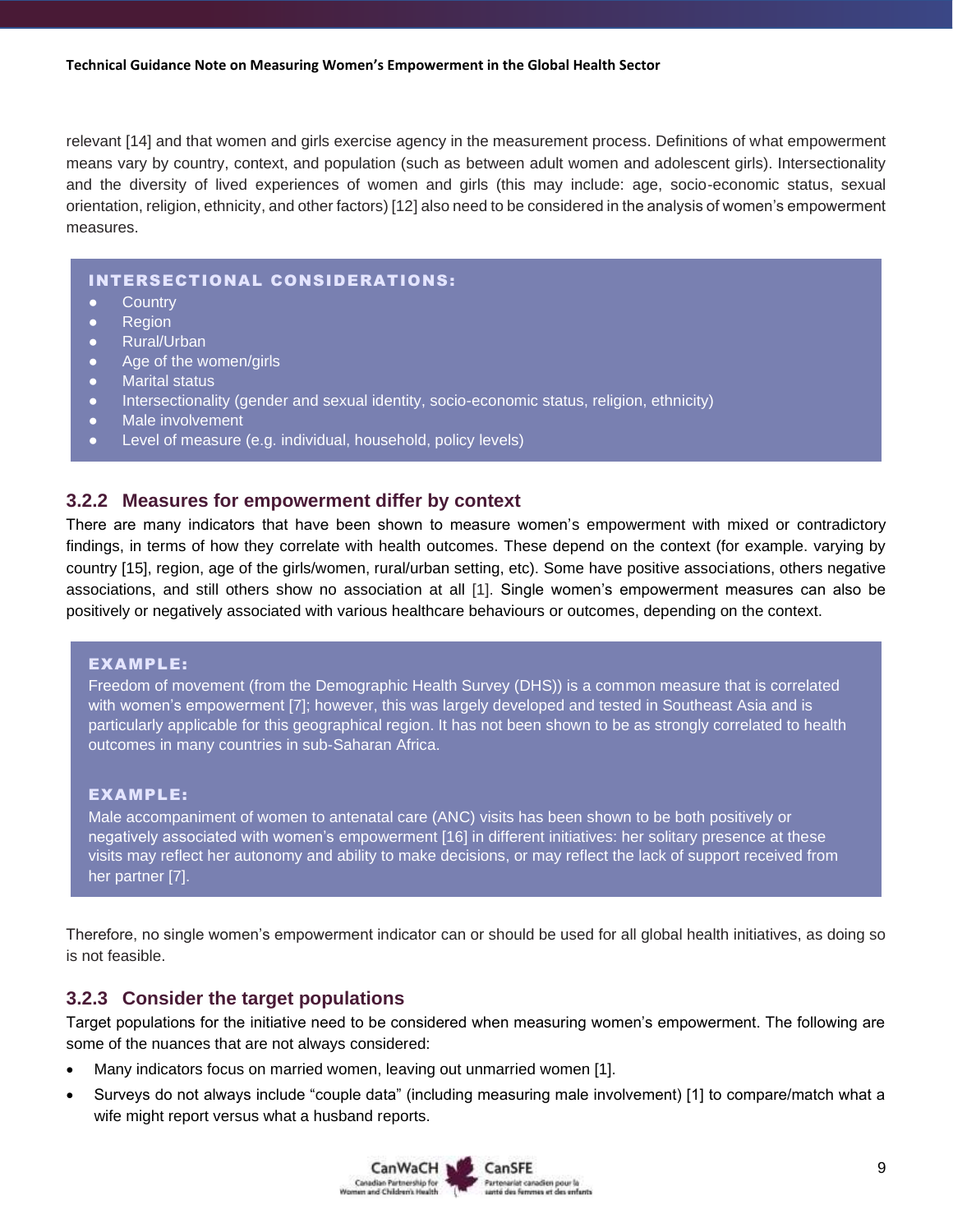- There is a lack of information on indicators for measuring adolescent girls' empowerment (particularly 10-14 years of age who are not included in the DHS) [13, 17].
- **Note:** One set of measures identified in the grey literature is the Global Early Adolescent Study [18].

#### UNIQUE CONSIDERATIONS WITH ADOLESCENTS :

Much of the available literature focuses on the empowerment of 'women and girls' and sometimes, this delineation unintentionally excludes a distinct age group – adolescents. While there are tools and examples including adolescents throughout the note, it is common for this age group to be aggregated with others, when in reality, the experience of adolescents is unique. Within the parameters of this guidance note, this issue cannot be explored indepth. However, projects working with adolescents are encouraged to consult some of the resources from the Global Early Adolescent Study (see Appendix D) which may provide a useful starting point.

### <span id="page-9-0"></span>3.3 Change across multiple indicators takes time

It takes time to see changes across multiple indicators of women's empowerment. **It is not realistic to expect major change in a short period of time** [12, 14]. This is also why it is important to develop leading women's empowerment measures at the output, immediate outcome, and intermediate outcome levels that can be measured on a more frequent basis.

> *Measure empowerment at the output, immediate, intermediate, and ultimate outcome levels.*

### <span id="page-9-1"></span>3.4 Developing women's empowerment measures

Most of the available literature focuses on indicators for women's empowerment collected using a coverage survey. Some of these measure empowerment using single variables, summative scales in a particular domain, or through the development of a composite scale or an index [1]. Gender-based analysis + (GBA+) may include development of scales or indices for the purposes of developing the initiative's gender equality strategy. For performance measurement, **single variables – as opposed to composite measures – are recommended for intermediate level outcomes** to demonstrate a change in behavior or practice. **Ultimate outcomes may use composite scales or indexes** using multiple domains to measure a change in empowerment as a state of being.

#### QUALITATIVE INDICATORS FOR GAC REPORTING:

Of note, GAC considers women's empowerment indicators that are collected using survey data to be "qualitative indicators" as they are categorical data. This is an important consideration for partners when reporting on data through GAC frameworks.

Depending on the project and context, much of the available literature cites the use of questions on **decision-making** to measure empowerment [7] (typically using the Demographic Health Survey) [19]. **Attitudes to violence** are another set of important indicators that measure social norms (also measured in the DHS). While indicators such as **increases in the use of contraceptives** have in the past been helpful to measure women's empowerment, changes over time including increased access to contraceptives have meant that these indicators may no longer be correlated with women's empowerment [20].

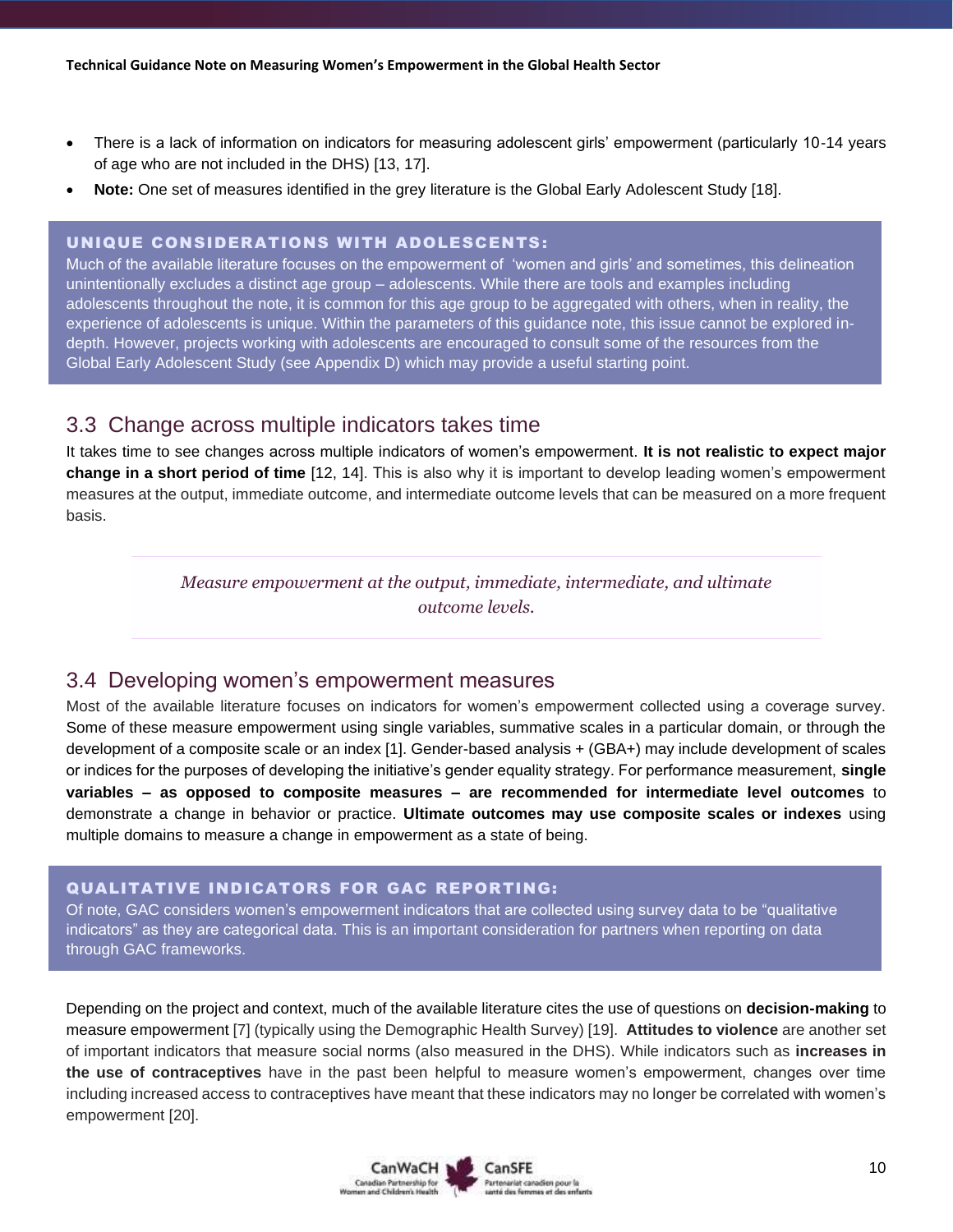A number of scales and indices have been tested and validated to measure empowerment (depending on the context) including:

| <b>Name</b>                                                                       | <b>Description</b>                                                                                                                                                                                                              |
|-----------------------------------------------------------------------------------|---------------------------------------------------------------------------------------------------------------------------------------------------------------------------------------------------------------------------------|
| <b>SWPER</b>                                                                      | 14 questions tested in Africa and Asia (Social independence, decision-making, and<br>attitude to violence domains) [21-23]                                                                                                      |
| <b>WE-MEASR</b>                                                                   | (CARE): 20 short scales measuring the domains of sexual, reproductive and maternal<br>health $[24]$                                                                                                                             |
| <b>Reproductive Empowerment</b><br><b>Scale from Measure</b><br><b>Evaluation</b> | Used for females 15-49 who have a spouse/partner (including domains of reproductive<br>health (RH) healthcare provider communication, RH partner communication, RH<br>decision-making, RH social support, RH social norms) [25] |
| <b>Participation of women</b><br>in household decision-<br>making index           | (Measure Evaluation): measures women's participation in decisions on determining own<br>healthcare, making large household purchases, and visiting family or relatives) [26]                                                    |
| <b>Global Early Adolescent</b><br><b>Study</b>                                    | This measures socio-demographic and contextual characteristics, health and behaviours<br>(including sexual and reproductive health knowledge, violence) and perceptions of<br>gender norms and attitudes [18].                  |
| <b>RADAR project</b>                                                              | (Johns Hopkins University): simplified coverage survey using the DHS methodology<br>which includes women's empowerment measures along with guidance on analysis.<br>https://www.radar-project.org/coverage-survey               |

*Note: Male engagement should also be included in the Theory of Change and measured [13]. One of the scales suggested for this is the attitudes towards gender norms scale (GEM scale) [27].*

Other organizations, particularly multilateral institutions, also have indices but it is not always clear if these are validated [28]. Some gender indices (for example: Gender Empowerment Measure, Gender-related Development Index, The Global Gender Gap Index, Gender Equity Index, Social Institutions and Gender Index, and Gender Inequality Index) may also be correlated to some health outcomes, as may other indices such as the Corruption Index [29]. The challenge with indices is that initiatives may lose the specific data that is important for program staff. Indices are usually unsuitable for project performance measurement, given that they are estimates not designed for measuring change over time [14].

#### **Other measures and tools for women's empowerment can also be found in [Appendix D.](#page-27-1)**

### <span id="page-10-0"></span>3.5 Limitations and Challenges

**Validation and Contextualization: Many indicators for women's empowerment are not validated [13].** While validated tools and measures are often an excellent starting point, when piloting new measures, and/or adapting or creating measures specific to the context, validation is not always possible, and it may be necessary to pilot new measures that have not been validated. Indeed, the very process of contextualizing indicators frequently affects their validation. Therefore, validated measures can be seen as a 'gold standard' – where possible and applicable to the project and context they are ideal, but in most cases, it is not feasible to solely use validated measures. It is important to be thoughtful and deliberate when making changes to validated measures, and to investigate if others have similar

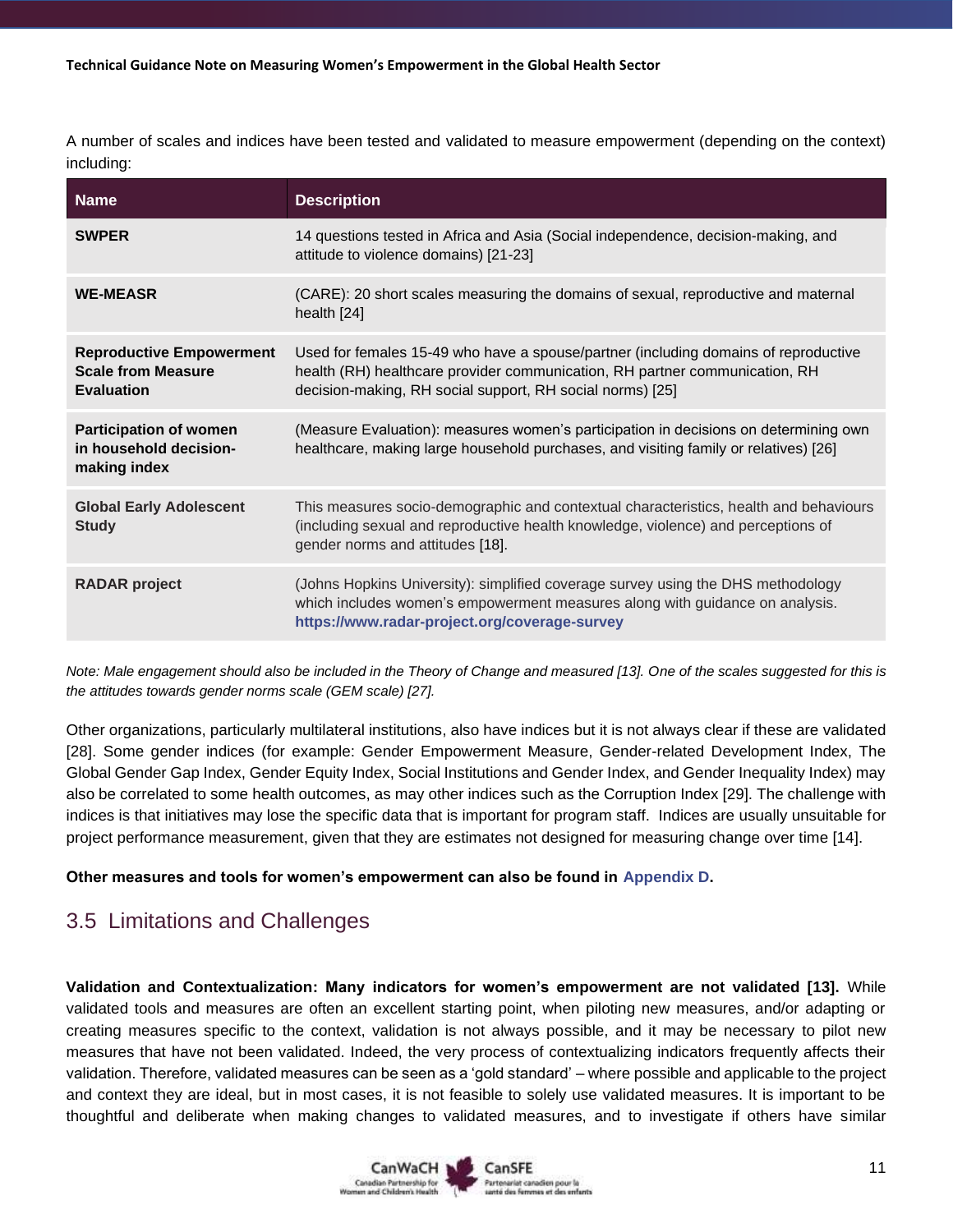experience adapting these measures. Adapting measures can be a very involved process, so depending on the time and resources available, it may be more feasible to use measures already validated in the context.

**DHS:** Much of the data collected on women's empowerment is self-reported and cross-sectional; as such, causality cannot be determined [1]. While the DHS is comparable across countries, there are concerns over **lack of validation** of these indicators [7], about **applicability and specificity** depending on context, on **interpretation** if husbands and wives disagree, and on **potential bias** (such as social desirability bias - when respondents answering questions in the way that the respondent thinks the interviewer wants them answered) [30]. Comparisons, over time and between countries, are difficult as empowerment is fluid within contexts as well as between them. Additionally, available DHS data may not align with the time period of the project, significantly limiting utility.

**Levels and Domains:** Ecological levels beyond 'household' should be considered when developing any measures, such as policy and institutional levels. Unfortunately, there is limited research done on what indicators should be measured at other ecological levels besides household level [2]. Moreover, there has been a greater focus on certain domains of women's empowerment (such as decision-making) compared to others (such as institutional or policy measures), making it challenging to recommend indicators in the latter areas [1]. There is general agreement that more research is needed on measuring women's empowerment in a rigorous way [1], including validated measures and scales [13, 31].

**Mixed Methods:** There is general agreement that mixed methods is the best approach for measuring women's empowerment. However, there is a lack of searchable literature demonstrating best practice qualitative methods to monitor, evaluate, and research women's empowerment [7]. It is therefore important that organizations engaging in this work are able to share examples of their work to support collective learning in this area. See below for more discussion on qualitative methods.

> *However, despite these limitations, it is important that women's empowerment be measured in GAC-funded programs given their significance.*

# <span id="page-11-0"></span>4 Guidance on Incorporating Measuring Women's Empowerment in Global Health Initiatives

### <span id="page-11-1"></span>4.1 Steps in Measuring Women's Empowerment

The following steps include important considerations when developing measures for women's empowerment:

1. The theoretical model or theory of change for the intervention needs to clearly articulate the selected women's empowerment domains, using GBA+ to identify those domains where women and girls are disempowered [13]. It is important to be clear what activities will lead to which outputs that will then lead to outcomes in the short and long term. The theory of change should be based on research of what is known, as well as experience of the involved organization(s) and the community(ies). More information on how to develop this theory of change can be found in GAC's RBM guidance (e.g. p. 69) [32]. As part of this work, it should be clear why you are measuring empowerment, which domains of empowerment are applicable, and what success would look like [12] for the intervention. The theory of change should be co-created with the women/girls in the communities, as well as women's organizations, where you are working. **For further resources on developing a theory of change, please see Appendix D.**

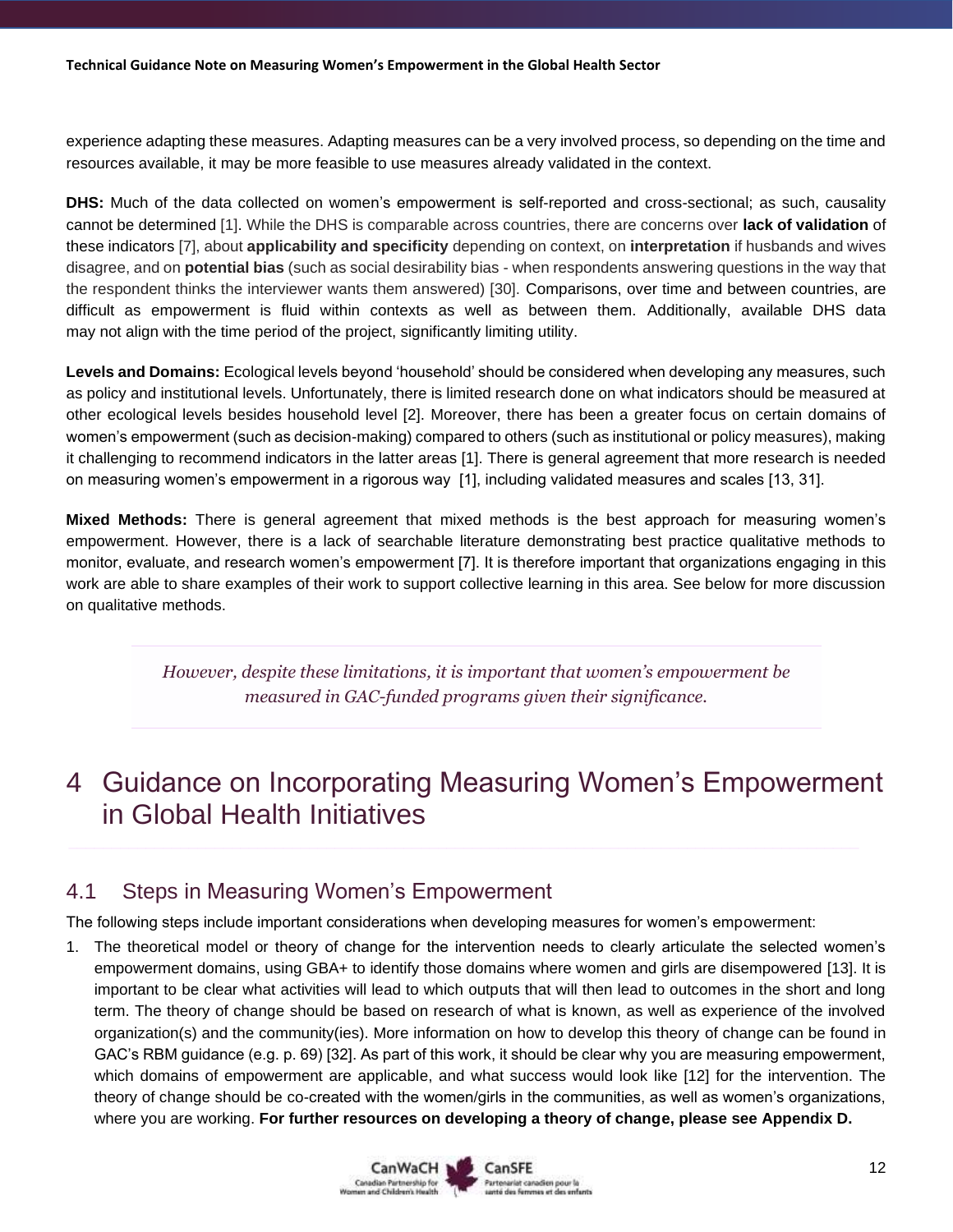- 2. A combination of indicators should be used depending on the size and scope of your project and the domains covered. Some of these indicators may be evidence-based, and some may be practice based.
- 3. Validated measures or scales for empowerment should be used where possible, or as a starting point [13, 31]. Furthermore, measures should be adapted to the outcomes, country, and context (using an intersectional analysis lens) [13]. These measures should be based on existing evidence of what is already known about how best to measure women's empowerment in that particular context.
- 4. Where possible, empowerment should be measured at different socio-ecological levels, including individual, relational, institutional, and policy/structure levels.
- 5. Multiple measures should be used rather than relying on only one or a few measures, and these should be measured at output, immediate outcome, intermediate outcome, and ultimate outcome levels, demonstrating a clear women's empowerment change pathway– at each level, agency/autonomy and resources should be included.
- 6. All women's empowerment indicators must measure an outcome. There should be no orphan indicators in the PMF; that is, indicators that do not relate to the other indicators in the logic model. However, while this is true for official indicators included in the PMF, at the project level, it is often common practice to utilize specific indicators for project management purposes).
- 7. Data collected (even beyond empowerment indicators) must be disaggregated by sex, as well as other key demographics relevant to the project (such as age, marital status, rural/urban location, etc.). Women and girls should have ownership over their data at all stages.
- 8. There needs to be an analysis and use plan for all data collected on women's empowerment. Data should not be collected without a plan for use.

The GAC document **How Projects are Coded for Gender Equality** outlines examples of GE-3 coded projects (targeted/specific projects in terms of gender equality and the empowerment of women/girls), where all intermediate outcomes in the logic model focus on gender equality. GE-2 coded projects have at least one intermediate outcome on gender equality. This document includes examples of GE-3 coded projects and logic models [33].

### <span id="page-12-0"></span>4.2 Ultimate Outcome Level Measures

At the ultimate outcome level, results articulate a change in **state**. For global health initiatives with a focus on women's empowerment, this is usually a change in **health status alongside a measure of empowerment.**

Examples include:

- Maternal mortality (e.g. maternal deaths per 100,000 live births)
- Life expectancy for women/girls and men/boys (e.g. life expectancy at birth)
- Adolescent fertility rate
- Women's empowerment index

This data can often be found in the DHS or can be collected in coverage surveys.

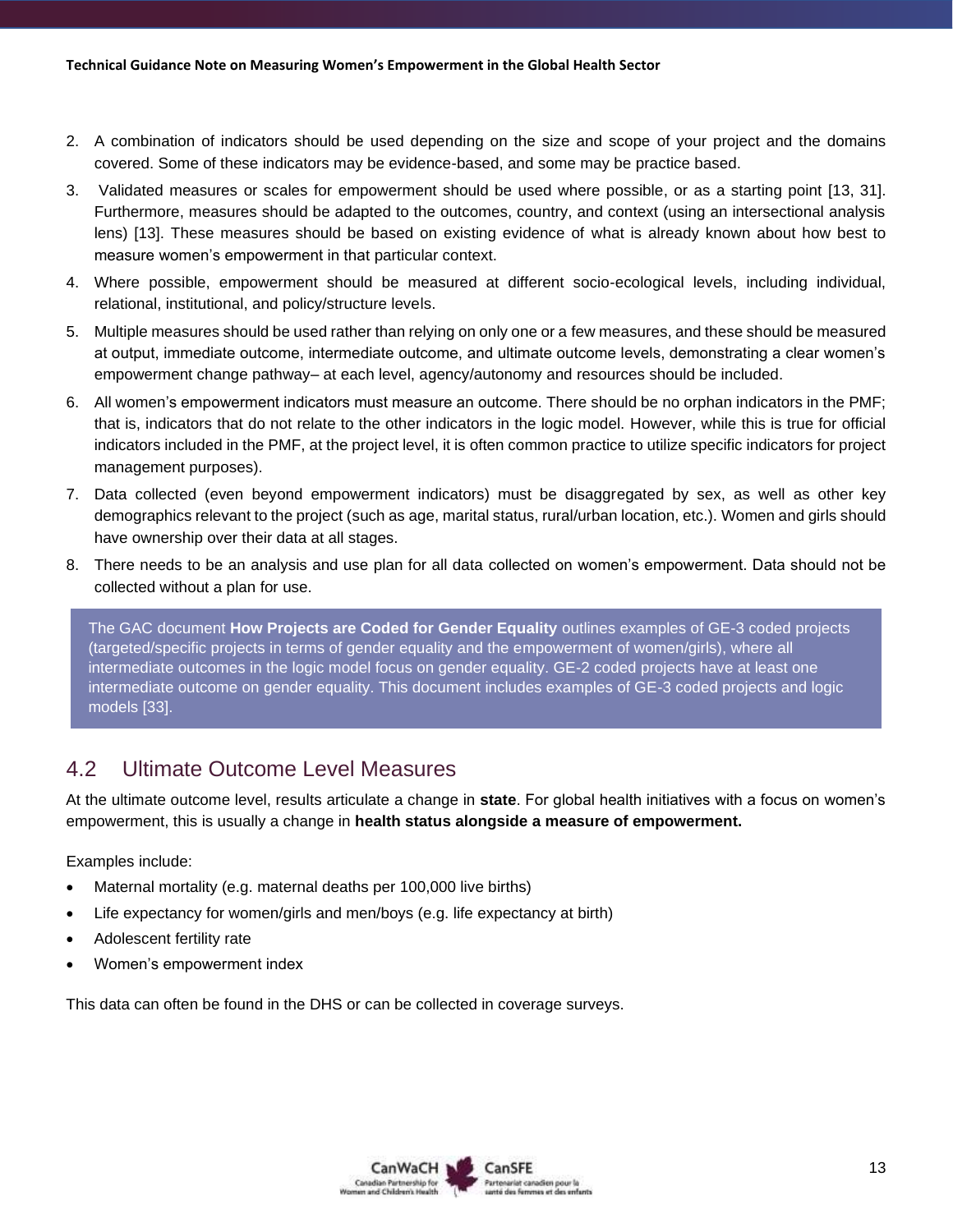### <span id="page-13-0"></span>4.3 Intermediate Outcomes Level Measures

At the intermediate outcome level, results articulate a change in behaviour or practice. Women's empowerment measures on **decision-making, social norms, and access to services** in global health projects can be used at the intermediate level outcome. They can be single variables, scales, or indexes.

Examples include:

- Proportion of women aged 15-49 years who make their own informed decisions regarding sexual relations, contraceptive use and reproductive health care (%) [34]
- Proportion of women aged 15-49 who make their own decisions on health care (%)

This data can often be found in the DHS or can be collected in coverage surveys. See below.

### <span id="page-13-1"></span>4.4 Immediate Outcomes Level Measures

At the immediate outcome level, results articulate a change in knowledge, skills, attitudes, and willingness. Women's empowerment measures can measure a change in intermediaries and/or beneficiaries. In global health projects, these can include **knowledge of rights and health, skills to provide equity-oriented health care,** and **attitudes toward harmful practices.**

Examples include:

- Proportion of men and women who agree or partially agree that a husband is justified for hitting his partner under various situations (%) [27]
- Proportion of all women who know of any contraceptive methods, by specific method (%) [12]

This data is usually primary data, collected routinely through a project's monitoring and evaluation system. See below.

### <span id="page-13-2"></span>4.5 Output Level Measures

Outputs are the direct products or services stemming from the project activities. Outputs should demonstrate clearly that the project is undertaking activities that are expected to result in the empowerment of women as articulated in the initiative's theory of change.

#### OTHER RESOURCES FROM GAC ON INDICATORS RELATED TO WOMEN'S EMPOWERMENT:

Global Affairs Canada. (2016). Results-Based Management for International Assistance Programming at Global Affairs Canada: A How-To Guide (Second Edition). Retrieved from [https://www.international.gc.ca/world](https://www.international.gc.ca/world-monde/assets/pdfs/funding-financement/results_based_management-gestion_axee_resultats-guide-en.pdf)[monde/assets/pdfs/funding-financement/results\\_based\\_management-gestion\\_axee\\_resultats-guide-en.pdf](https://www.international.gc.ca/world-monde/assets/pdfs/funding-financement/results_based_management-gestion_axee_resultats-guide-en.pdf)

Global Affairs Canada. (2017). Canada's Feminist International Assistance Policy. Retrieved from [https://www.international.gc.ca/world-monde/issues\\_development-enjeux\\_developpement/priorities](https://www.international.gc.ca/world-monde/issues_development-enjeux_developpement/priorities-priorites/policy-politique.aspx?lang=eng)[priorites/policy-politique.aspx?lang=eng](https://www.international.gc.ca/world-monde/issues_development-enjeux_developpement/priorities-priorites/policy-politique.aspx?lang=eng) (See Key Action Area Key Performance Indicators)

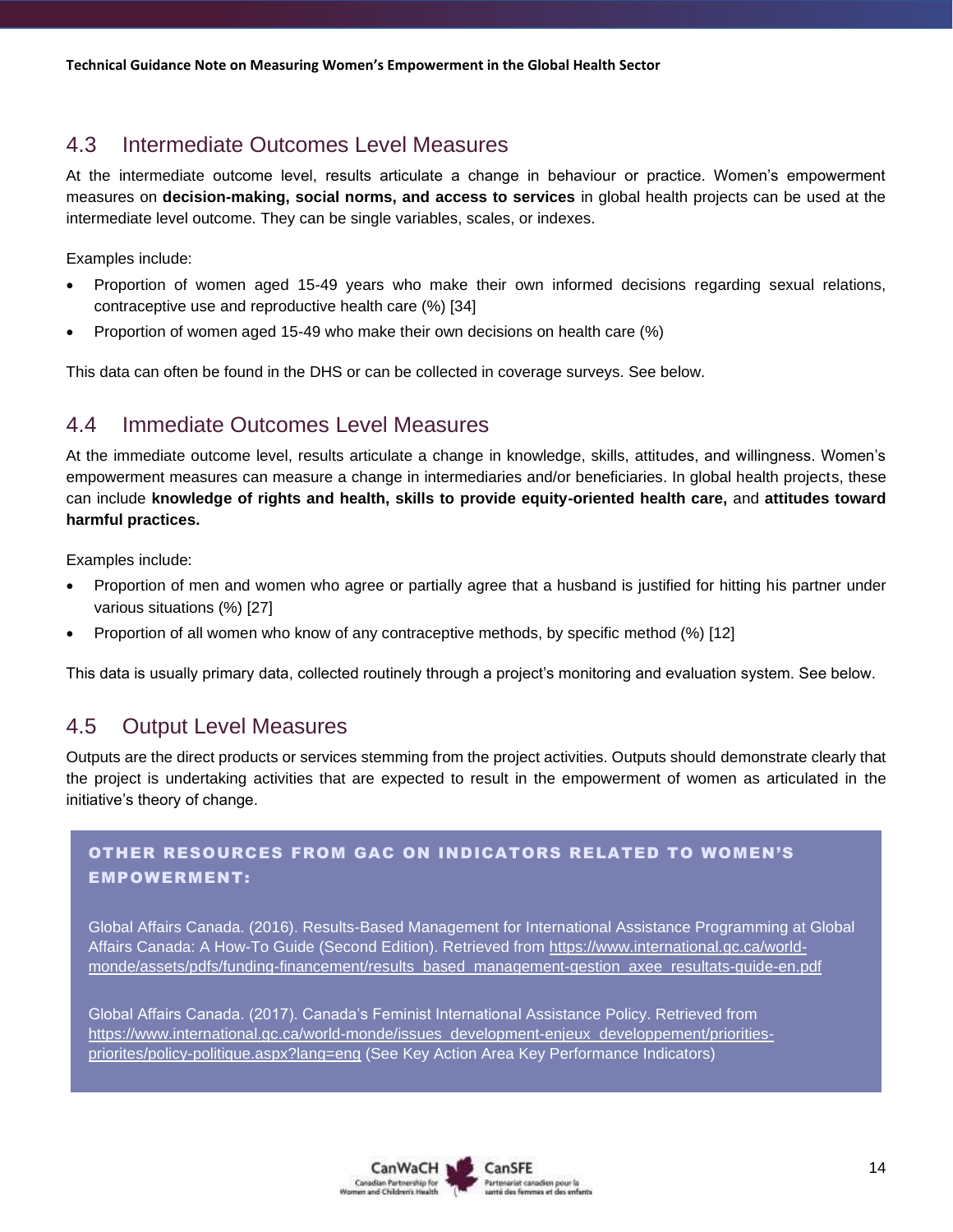Global Affairs Canada. (2019). Feminist International Assistance Gender Equality Toolkit for Projects. Retrieved from [https://www.international.gc.ca/world-monde/funding-financement/gender\\_equality\\_toolkit](https://www.international.gc.ca/world-monde/funding-financement/gender_equality_toolkit-trousse_outils_egalite_genres.aspx?lang=eng)[trousse\\_outils\\_egalite\\_genres.aspx?lang=eng](https://www.international.gc.ca/world-monde/funding-financement/gender_equality_toolkit-trousse_outils_egalite_genres.aspx?lang=eng)

Government of Canada. (2019). Feminist International Assistance Policy Indicators. Retrieved from [https://www.international.gc.ca/world-monde/issues\\_development-enjeux\\_developpement/priorities](https://www.international.gc.ca/world-monde/issues_development-enjeux_developpement/priorities-priorites/fiap_indicators-indicateurs_paif.aspx?lang=eng&_ga=2.40801506.1714417929.1610931418-1720464358.1602633489)[priorites/fiap\\_indicators-indicateurs\\_paif.aspx?lang=eng&\\_ga=2.40801506.1714417929.1610931418-](https://www.international.gc.ca/world-monde/issues_development-enjeux_developpement/priorities-priorites/fiap_indicators-indicateurs_paif.aspx?lang=eng&_ga=2.40801506.1714417929.1610931418-1720464358.1602633489) [1720464358.1602633489](https://www.international.gc.ca/world-monde/issues_development-enjeux_developpement/priorities-priorites/fiap_indicators-indicateurs_paif.aspx?lang=eng&_ga=2.40801506.1714417929.1610931418-1720464358.1602633489)

### <span id="page-14-0"></span>4.6 Example Indicators (Intermediate and Immediate Outcomes) for Different **Domains**

The chart below outlines some indicator examples at the intermediate and immediate outcome level by domain. Note that changes in behaviours are typically reported based on the respondent's experience and are at the intermediate outcome level. However, if the indicator is less specific (for example: assesses perceptions about what is acceptable generally in the community versus actual self-reported behaviours), these are typically measuring attitudes and are at the immediate level. This distinction is not always clear cut, and may depend on your theory of change.

Some of the indicators included below measure empowerment directly (that is, measuring areas such as agency and decision-making), and some indicators are proxies that are correlated with empowerment, often measuring the enabling environment. While these indirect indicators are important tools, proxies alone do not indicate empowerment.

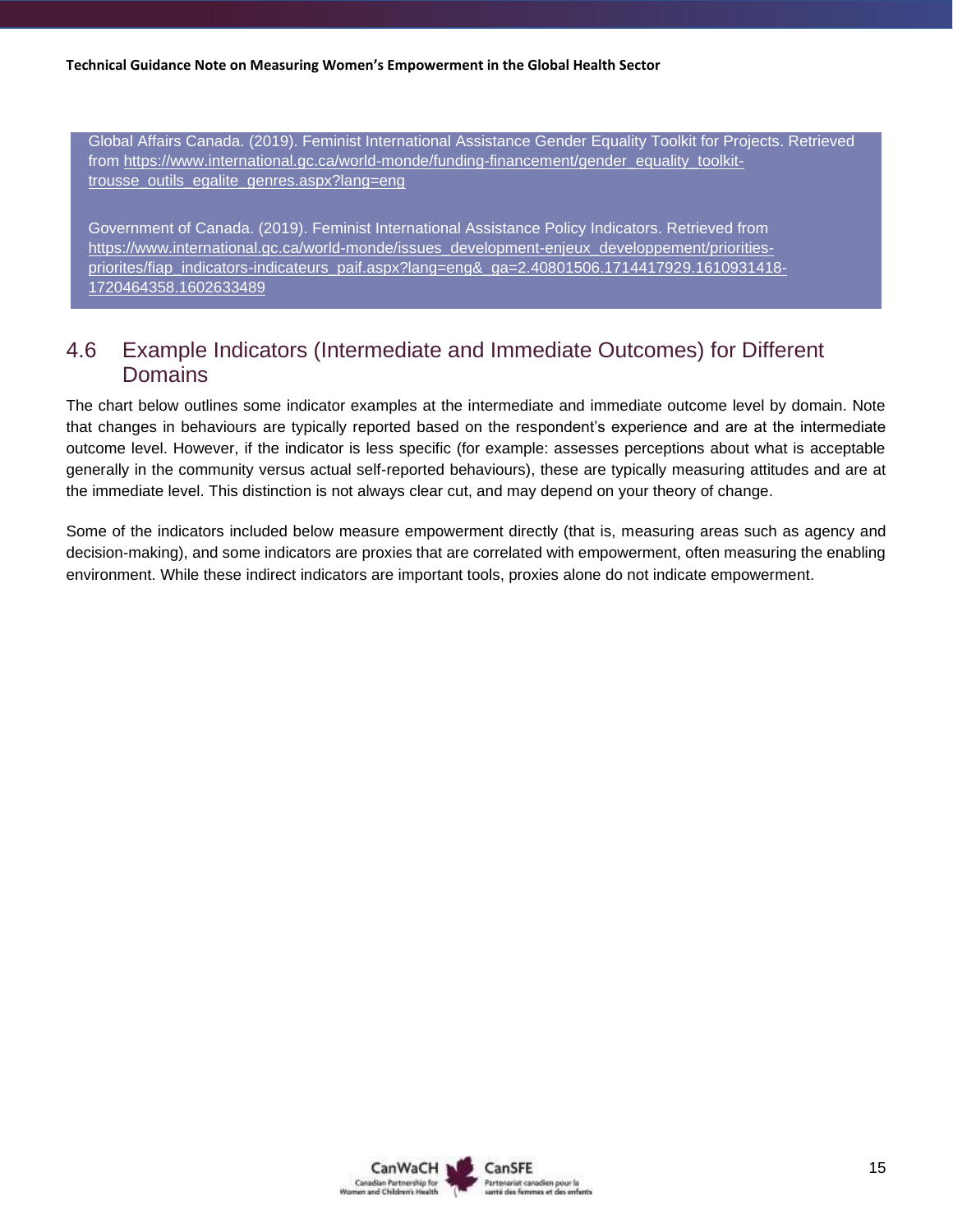| <b>Outcome</b><br>Level        | Change                                                       | <b>Domain</b>                                                                                                                                                                                | <b>Indicator Example</b>                                                                                                                                                                                                                                                                                                                                                                                                                  | <b>Methods/Sources</b>                                                           |
|--------------------------------|--------------------------------------------------------------|----------------------------------------------------------------------------------------------------------------------------------------------------------------------------------------------|-------------------------------------------------------------------------------------------------------------------------------------------------------------------------------------------------------------------------------------------------------------------------------------------------------------------------------------------------------------------------------------------------------------------------------------------|----------------------------------------------------------------------------------|
| Intermediate<br><b>Outcome</b> | Change in<br><b>Behaviour</b><br>or Practice<br>(Individual) | Decision on own health<br>care                                                                                                                                                               | Proportion of women aged 15 - 49<br>who make their own decisions on<br>health care (%) <sup>1</sup>                                                                                                                                                                                                                                                                                                                                       | <b>DHS</b>                                                                       |
|                                |                                                              | Decisions on reproductive<br>and sexual health                                                                                                                                               | Proportion of women aged 15-49<br>years who make their own informed<br>decisions regarding sexual relations,<br>contraceptive use and reproductive<br>health care $(\%)^2$ [34]<br>Proportion of women age 15-49 who<br>can say no to their husband if they do<br>not want to have sexual intercourse<br>$(%)^3$<br>Proportion of men who say their wife<br>can say no to them if they do not want<br>to have sexual intercourse $(\%)^4$ | <b>WHO</b> [34]<br>See also:<br>Reproductive<br>Empowerment<br><b>Scale [25]</b> |
|                                |                                                              | Mobility/freedom of<br>movement (women's<br>freedom to leave the<br>home)                                                                                                                    | Proportion of women aged 15-49 who<br>are able to go alone to a relative's<br>house inside the village (%); see<br>other examples in footnote <sup>5</sup> [35]                                                                                                                                                                                                                                                                           |                                                                                  |
|                                |                                                              | Leadership/exposure to<br>public life: Women's group<br>membership/participation<br>in women's advocacy<br>groups, support groups,<br>micro-credit and<br>finance/savings groups<br>[36, 37] | Proportion of women who are<br>members of a formal or informal<br>group (%) [12]                                                                                                                                                                                                                                                                                                                                                          | Coverage survey<br>$[12]$                                                        |

personal items with friends? (no guardians) Have you ever gone to the market within your village to buy personal items alone? Have you ever attended any sort of community events/activities? (Ex: fair, theatre, cultural program, religious event); [Skip if answer to question above is "No"] Have you ever attended one of these events without guardians present (either alone or with friends)?



<sup>1</sup> Who usually makes decisions about health care for yourself: you, your (husband/partner), you and your (husband/partner) jointly, or someone else?

<sup>2</sup> 1. Can you say no to your (husband/partner) if you do not want to have sexual intercourse? Yes, No, Depends/Not Sure 2. Would You Say That Using Contraception Is Mainly Your Decision, Mainly Your (Husband's/ Partner's) Decision, Or Did You Both Decide Together? – Mainly Respondent ,Mainly Husband/Partner, Joint Decision, Other Specify 3. Who Usually Makes Decisions About Health Care For Yourself? – You, Your (Husband/Partner), You And Your (Husband/Partner) Jointly, Someone Else? A woman is considered to have autonomy in reproductive health decision making and to be empowered to exercise their reproductive rights if they (1) can say "NO' to sex with their husband/partner if they do not want to, (2) decide on use/ non-use of contraception and (3) decide on health care for themselves

<sup>3</sup> For calculation, see: https://dhsprogram.com/data/Guide-to-DHS-Statistics/Ability\_to\_Negotiate\_Sexual\_Relations\_with\_Husband.htm

<sup>4</sup> For calculation, see: https://dhsprogram.com/data/Guide-to-DHS-Statistics/Ability\_to\_Negotiate\_Sexual\_Relations\_with\_Husband.htm

<sup>5</sup> Are you allowed to go alone to a relative's house inside the village? [Follow up with] Are you allowed to go to the school alone or with friends? Are you allowed to go alone to meet your friends for any reason (to get school notes, chat, play etc.)? Have you ever gone to the market within your village to buy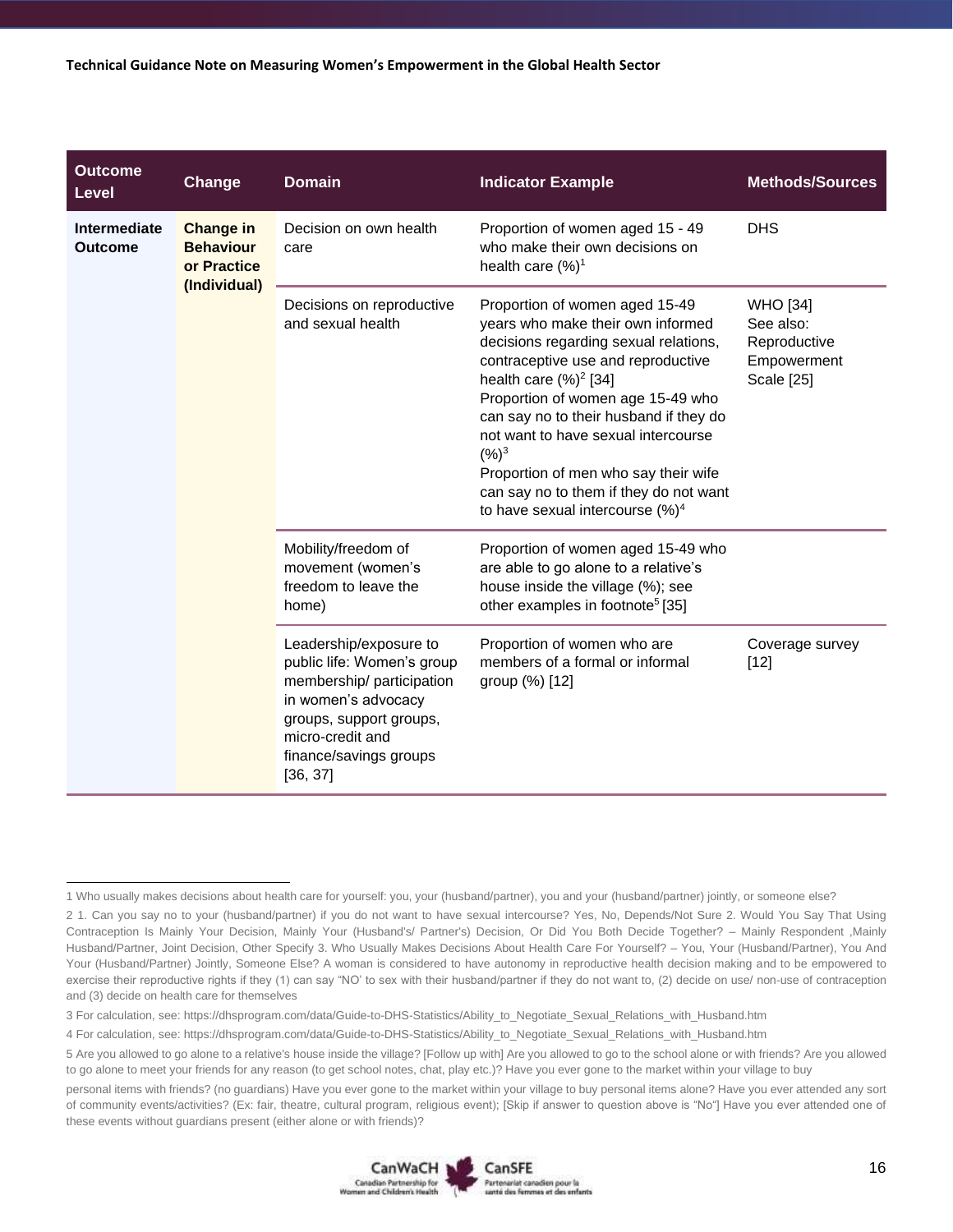| <b>Immediate</b><br><b>Outcome</b> | <b>Change in</b><br>knowledge,<br>skills,<br>attitude,<br>willingness | Attitudes towards partner<br>violence from males and<br>females [16, 36, 37]                                                                                                                                                                                                  | Proportion of men and women who<br>agree or partially agree that a<br>husband is justified for hitting his<br>partner under various situations <sup>6</sup> (%)                                                                                                                                                                                                                                                                                                                                                    | DHS [19]<br>GEM scale [27],<br>Coverage Survey,<br>Project monitoring                                        |
|------------------------------------|-----------------------------------------------------------------------|-------------------------------------------------------------------------------------------------------------------------------------------------------------------------------------------------------------------------------------------------------------------------------|--------------------------------------------------------------------------------------------------------------------------------------------------------------------------------------------------------------------------------------------------------------------------------------------------------------------------------------------------------------------------------------------------------------------------------------------------------------------------------------------------------------------|--------------------------------------------------------------------------------------------------------------|
|                                    |                                                                       | Gender norms<br>(Attitudes/beliefs) (GEM<br>scale) [27]: Couple<br>Communication on Sex;<br>Women's Empowerment;<br>Gender Beliefs; Gender<br>Equitable Men; Gender<br>Norm Attitudes; Gender<br>Relations; Household<br>Decision-Making; Sexual<br><b>Relationship Power</b> | Individual indicators: Proportion of<br>men and women who agree or<br>partially agree that a couple should<br>decide together if they want to have<br>children (%) [27]<br>Or an index from calculating the<br>scales: Proportion of men and women<br>who cite low equity (scores of 1-12),<br>moderate equity (scores of 24-47) or<br>high equity (scores of 48-72) (%) [27]                                                                                                                                      | GEM scale [27]<br>Coverage Survey<br>Project monitoring                                                      |
|                                    |                                                                       | <b>Attitudes towards</b><br>reproductive decision-<br>making                                                                                                                                                                                                                  | Proportion of healthcare workers who<br>believe that young women should<br>have access to family<br>planning services even if they aren't<br>married (%) [12]<br>Proportion of women who report<br>being treated fairly by healthcare<br>workers (%)[12]<br>Proportion of women who report their<br>husbands disapproval as reason for<br>discontinuing contraceptive use<br>$(\%)[12]$<br>Proportion of adolescent boys who<br>believe it is the responsibility of the<br>girl to avoid getting pregnant (%) [18] | Coverage Survey<br>[12, 18]<br>Project monitoring<br>Pre-and post-tests<br>(trainings)<br>Post-clinic visits |
|                                    |                                                                       | Knowledge about family<br>planning                                                                                                                                                                                                                                            | Proportion of health care workers with<br>adequate knowledge around SRH (%)<br>[12]<br>Proportion of all women who know of<br>any contraceptive methods, by<br>specific method (%)[12]                                                                                                                                                                                                                                                                                                                             | Pre and post-tests<br>(trainings)<br>Project monitoring<br>Coverage Survey<br>$[12]$                         |
|                                    |                                                                       | Knowledge about rights                                                                                                                                                                                                                                                        | Level of knowledge of men and<br>women about women's sexual health<br>rights                                                                                                                                                                                                                                                                                                                                                                                                                                       | Pre and post-tests<br>(trainings)<br>Project monitoring                                                      |

<sup>6</sup> Proportion who answered yes to… (Abreha, 2020, DHS) Attitudes on partner violence: In your opinion, is a husband justified in hitting or beating his wife in the following situations: If she goes out without telling him? If she neglects the children? If she argues with him? If she refuses to have sex with him? If she burns the food?

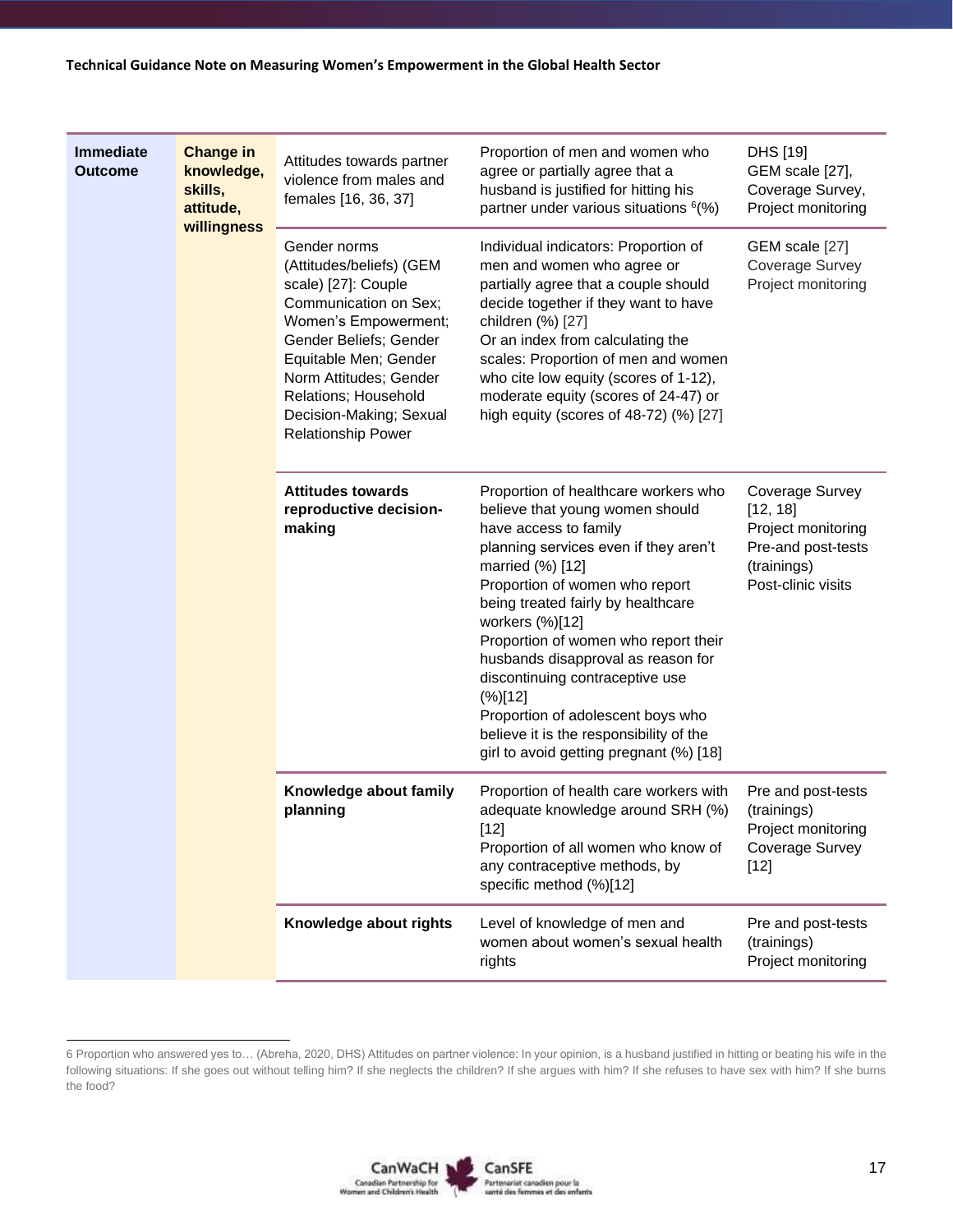| <b>Immediate</b><br><b>Outcome</b> | <b>Change in</b><br>knowledge,<br>skills,<br>attitude,<br>willingness | <b>Satisfaction with spousal</b><br>communication | Degree of satisfaction on inter-<br>spousal communication reported by<br>women [12] | Coverage Survey<br>[12]<br>Project monitoring |
|------------------------------------|-----------------------------------------------------------------------|---------------------------------------------------|-------------------------------------------------------------------------------------|-----------------------------------------------|
|------------------------------------|-----------------------------------------------------------------------|---------------------------------------------------|-------------------------------------------------------------------------------------|-----------------------------------------------|

### <span id="page-17-0"></span>4.7 Data collection methods and frequency

**Methods:** Methods used may involve primary data collection (such as collecting your own survey data) or using secondary data if available (such as using data from Demographic Health Surveys, grey/scientific studies, the Health Management Information System).

**Frequency:** It is important to measure empowerment over the course of the project, and to ensure that data collection methods and measures are sensitive to the frequency of measurement.

Indicators measured through coverage surveys change more slowly and should be measured at baseline and endline. Data using small surveys, quality assurance assessments, and qualitative data collection methods should be collected and analyzed routinely. This helps to ensure that you are capturing empowerment as a process and not solely as an outcome. This data should be used as part of the ongoing learning for the initiative.

Further information on methods and frequency of data collection can be found in GAC's RBM document [32]. Additional non-governmental resources are available in Appendix D.

### <span id="page-17-1"></span>4.8 Data collection ethics

Adhering to ethical norms on collecting data from human participants is very important in the context of collecting data on women's empowerment. There are risks of harm when implementing empowerment programs [38], including putting women and girls at greater risk of gender-based violence.

Ideally, any primary data collection used for performance measurement and evaluation will go through a formal ethics approval in the country/countries where the project is taking place. If this is not possible for reasons of budget or timing, data should still be collected in accordance with ethical standards for data collection on human participants such as *The Tri-Council Policy Statement: Ethical Conduct for Research Involving Humans* [39].

This means ensuring that:

- the benefits of the data collection outweigh any harm,
- participants are informed about potential harms so they can decide whether or not they want to take part,
- confidentiality of the participants is ensured and their privacy protected (for instance, data collection and storage processes, clarity around how long the data will be kept, restricting who has access to the data, anonymizing the data, etc.),
- a referral or resource form is developed to ensure participants can be referred to support services if needed,
- enumerators and facilitators are trained in research ethics,
- free and informed consent (or assent in the case of children and youth, as well as parental consent) is ensured (either verbally or in writing), and
- there is an analysis, use, and learning plan for all data collected.

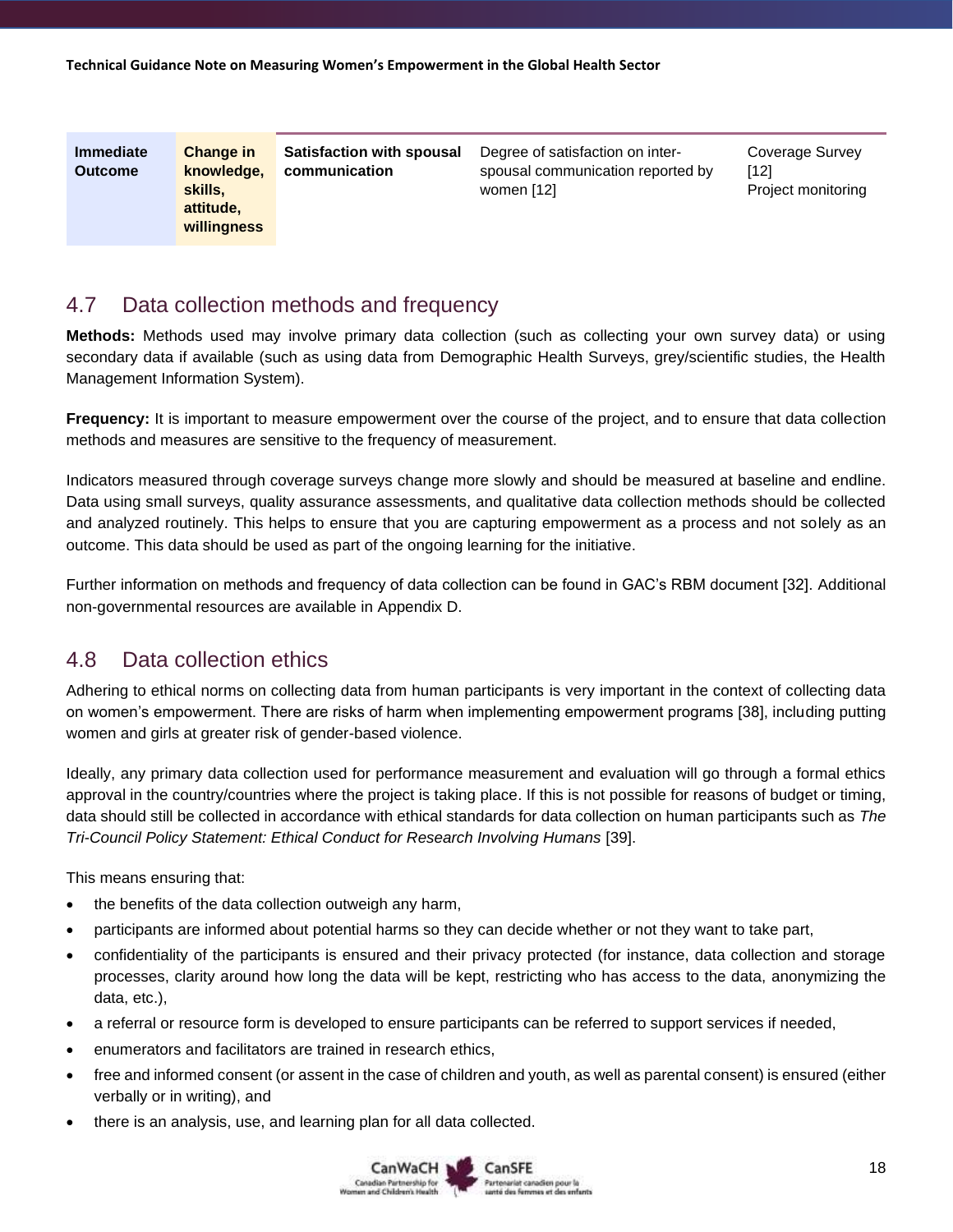It is also important to balance the need for context-specificity with the practice of maximizing existing data. To the extent possible, projects should leverage data that has been collected previously. Researching what context-specific, quality data is available helps to avoid oversampling and overburdening communities. It may be necessary to invest time and resources into this research process to determine what context-specific data may be available, and this should be accounted for in the measurement plan.

### <span id="page-18-0"></span>4.9 Qualitative Data Collection Methods

Mixed methods approaches are important to monitoring and evaluating women's empowerment in global health initiatives. Qualitative data collection methods are used to inform measures of women's empowerment, to triangulate data using multiple data collection methods, and for routine monitoring. Data collection methods may be more traditional (such as focus groups, interviews, or observation) or may involve more innovative approaches (such as Photovoice, vignettes, or storytelling) [40, 41]. Data should be collected using participatory methods, and should come from multiple sources including women/girls, men/boys, community leaders, and health care workers. Conducting formative research is recommended to understand norms related to gender and women's empowerment and to ensure that the voices of women and girls are included in the initiative's design.

*"Use formative research to understand the culturally specific norms, policies and relations that relate to empowerment in your setting, and to build an understanding of what is acceptable or not acceptable in a community" [12].*

Routine qualitative data should be collected and analyzed, which provides the opportunity to have a discussion with the project team [14] about what works in terms of women's empowerment, what does not work, and what adjustments should be made to improve the project (including during the life of the project and/or for future projects [12]). Outcome mapping [42], and outcome harvesting [43] are two qualitative data methodologies that have been successfully adapted for routine qualitative women's empowerment monitoring and evaluation.

Unintended consequences or unexpected effects [14] should be examined using qualitative methods to ensure that harm is not being inadvertently caused by the work on women's empowerment.

While it can be difficult to include qualitative data or information within traditional management frameworks, there is still a clear need for robust qualitative notes and additional data. This may be included in the form of change stories, case studies, supplementary reports, and/or multimedia content. A lack of consensus on best practices for reporting qualitative data should not preclude the sector from collecting it.

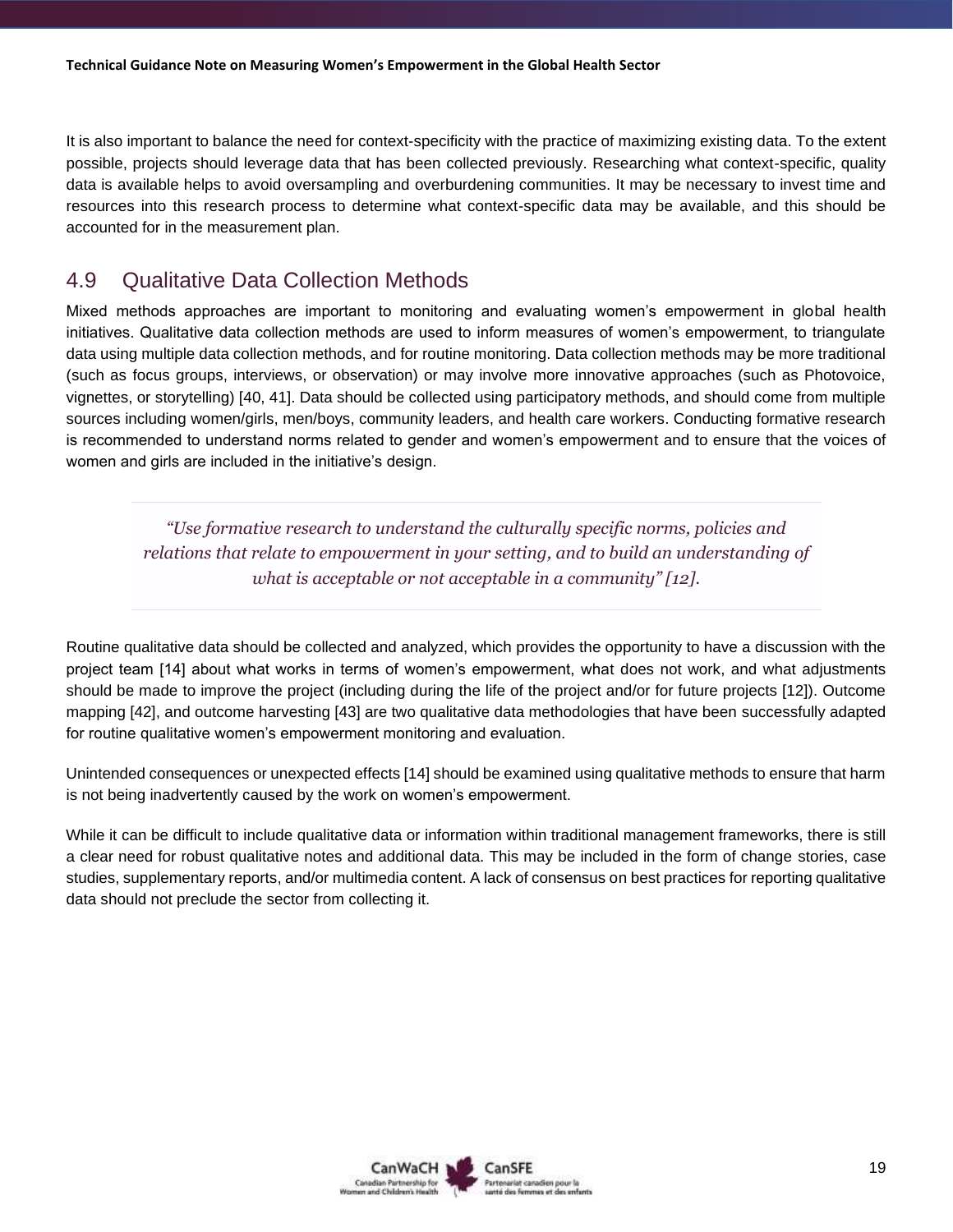# <span id="page-19-0"></span>5 Results Chain Examples from GAC

Below are two samples from the results chain that highlight examples that can be used for measuring women's empowerment. Please note that these examples were provided by GAC for the purposes of this document.

| <b>Outcome</b>                                                                                                                                  | <b>Indicator</b>                                                                                                                   | <b>Data Source</b>                                                                        |                                                | <b>Frequency</b>     |
|-------------------------------------------------------------------------------------------------------------------------------------------------|------------------------------------------------------------------------------------------------------------------------------------|-------------------------------------------------------------------------------------------|------------------------------------------------|----------------------|
| Ultimate outcome:<br>Increased equal<br>enjoyment of health<br>rights for women and<br>adolescent girls                                         | <b>Adolescent Fertility Rate: # of</b><br>births to women 15 to 19 years of<br>age per 1,000 women                                 | Women and<br>adolescent girls                                                             | Coverage survey                                | Baseline/<br>Endline |
| Intermediate outcome:<br>Increased equitable use<br>of sexual health services<br>by men, women,<br>adolescent girls and<br>boys                 | <b>Access to sexual health</b><br>services: % of women of<br>reproductive age who have an<br>unmet need for family planning        | Women, men and<br>adolescent girls and<br>boys                                            | Coverage Survey                                | Baseline/<br>Endline |
| Immediate outcome:<br>Enhanced capacity of<br>health care workers to<br>deliver equity and rights<br>oriented sexual health<br>services         | Level of acceptability* of sexual<br>health services for women and<br>adolescent girls<br># of visits for modern<br>contraceptives | Women and<br>adolescent girls<br>Health management<br><b>Information System</b><br>(HMIS) | Client survey<br><b>HMIS</b>                   | Routinely            |
| Output:<br>Health care workers and<br>community health<br>workers trained on<br>family planning including<br>rights-based approaches<br>to care | # of health care workers trained on<br>family planning including rights-<br>based approaches to care                               | Project management<br>information system                                                  | Project<br>management<br>information<br>system | Routinely            |

*\*Acceptability of sexual health services should be defined by women and adolescent girls through the feminist monitoring process. Acceptability is one of the four characteristics of health care necessary to realize the right to health.*

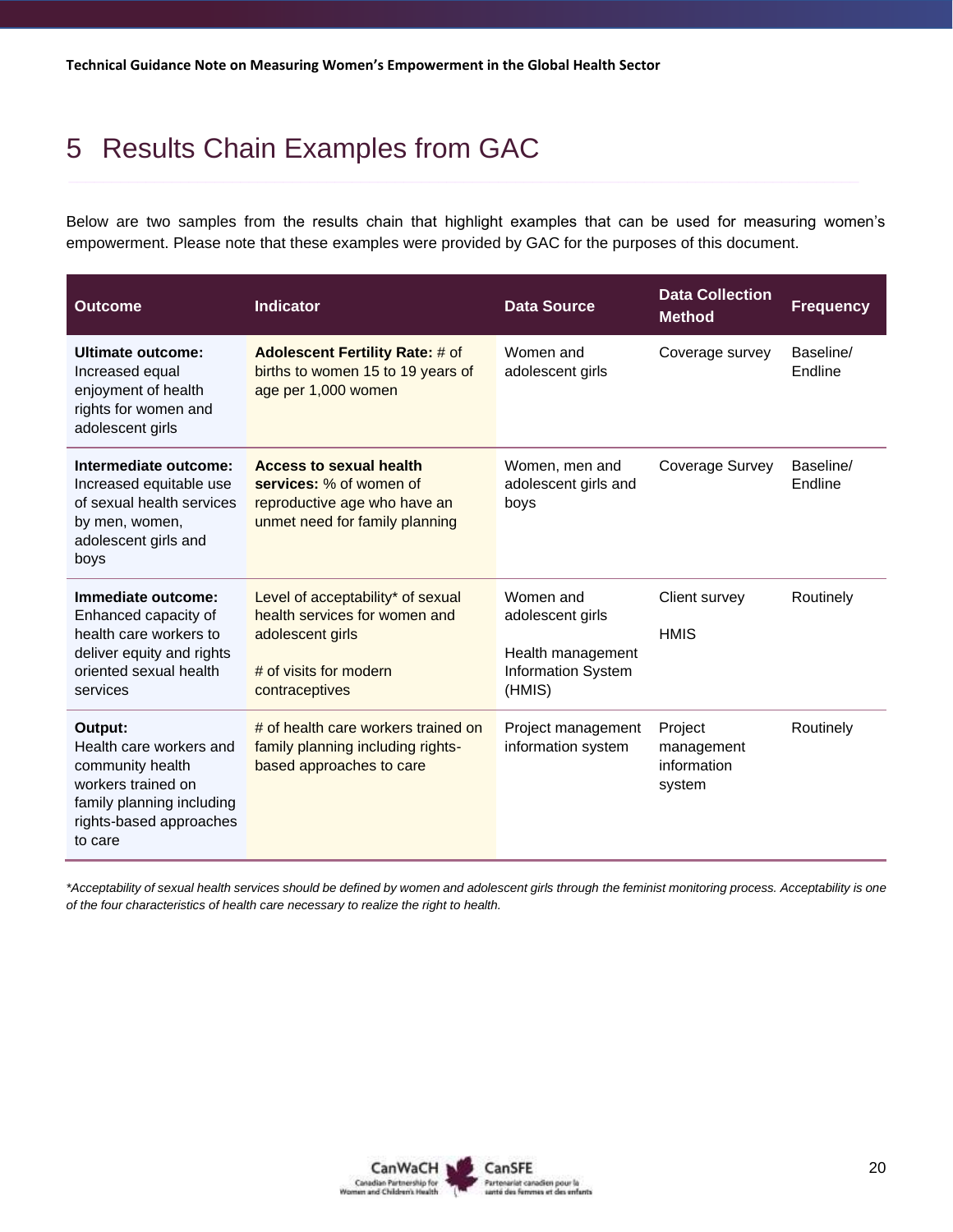**Technical Guidance Note on Measuring Women's Empowerment in the Global Health Sector**

| <b>Outcome</b>                                                                                                                                           | <b>Indicator</b>                                                                                                                                                                                                                                   | <b>Data Source</b>                             | <b>Data Collection</b><br><b>Method</b>        | <b>Frequency</b>     |
|----------------------------------------------------------------------------------------------------------------------------------------------------------|----------------------------------------------------------------------------------------------------------------------------------------------------------------------------------------------------------------------------------------------------|------------------------------------------------|------------------------------------------------|----------------------|
| Ultimate outcome:<br>Increased equal<br>enjoyment of health<br>rights for women and<br>adolescent girls                                                  | <b>Adolescent Fertility Rate: # of</b><br>births to women 15 to 19 years of<br>age per 1,000 women                                                                                                                                                 | Women and<br>adolescent girls                  | Coverage survey                                | Baseline/<br>Endline |
| Intermediate outcome:<br>Improved sexual health<br>behaviours that promote<br>women's bodily<br>autonomy                                                 | <b>Sexual decision-making: % of</b><br>women age 15-49 who can say no<br>to their husband if they do not want<br>to have sexual intercourse<br>% of men who say their wife can<br>say no to them if they do not want<br>to have sexual intercourse | Women, men and<br>adolescent girls and<br>boys | Coverage Survey                                | Baseline/<br>Endline |
| Immediate outcome:<br>Increased knowledge of<br>men and women of<br>women's sexual health<br>rights                                                      | Level of knowledge of men and<br>women about women's sexual<br>health rights                                                                                                                                                                       | Women, men and<br>adolescent girls and<br>boys | Knowledge<br>survey                            | Routinely            |
| Output:<br>Community dialogues<br>conducted with women,<br>men, adolescent boys<br>and girls on sexual<br>health and women's<br>right to bodily autonomy | # of community dialogues<br>conducted<br># of men, women, adolescent girls<br>and boys attending community<br>dialogues                                                                                                                            | Project management<br>information system       | Project<br>management<br>information<br>system | Routinely            |

# <span id="page-20-0"></span>6 Checklist for Measuring Women's Empowerment

On the next page is a checklist that can be used to ensure you have thought through the areas of consideration for measuring women's empowerment.

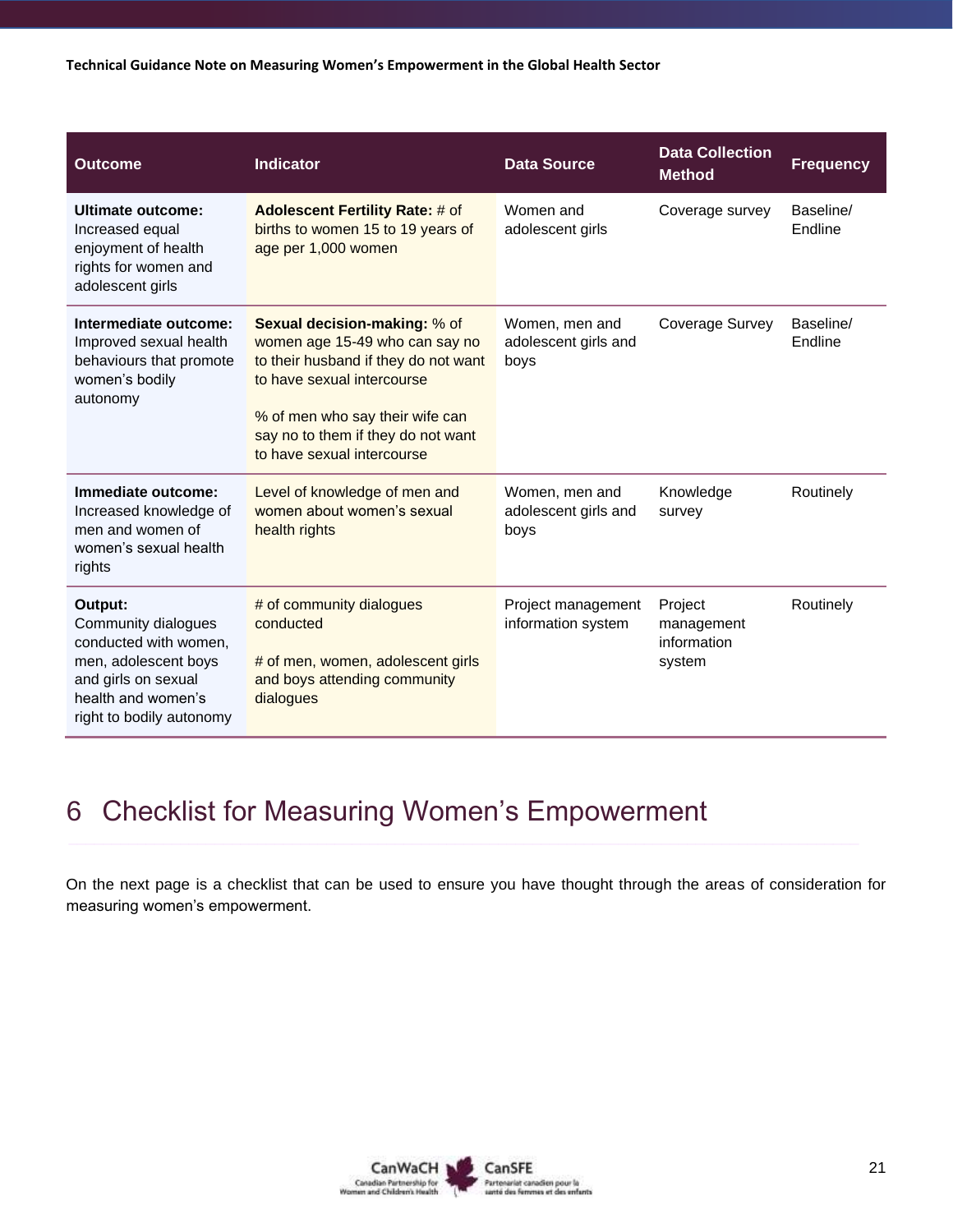| <b>Areas for Consideration</b>                                                                                                                                                      | <b>Yes</b> | <b>No</b> | <b>Comments</b> |
|-------------------------------------------------------------------------------------------------------------------------------------------------------------------------------------|------------|-----------|-----------------|
| <b>Theory of Change</b><br>We have a clearly articulated theory of change on women's<br>1.<br>empowerment.                                                                          |            |           |                 |
| We are clear on what activities and outputs lead to the<br>2.<br>expected women's empowerment outcomes.                                                                             |            |           |                 |
| Our theory of change is evidence-based (that is, based on<br>3.<br>scientific literature, best practice, and community/organization<br>experience).                                 |            |           |                 |
| <b>Domains of Women's Empowerment</b>                                                                                                                                               |            |           |                 |
| We are clear on what domains of women's empowerment we are<br>measuring, and why we are measuring these domains.                                                                    |            |           |                 |
| These domains are clear in the theory of change<br>4.                                                                                                                               |            |           |                 |
| <b>Co-creation</b>                                                                                                                                                                  |            |           |                 |
| We have involved women and girls in the communities where<br>5.<br>we work in the development of our women's empowerment<br>theory of change.                                       |            |           |                 |
| We have involved women and girls in the communities where<br>6.<br>we work in the development of our monitoring and evaluation                                                      |            |           |                 |
| plan.                                                                                                                                                                               |            |           |                 |
| <b>Validated Measures</b>                                                                                                                                                           |            |           |                 |
| We are using validated measures or scales (such as from<br>7.<br>published literature or our own previous work) for women's<br>empowerment indicators where possible.               |            |           |                 |
| <b>Adaptation to the Context</b>                                                                                                                                                    |            |           |                 |
| We have adapted measures based on literature/evidence or<br>8.<br>experience in the country(ies) where we are working.                                                              |            |           |                 |
| We have adapted measures for women's empowerment<br>9.<br>(based on the theory of change) that measure outcomes<br>outlined in our logic model.                                     |            |           |                 |
| 10. We have adapted measures based on other contextual factors<br>for our project (such as target groups, age, and other identity                                                   |            |           |                 |
| factors) using an intersectional lens.                                                                                                                                              |            |           |                 |
| <b>Socio-ecological Levels</b>                                                                                                                                                      |            |           |                 |
| 11. We have included women's empowerment measures for<br>different socio-ecological levels (such as individual, relational,<br>institutional, and policy/structure), if applicable. |            |           |                 |
| <b>Multiple Measures</b>                                                                                                                                                            |            |           |                 |
| 12. We have used multiple measures of women's empowerment<br>across outputs, immediate outcomes, intermediate outcomes,<br>and ultimate outcomes.                                   |            |           |                 |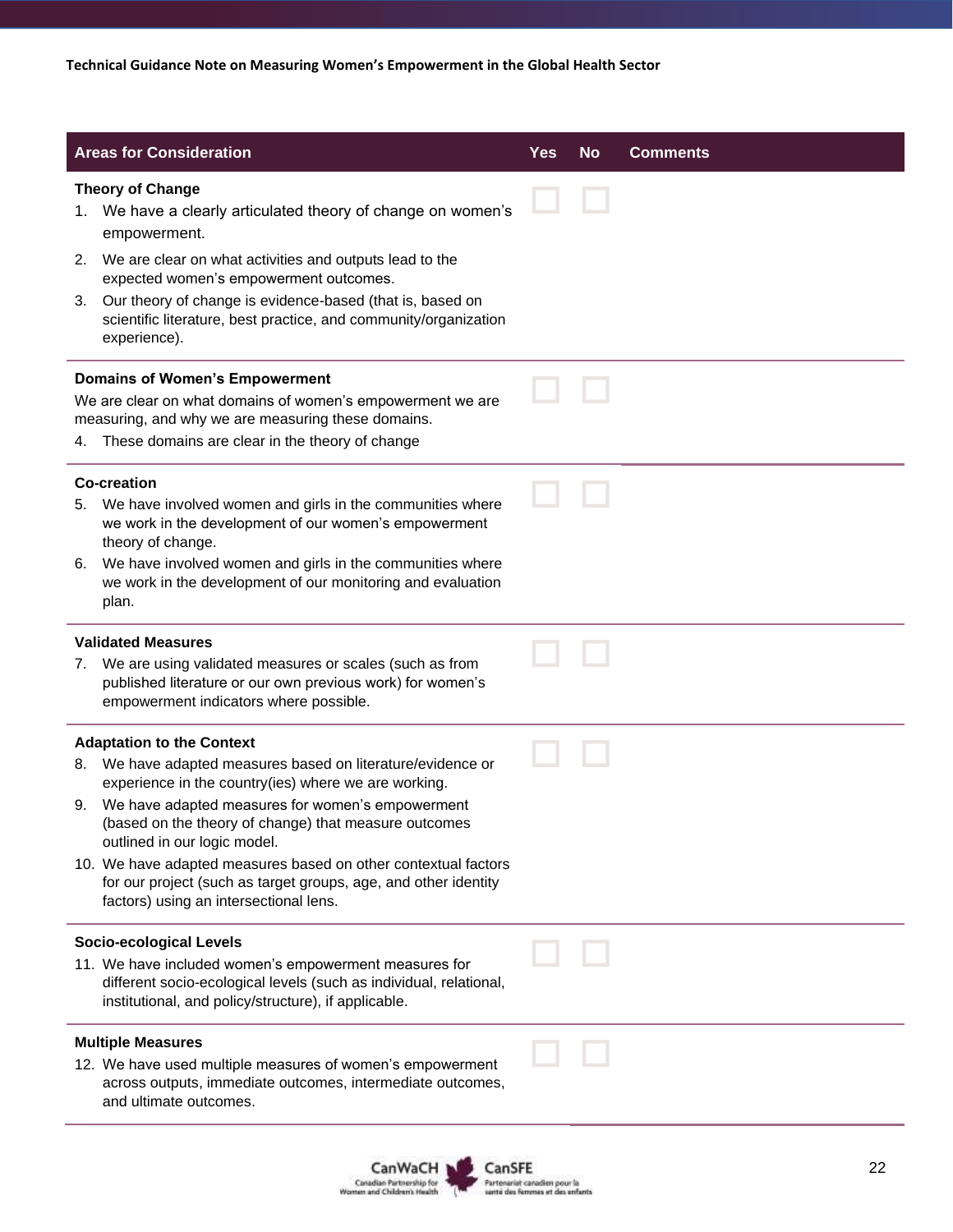| <b>Disaggregated Data</b><br>13. We have disaggregated all relevant measures by sex, as well<br>as other key intersectional demographics that are relevant to<br>the project (such as age, marital status, rural/urban location<br>$etc.$ ).                                                                        |  |
|---------------------------------------------------------------------------------------------------------------------------------------------------------------------------------------------------------------------------------------------------------------------------------------------------------------------|--|
| <b>Related Indicators</b>                                                                                                                                                                                                                                                                                           |  |
| 14. We have verified that all women's empowerment measures<br>are related to the outputs and outcomes in the logic model.                                                                                                                                                                                           |  |
| 15. All measures of women's empowerment have been developed<br>based on our theory of change.                                                                                                                                                                                                                       |  |
| 16. We do not have any orphan indicators.                                                                                                                                                                                                                                                                           |  |
| <b>Multiple Sources and Mixed Methods</b>                                                                                                                                                                                                                                                                           |  |
| 17. We are collecting data using multiple sources (such as<br>coverage surveys, HMIS, DHS, etc).                                                                                                                                                                                                                    |  |
| 18. Indicators are triangulated with qualitative methods/formative<br>research (such as focus groups or interviews) to verify the<br>data and provide additional context to what we are measuring<br>in terms of women's empowerment.                                                                               |  |
| 19. We are using qualitative methods to collect data on<br>unintended consequences or unexpected effects to ensure no<br>inadvertent harm is caused by our work on women's<br>empowerment.                                                                                                                          |  |
| 20. We are collecting data from multiple populations as applicable<br>(such as women/girls, men/boys, community leaders, health<br>care workers).                                                                                                                                                                   |  |
| Data Used for Learning and Performance                                                                                                                                                                                                                                                                              |  |
| 21. We have a plan to use the data collected for learning as well<br>as performance measurement.                                                                                                                                                                                                                    |  |
| 22. We have a plan to discuss with the project team and the<br>community as applicable, on an ongoing basis, what is<br>working in terms of women's empowerment, what does not<br>work, and what adjustments may need to be made in the<br>project (throughout the life of the project and for future<br>projects). |  |
|                                                                                                                                                                                                                                                                                                                     |  |

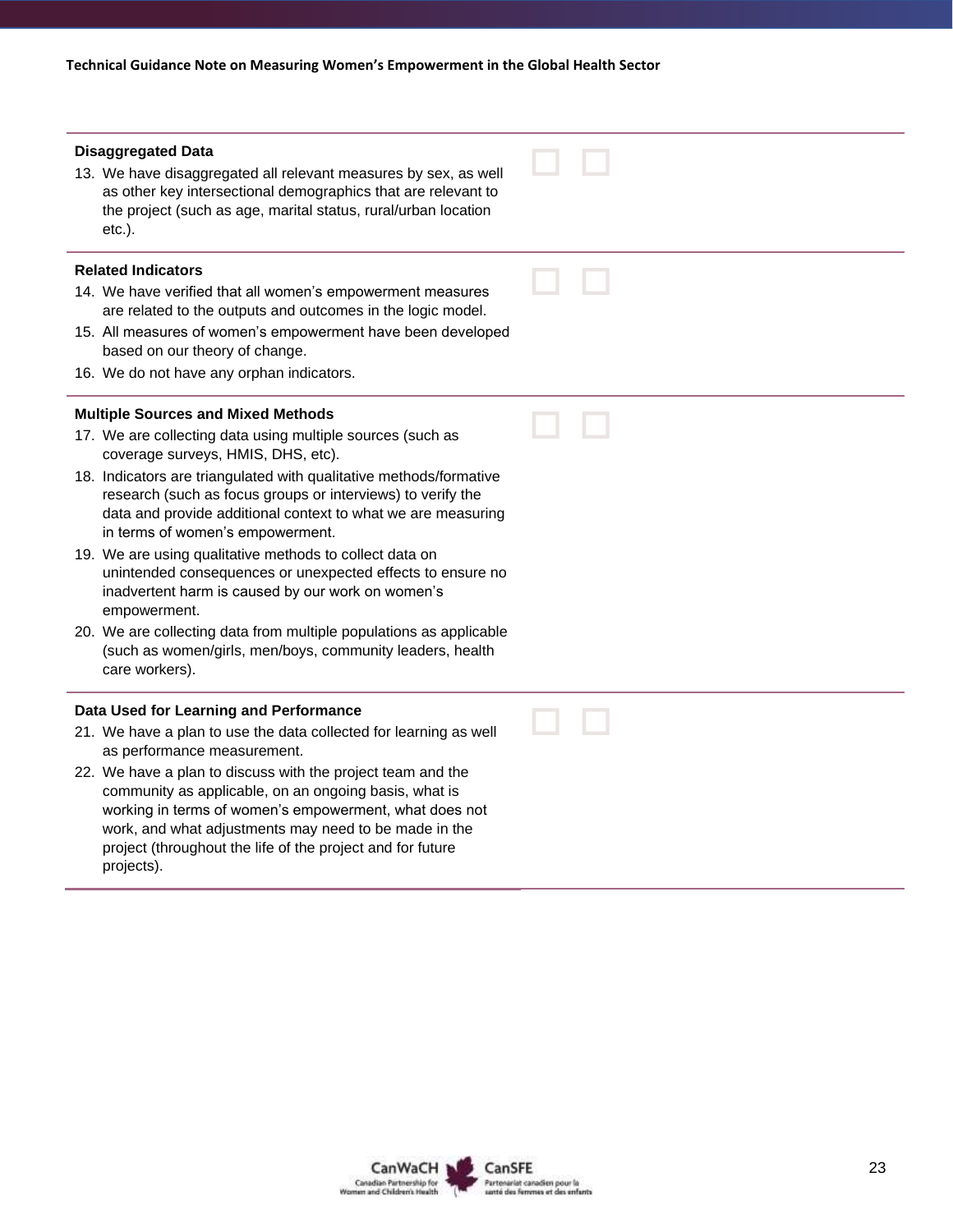# <span id="page-23-0"></span>7 Appendix A: Methods Used to Develop the Guidance Note

Prior to the development of this note, CanWaCH held consultations across 23 civil society organizations and subject matter experts on measuring women's empowerment. Feedback and resources were solicited through interviews and document review. Following this, a meeting was held at the start of the project with key GAC and CanWaCH staff, as well as the selected consultant, to discuss the purpose of the project and the focus of the guidance note. GAC provided additional background documentation, with additional meetings as needed.

A search of the academic literature was conducted by a librarian in December 2020 using PubMed, CINAHL, PsycInfo, and Health Business. The search strategy varied by database, but generally included the terms "women's empowerment" + "global health" + Measure\* or Indicator or framework. This focused on English articles published between 2011 and 2020. Over 200 (n=201) articles were found based on the research. The consultant then reviewed all titles and abstracts for these articles. It was determined in conjunction with GAC that only articles with multi-countries would be included (e.g. systematic reviews, reviews, and multi-country studies). Hence, in total, 36 full text articles were found to be applicable to the focus of the guidance note. (See references in Appendix B). In addition, other articles were accessed and reviewed as appropriate from the reference lists of these 36 articles.

Grey literature was searched based on a Google search for the terms "women's empowerment" and "health" plus a search of the Measure Evaluation and Better Evaluation websites. The list of reports can be found in Appendix C. In addition, other reports were accessed and reviewed as appropriate from the reference lists of grey literature found. As part of this grey literature search, a number of tools and resources were also found and are listed in Appendix D.

In addition, three interviews were held with Project Team Leaders (PTL) at GAC in December 2020 and January 2021. In these interviews, PTLs were asked about what would be most useful for them in a guidance note, and what is less useful. The findings from these interviews were used to help shape the guidance note. Additional feedback from PTLs and gender specialists in GAC were also solicited, and changes were made to address this feedback.

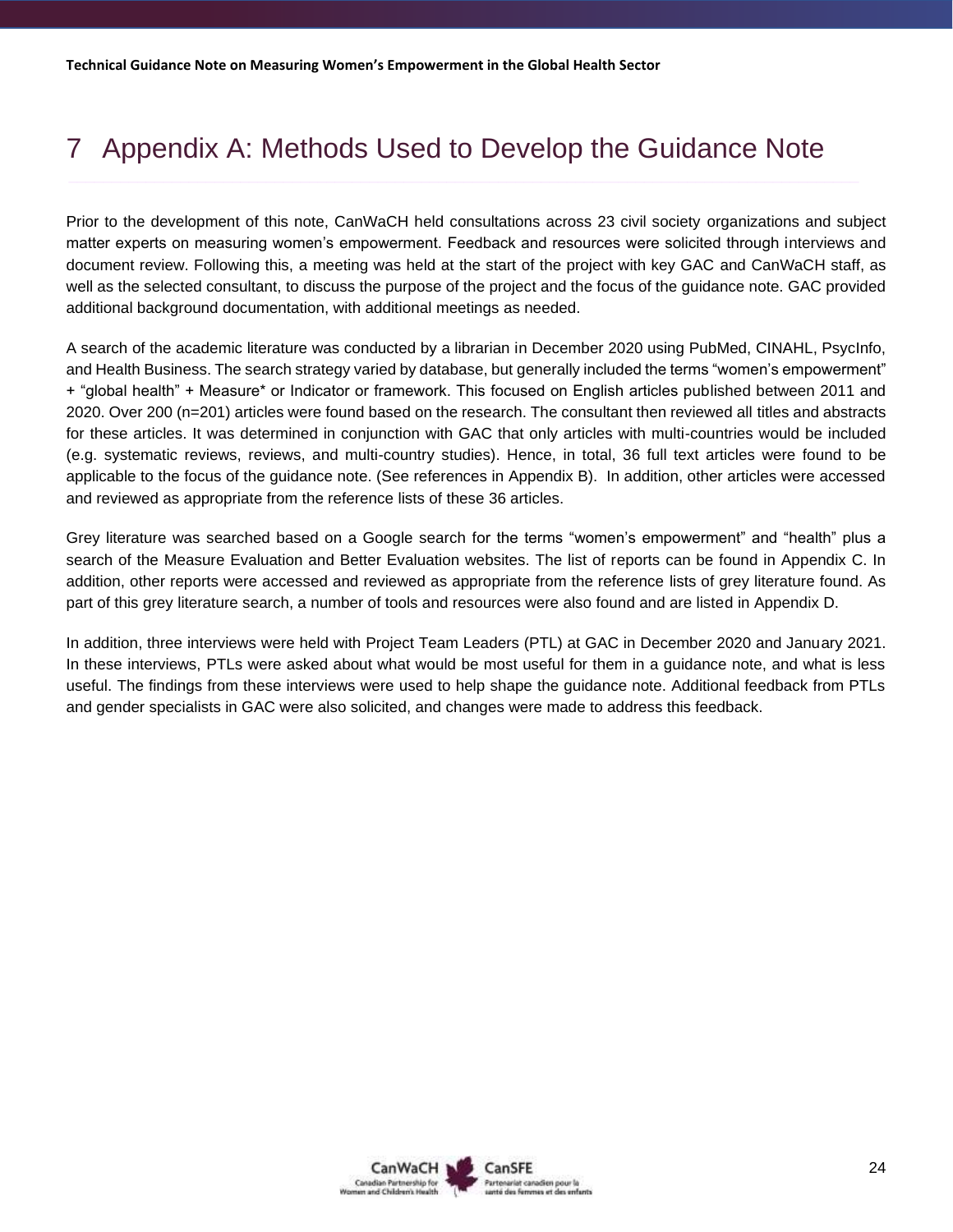# <span id="page-24-0"></span>8 Appendix B: List of Academic References Included in Review

Abreha, S. K., & Zereyesus, Y. A. (2020). Women's Empowerment and Infant and Child Health Status in Sub-Saharan Africa: A Systematic Review. Maternal and child health journal. doi:10.1007/s10995-020-03025-y [doi]

Afulani, P. A., Altman, M., Musana, J., & Sudhinaraset, M. (2017). Conceptualizing pathways linking women's empowerment and prematurity in developing countries. BMC Pregnancy & Childbirth, 17, 143-158. doi:10.1186/s12884-017-1502-6

Asaolu, I. O., Alaofè, H., Gunn, J. K. L., Adu, A. K., Monroy, A. J., Ehiri, J. E., . . . Ernst, K. C. (2018). Measuring Women's Empowerment in Sub-Saharan Africa: Exploratory and Confirmatory Factor Analyses of the Demographic and Health Surveys. Frontiers in Psychology, 9, 994. doi:10.3389/fpsyg.2018.00994 [doi]

Atake, E.-H., & Gnakou Ali, P. (2019). Women's empowerment and fertility preferences in high fertility countries in Sub-Saharan Africa. BMC Women's Health, 19(1), N.PAG-N.PAG. doi:10.1186/s12905-019-0747-9

Bishop, D., & Bowman, K. (2014). Still learning: a critical reflection on three years of measuring women's empowerment in Oxfam. *Gender & Development, 22*(2), 253-269. doi:10.1080/13552074.2014.920993

Chiao-Wen, L., Tavrow, P., & Lan, C.-W. (2017). Composite measures of women's empowerment and their association with maternal mortality in low-income countries. BMC Pregnancy & Childbirth, 17, 21-31. doi:10.1186/s12884-017- 1492-4

Cunningham, K., Ruel, M., Ferguson, E., & Uauy, R. (2015). Women's empowerment and child nutritional status in South Asia: a synthesis of the literature. Maternal & Child Nutrition, 11(1), 1-19. doi:10.1111/mcn.12125

Darteh, E. K. M., Dickson, K. S., & Doku, D. T. (2019). Women's reproductive health decision-making: A multi-country analysis of demographic and health surveys in sub-Saharan Africa. PloS one, 14(1), e0209985. doi:10.1371/journal.pone.0209985 [doi]

Do, M., & Kurimoto, N. (2012). Women's Empowerment and Choice of Contraceptive Methods in Selected African Countries. International Perspectives on Sexual & Reproductive Health, 38(1), 23-33. doi:10.1363/3802312

Doku, D. T., Bhutta, Z. A., & Neupane, S. (2020). Associations of women's empowerment with neonatal, infant and under-5 mortality in low- and /middle-income countries: meta-analysis of individual participant data from 59 countries. BMJ Global Health, 5(1), e001558-002019-001558. eCollection 002020. doi:10.1136/bmjgh-2019-001558 [doi]

Ewerling, F., Lynch, J. W., Mittinty, M., Raj, A., Victora, C. G., Coll, C. V., & Barros, A. J. (2020). The impact of women's empowerment on their children's early development in 26 African countries. Journal of global health, 10(2), 020406. doi:10.7189/jogh.10.020406 [doi]

Ewerling, F., Lynch, J. W., Victora, C. G., van Eerdewijk, A., Tyszler, M., & Barros, A. J. D. (2017). The SWPER index for women's empowerment in Africa: development and validation of an index based on survey data. The Lancet.Global health, 5(9), e916-e923. doi:S2214-109X(17)30292-9 [pii]

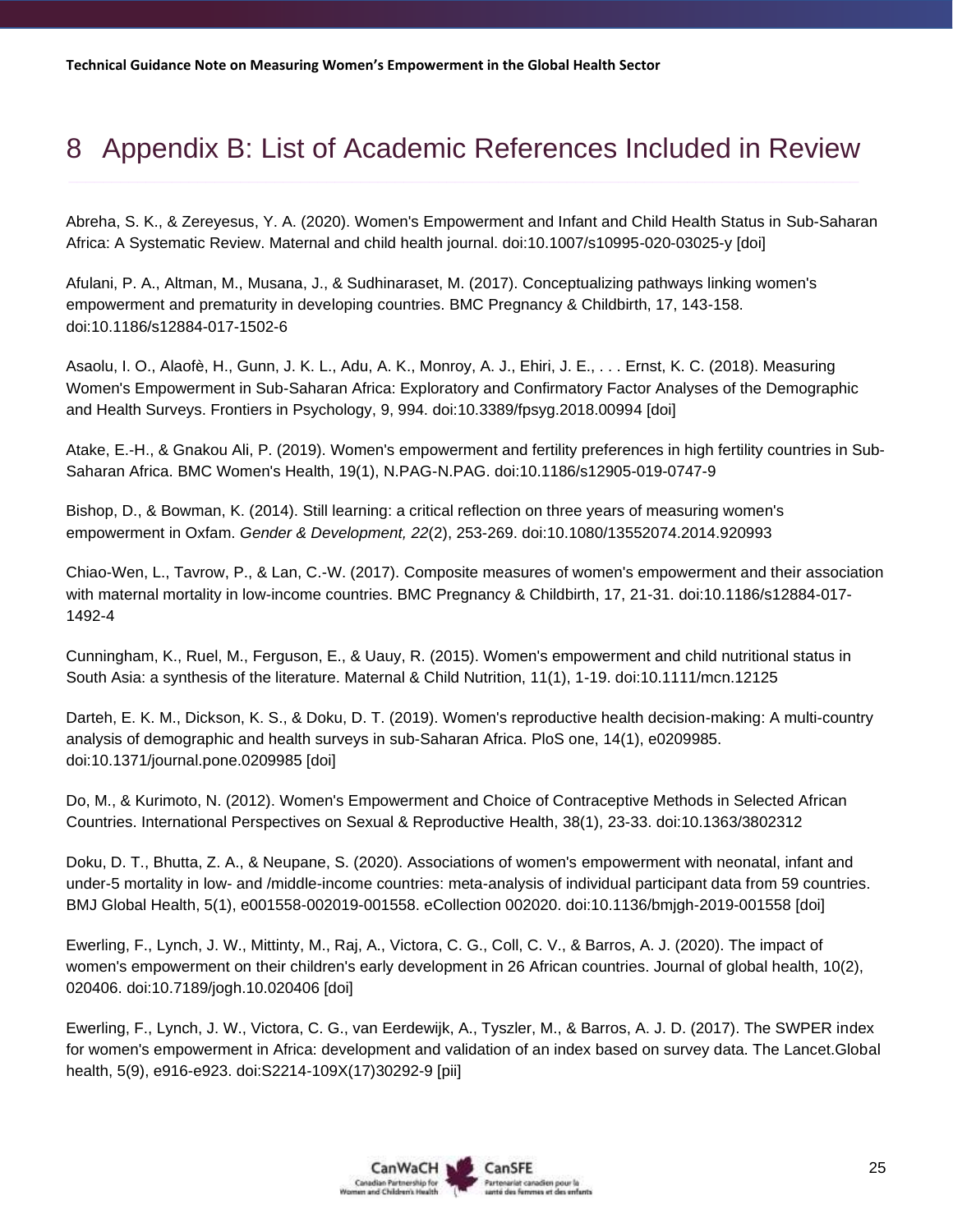Ewerling, F., Raj, A., Victora, C. G., Hellwig, F., Coll, C. V., & Barros, A. J. (2020). SWPER Global: A survey-based women's empowerment index expanded from Africa to all low- and middle-income countries. Journal of global health, 10(2), 020343. doi:10.7189/jogh.10.020434 [doi]

Gram, L., Morrison, J., & Skordis-Worrall, J. (2019). Organising Concepts of 'Women's Empowerment' for Measurement: A Typology. Soc Indic Res, 143(3), 1349-1376. doi:10.1007/s11205-018-2012-2

Hawken, A., & Munck, G. L. (2013). Cross-National Indices with Gender-Differentiated Data: What Do They Measure? How Valid Are They? *Social Indicators Research, 111*(3), 801-838. doi:10.1007/s11205-012-0035-7

Heckert, J., & Fabic, M. S. (2013). Improving Data Concerning Women's Empowerment in Sub-Saharan Africa. Studies in family planning, 44(3), 319-344. doi:10.1111/j.1728-4465.2013.00360.x

James-Hawkins, L., Peters, C., VanderEnde, K., Bardin, L., & Yount, K. M. (2018). Women's agency and its relationship to current contraceptive use in lower- and middle-income countries: A systematic review of the literature. Global Public Health, 13(7), 843-858. doi:10.1080/17441692.2016.1239270 [doi]

Jennings, L., Na, M., Cherewick, M., Hindin, M., Mullany, B., & Ahmed, S. (2014). Women's empowerment and male involvement in antenatal care: analyses of Demographic and Health Surveys (DHS) in selected African countries. BMC Pregnancy and Childbirth, 14, 297-2393-2314-2297. doi:10.1186/1471-2393-14-297 [doi]

Karp, C., Wood, S. N., Galadanci, H., Sebina Kibira, S. P., Makumbi, F., Omoluabi, E., . . . Moreau, C. (2020). 'I am the master key that opens and locks': Presentation and application of a conceptual framework for women's and girls' empowerment in reproductive health. Social science & medicine, 258, N.PAG-N.PAG. doi:10.1016/j.socscimed.2020.113086

Mandal, M., Muralidharan, A., & Pappa, S. (2017). A review of measures of women's empowerment and related gender constructs in family planning and maternal health program evaluations in low- and middle-income countries. BMC Pregnancy & Childbirth, 17, 119-127. doi:10.1186/s12884-017-1500-8

Mitroi, L. R., Sahak, M., Sherzai, A. Z., & Sherzai, D. (2016). The Women's Health Care Empowerment Model as a Catalyst for Change in Developing Countries. Health care for women international, 37(3), 273-289. doi:10.1080/07399332.2014.926903

Na, M., Jennings, L., Talegawkar, S. A., & Ahmed, S. (2015). Association between women's empowerment and infant and child feeding practices in sub-Saharan Africa: an analysis of Demographic and Health Surveys. Public health nutrition, 18(17), 3155-3165. doi:10.1017/S1368980015002621

Osamor, P. E., & Grady, C. (2016). Women's autonomy in health care decision-making in developing countries: a synthesis of the literature. International journal of women's health, 8, 191-202. doi:10.2147/IJWH.S105483 [doi]

Phan, L. (2016). Measuring Women's Empowerment at Household Level Using DHS Data of Four Southeast Asian Countries. Social Indicators Research, 126(1), 359-378. Retrieved from 10.1007/s11205-015-0876-y **http://search.ebscohost.com/login.aspx?direct=true&db=heh&AN=112861422&site=ehost-live**

Prata, N., Fraser, A., Huchko, M. J., Gipson, J. D., Withers, M., Lewis, S., Upadhyay, U. D. (2017). Women's Empowerment and Family Planning: a Review of the Literature. Journal of Biosocial Science, 49(6), 713-743. doi:10.1017/S0021932016000663

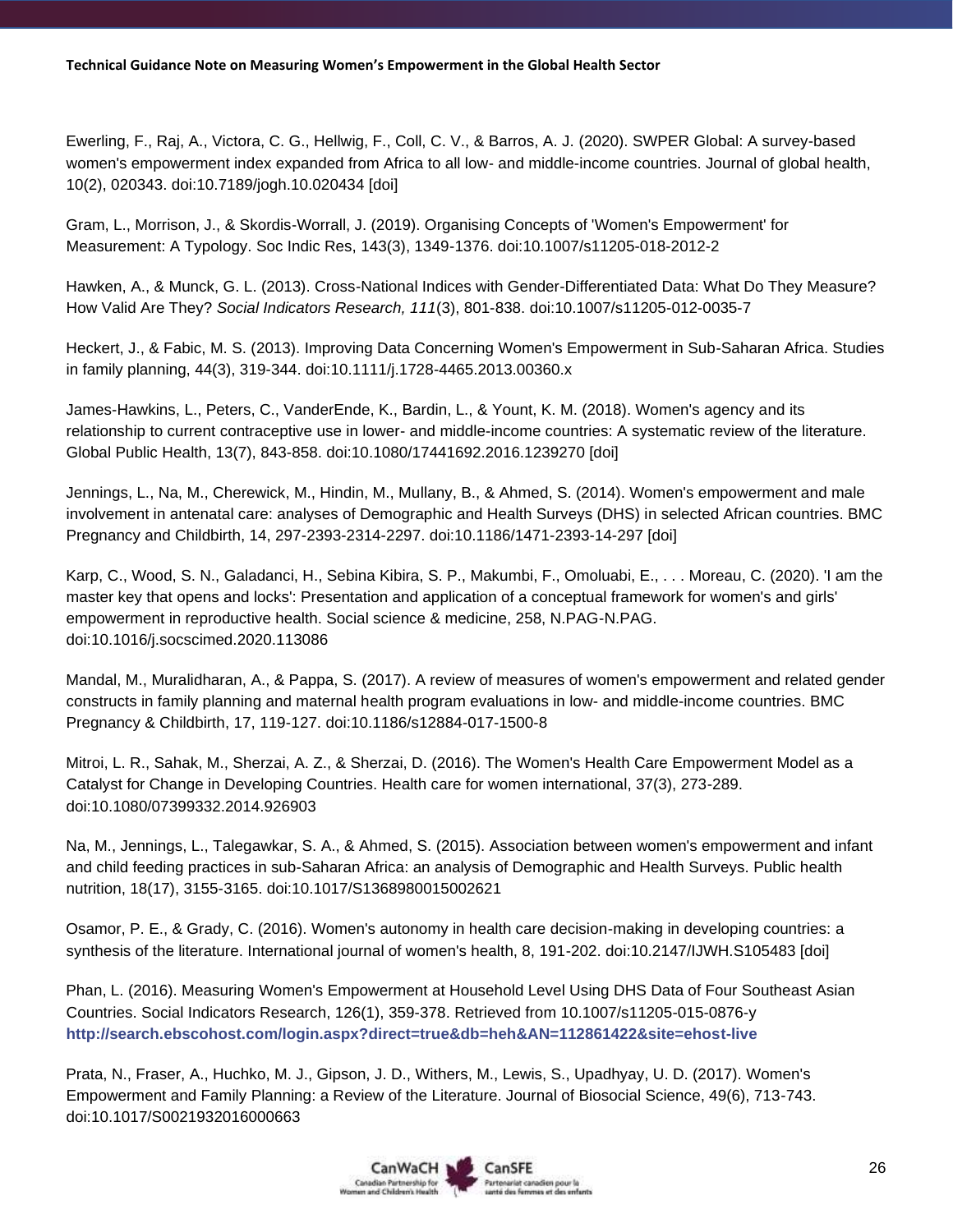Pratley, P. (2016). Associations between quantitative measures of women's empowerment and access to care and health status for mothers and their children: A systematic review of evidence from the developing world. Social science & medicine (1982), 169, 119-131. doi:S0277-9536(16)30408-7 [pii]

Richardson, R. A. (2018). Measuring Women's Empowerment: A Critical Review of Current Practices and Recommendations for Researchers. *Social Indicators Research, 137*(2), 539-557. doi:10.1007/s11205-017-1622-4

Sebayang, S. K., Efendi, F., & Astutik, E. (2019). Women's empowerment and the use of antenatal care services: analysis of demographic health surveys in five Southeast Asian countries. Women & health, 59(10), 1155-1171. doi:10.1080/03630242.2019.1593282

Sebayang, S. K., Efendi, F., & Astutik, E. (2017). Women's Empowerment and the Use of Antenatal Care Services in Southeast Asian Countries. *Demographic and Health Surveys, 129*.

Seidu, A. A., Oduro, J. K., Ahinkorah, B. O., Budu, E., Appiah, F., Baatiema, L., . . . Sambah, F. (2020). Women's healthcare decision-making capacity and HIV testing in sub-Saharan Africa: a multi-country analysis of demographic and health surveys. BMC Public Health, 20(1), 1592-1020-09660-y. doi:10.1186/s12889-020-09660-y [doi]

Sohn, M., & Jung, M. (2020). Effects of Empowerment and Media Use by Women of Childbearing Age on Maternal Health Care Utilization in Developing Countries of Southeast Asia. International Journal of Health Services, 50(1), 32- 43. Retrieved from 10.1177/0020731419867532 **<http://search.ebscohost.com/login.aspx?direct=true&db=heh&AN=140372351&site=ehost-live> [https://journals.sagepub.com/doi/10.1177/0020731419867532?url\\_ver=Z39.88-](https://journals.sagepub.com/doi/10.1177/0020731419867532?url_ver=Z39.88-2003&rfr_id=ori:rid:crossref.org&rfr_dat=cr_pub%3dpubmed) [2003&rfr\\_id=ori:rid:crossref.org&rfr\\_dat=cr\\_pub%3dpubmed](https://journals.sagepub.com/doi/10.1177/0020731419867532?url_ver=Z39.88-2003&rfr_id=ori:rid:crossref.org&rfr_dat=cr_pub%3dpubmed)**

Taukobong, H. F., Kincaid, M. M., Levy, J. K., Bloom, S. S., Platt, J. L., Henry, S. K., & Darmstadt, G. L. (2016). Does addressing gender inequalities and empowering women and girls improve health and development programme outcomes? Health policy and planning, 31(10), 1492-1514. doi:czw074 [pii]

Thorpe, S., VanderEnde, K., Peters, C., Bardin, L., & Yount, K. M. (2016). The Influence of Women's Empowerment on Child Immunization Coverage in Low, Lower-Middle, and Upper-Middle Income Countries: A Systematic Review of the Literature. Maternal and child health journal, 20(1), 172-186. doi:10.1007/s10995-015-1817-8 [doi]

Upadhyay, U. D., & Karasek, D. (2012). Women's Empowerment and Ideal Family Size: An Examination of DHS Empowerment Measures In Sub-Saharan Africa. International Perspectives on Sexual & Reproductive Health, 38(2), 78- 89. doi:10.1363/3807812

Yaya, S., Odusina, E. K., Uthman, O. A., & Bishwajit, G. (2020). What does women's empowerment have to do with malnutrition in Sub-Saharan Africa? Evidence from demographic and health surveys from 30 countries. Global health research and policy, 5, 1-019-0129-0128. eCollection 2020. doi:10.1186/s41256-019-0129-8 [doi]

Yaya, S., Uthman, O. A., Ekholuenetale, M., & Bishwajit, G. (2018). Women empowerment as an enabling factor of contraceptive use in sub-Saharan Africa: a multilevel analysis of cross-sectional surveys of 32 countries. Reproductive Health, 15(1), N.PAG-N.PAG. doi:10.1186/s12978-018-0658-5

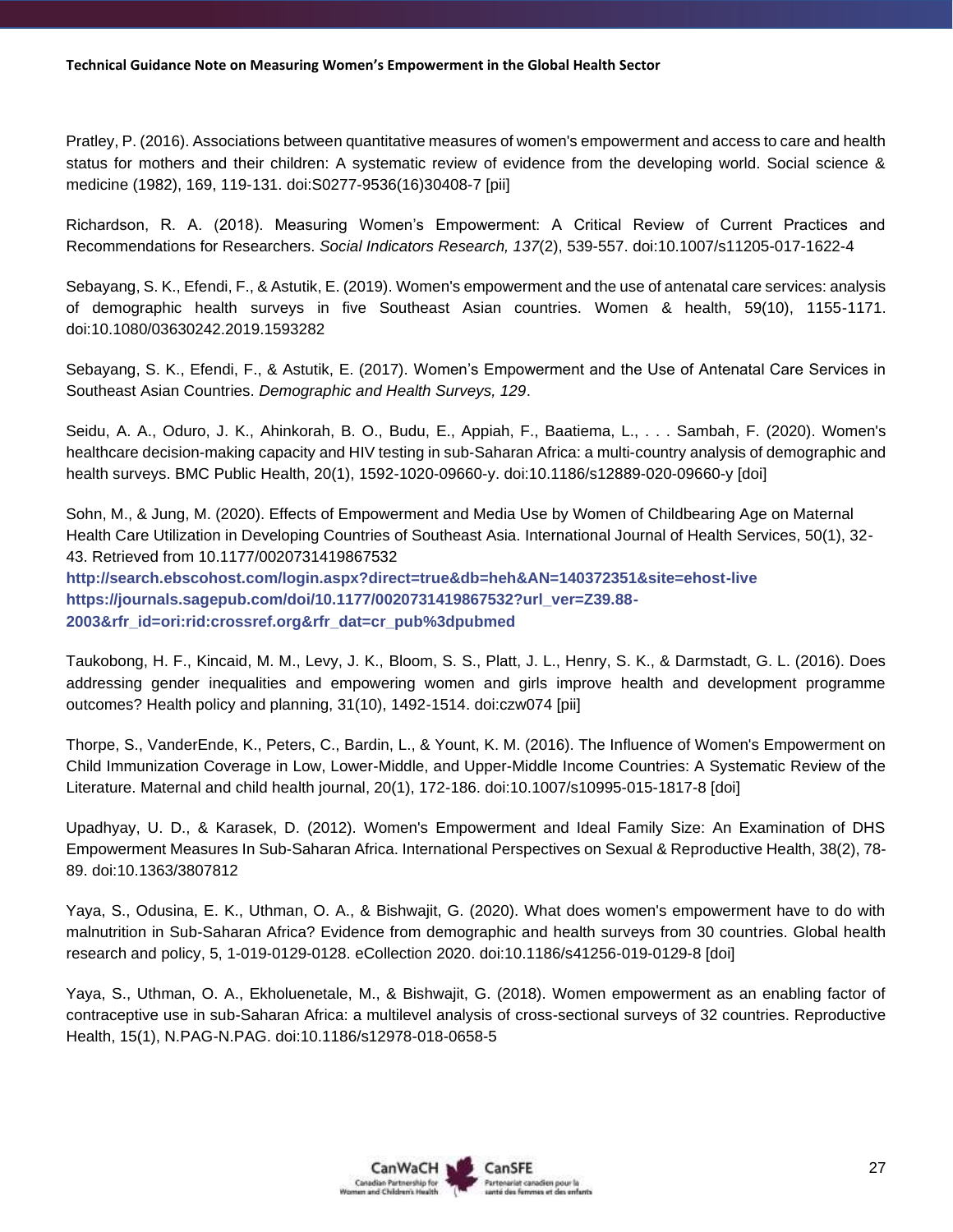# <span id="page-27-0"></span>9 Appendix C: List of Grey Literature Included in Review

Bill and Melinda Gates Foundation. (2017). What Gets Measured Matters: A Methods Note for Measuring Women and Girls' Empowerment. Retrieved from **[https://www.kit.nl/wp-content/uploads/2019/12/BMGF\\_Methods-Note-](https://www.kit.nl/wp-content/uploads/2019/12/BMGF_Methods-Note-Measuring-Empowerment-1.pdf)[Measuring-Empowerment-1.pdf](https://www.kit.nl/wp-content/uploads/2019/12/BMGF_Methods-Note-Measuring-Empowerment-1.pdf)**

Donald, A., Koolwal, G., Annan, J., Falb, K., & Goldstein, M. (2017). Measuring Women's Agency. Retrieved from **<http://documents1.worldbank.org/curated/en/333481500385677886/pdf/WPS8148.pdf>**

Glennerster, R., Walsh, C., & Diaz-Matin, L. (n.d.). A Practical Guide to Measuring Women's and Girl's Empowerment in Impact Evaluations (J-PAL). Retrieved from **[https://www.povertyactionlab.org/practical-guide-measuring](https://www.povertyactionlab.org/practical-guide-measuring-womens-and-girls-empowerment-impact-evaluations)[womens-and-girls-empowerment-impact-evaluations](https://www.povertyactionlab.org/practical-guide-measuring-womens-and-girls-empowerment-impact-evaluations)**

Lombardini, S., Bowman, K., & Garwood, R. (2017). A 'How To' Guide to Measuring Women's Empowerment: Sharing experiences from Oxfam's impact evaluations. Retrieved from **[https://policy-practice.oxfam.org/resources/a-how](https://policy-practice.oxfam.org/resources/a-how-to-guide-to-measuring-womens-empowerment-sharing-experience-from-oxfams-i-620271/)[to-guide-to-measuring-womens-empowerment-sharing-experience-from-oxfams-i-620271/](https://policy-practice.oxfam.org/resources/a-how-to-guide-to-measuring-womens-empowerment-sharing-experience-from-oxfams-i-620271/)**

Paul, M., Mejia, C., Mayunda, B., & Munthali, L. (2017). Developing Measures of Reproductive Empowerment: A Qualitative Study in Zambia. Retrieved from **<https://www.measureevaluation.org/resources/publications/tr-17-185>**

Peterman, A., & Seymour, G. (2018). Where is the standardized measure of women's empowerment? Retrieved from <https://www.ifpri.org/blog/where-standardized-measure-womens-empowerment>

The Hunger Project. (2017). The Women's Empowerment Index. Retrieved from [https://www.thehungerproject.nl/wp](https://www.thehungerproject.nl/wp-content/uploads/2020/10/Women-Empowerment-Index-The-Hunger-Project-2017.pdf)[content/uploads/2020/10/Women-Empowerment-Index-The-Hunger-Project-2017.pdf](https://www.thehungerproject.nl/wp-content/uploads/2020/10/Women-Empowerment-Index-The-Hunger-Project-2017.pdf)

USAID and Data for Impact. (n.d.). Women and Girls' Status and Empowerment. Retrieved from **<https://www.data4impactproject.org/prh/gender/women-and-girls-status-and-empowerment/>**

<span id="page-27-1"></span>World Health Organization. (2005). WHO Multi-country Study on Women's Health and Domestic Violence against Women: Initial results on prevalence, health outcomes and women's responses. Retrieved from **[https://apps.who.int/iris/bitstream/handle/10665/43310/9241593512\\_eng.pdf;jsessionid=F78076CBED92DC21EF](https://apps.who.int/iris/bitstream/handle/10665/43310/9241593512_eng.pdf;jsessionid=F78076CBED92DC21EFF48F2F474DBABA?sequence=1) [F48F2F474DBABA?sequence=1](https://apps.who.int/iris/bitstream/handle/10665/43310/9241593512_eng.pdf;jsessionid=F78076CBED92DC21EFF48F2F474DBABA?sequence=1)**

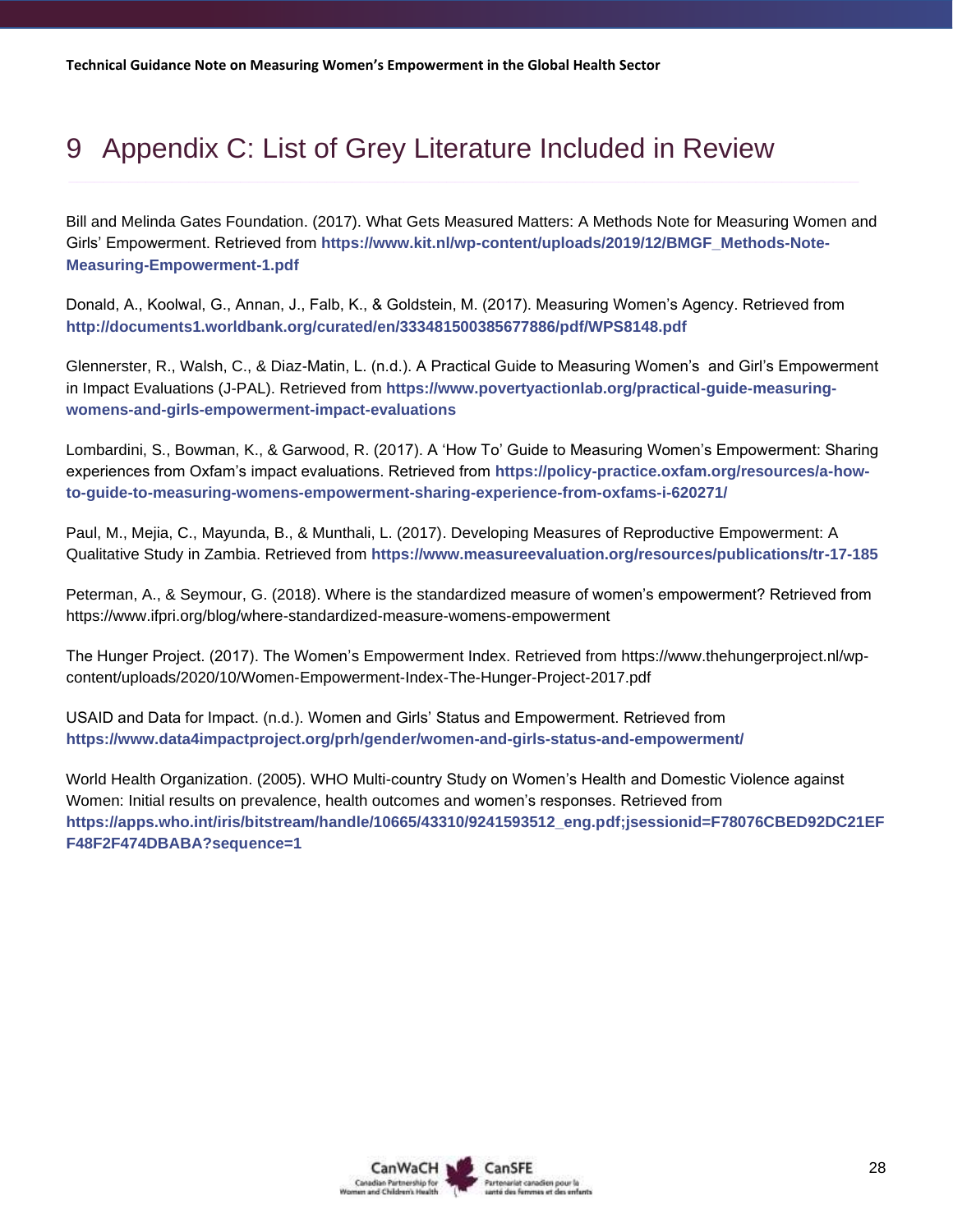# <span id="page-28-0"></span>10 Appendix D: List of External Measures, Tools and Manuals for Further Information

#### **Resources on Feminist Monitoring and Evaluation:**

Haylock, L. & Miller, C. (2015). Merging Developmental and Feminist Evaluation to Monitor and Evaluate Transformative Social Change. Retrieved from **<https://journals.sagepub.com/doi/abs/10.1177/1098214015578731>**

Oxfam. (2020). Guidance Note on Feminist MEAL. Retrieved from **[https://www.oxfam.ca/publication/guidance-note-on-feminist](https://www.oxfam.ca/publication/guidance-note-on-feminist-meal/#:~:text=Feminist%20Monitoring%2C%20Evaluation%2C%20Accountability%20and,relations%20is%20complex%20and%20nonlinear)[meal/#:~:text=Feminist%20Monitoring%2C%20Evaluation%2C%20Accountability%20and,relations%20is%20co](https://www.oxfam.ca/publication/guidance-note-on-feminist-meal/#:~:text=Feminist%20Monitoring%2C%20Evaluation%2C%20Accountability%20and,relations%20is%20complex%20and%20nonlinear) [mplex%20and%20nonlinear](https://www.oxfam.ca/publication/guidance-note-on-feminist-meal/#:~:text=Feminist%20Monitoring%2C%20Evaluation%2C%20Accountability%20and,relations%20is%20complex%20and%20nonlinear)**.

Oxfam. (2017). Applying Feminist Principles to Program Monitoring, Evaluation, Accountability, and Learning. Retrieved from **[https://oxfamilibrary.openrepository.com/bitstream/handle/10546/620318/dp-feminist-principles](https://oxfamilibrary.openrepository.com/bitstream/handle/10546/620318/dp-feminist-principles-meal-260717-en.pdf;jsessionid=CF5981183A3305F8BADC2A1F1565A2BA?sequence=4)[meal-260717-en.pdf;jsessionid=CF5981183A3305F8BADC2A1F1565A2BA?sequence=4](https://oxfamilibrary.openrepository.com/bitstream/handle/10546/620318/dp-feminist-principles-meal-260717-en.pdf;jsessionid=CF5981183A3305F8BADC2A1F1565A2BA?sequence=4)**

Podems, D.R. (2014). Feminist Evaluation and Gender Approaches: There's a Difference? Retrieved from **[https://www.betterevaluation.org/en/resources/discussion\\_paper/feminist\\_eval\\_gender\\_approaches](https://www.betterevaluation.org/en/resources/discussion_paper/feminist_eval_gender_approaches)**

Podems, D. & Negroustoueva, S. (2016) Feminist evaluation. BetterEvaluation. Retrieved from **[https://www.betterevaluation.org/en/themes/feminist\\_evaluation](https://www.betterevaluation.org/en/themes/feminist_evaluation)**

#### **Resources on Adolescent Empowerment:**

Global Early Adolescent Study. (2019). Download the Measures - Global Early Adolescent Study. **[www.geastudy.org/download-measures-redesign](http://www.geastudy.org/download-measures-redesign)**

Zimmerman, L. A., Li, M., Moreau, C., Wilopo, S., & Blum, R. (2019). Measuring agency as a dimension of empowerment among young adolescents globally; findings from the Global Early Adolescent Study. **<https://www.ncbi.nlm.nih.gov/pmc/articles/PMC6660556/>**

#### **Resources on Theory of Change:**

NCVO Knowhow. (2020). How to Build a Theory of Change. Retrieved from **[https://knowhow.ncvo.org.uk/how](https://knowhow.ncvo.org.uk/how-to/how-to-build-a-theory-of-change)[to/how-to-build-a-theory-of-change#](https://knowhow.ncvo.org.uk/how-to/how-to-build-a-theory-of-change)**

The Aspen Institute. (2009).The Community Builder's Approach to Theory of Change: A Practical Guide to Theory Development. tRetrieved from **[https://www.theoryofchange.org/pdf/TOC\\_fac\\_guide.pdf](https://www.theoryofchange.org/pdf/TOC_fac_guide.pdf)**

Sopact. Theory of Change (TOC). Retrieved from **<https://www.sopact.com/theory-of-change>**

#### **External Measures, Tools and Manuals:**

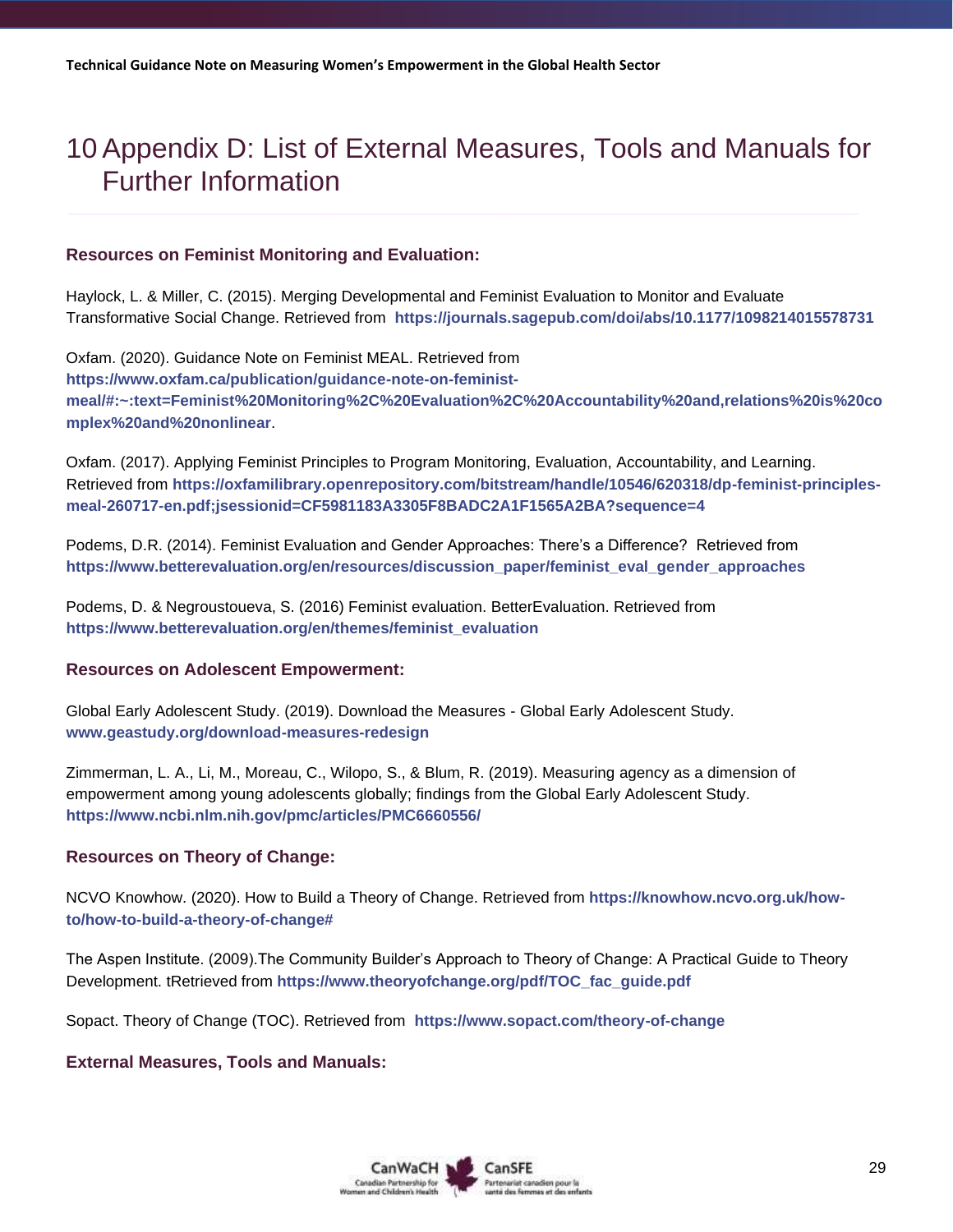Batliwala, S. & Pittman A. (2010). Capturing Change in Women's Realities: A Critical Overview of Current Monitoring & Evaluation Frameworks and Approaches. AWID. Retrieved from **[https://www.awid.org/sites/default/files/atoms/files/capturing\\_change\\_in\\_womens\\_realities.pdf](https://www.awid.org/sites/default/files/atoms/files/capturing_change_in_womens_realities.pdf)**

BetterEvaluation. (n.d.). Outcome Mapping. Retrieved from **[https://www.betterevaluation.org/en/plan/approach/outcome\\_mapping](https://www.betterevaluation.org/en/plan/approach/outcome_mapping)**

Bill and Melinda Gates Foundation. (2017). What Gets Measured Matters: A Methods Note for Measuring Women and Girls' Empowerment. Retrieved from **[https://www.kit.nl/wp-content/uploads/2019/12/BMGF\\_Methods-Note-](https://www.kit.nl/wp-content/uploads/2019/12/BMGF_Methods-Note-Measuring-Empowerment-1.pdf)[Measuring-Empowerment-1.pdf](https://www.kit.nl/wp-content/uploads/2019/12/BMGF_Methods-Note-Measuring-Empowerment-1.pdf)**

Bishop, D., & Bowman, K. (2014). Still learning: a critical reflection on three years of measuring women's empowerment in Oxfam. *Gender & Development, 22*(2), 253-269. doi:10.1080/13552074.2014.920993 *(suite of dimensions and characteristics to measure on empowerment)*

CARE. (2014). WE-MEASR: A Tool to Measure Women's Empowerment in Sexual, Reproductive and Maternal Health Programs. Retrieved from **[http://www.universalaccessproject.org/wp/wp](http://www.universalaccessproject.org/wp/wp-content/uploads/2015/06/Overview_Measuring-Womens-Empowerment-in-SRMH-Programs.pdf)[content/uploads/2015/06/Overview\\_Measuring-Womens-Empowerment-in-SRMH-Programs.pdf](http://www.universalaccessproject.org/wp/wp-content/uploads/2015/06/Overview_Measuring-Womens-Empowerment-in-SRMH-Programs.pdf)**

The DHS Program - Demographic and Health Surveys. (2020). DHS Model Questionnaire Phase 8. Retrieved from **[https://dhsprogram.com/publications/publication-dhsq8-dhs-questionnaires-and](https://dhsprogram.com/publications/publication-dhsq8-dhs-questionnaires-and-manuals.cfm?cssearch=229778_1)[manuals.cfm?cssearch=229778\\_1](https://dhsprogram.com/publications/publication-dhsq8-dhs-questionnaires-and-manuals.cfm?cssearch=229778_1)**

EMERGE. (n.d.). User Tools: Evidence-based Measures of Empowerment for Research on Gender Equality. Retrieved from **emerge.ucsd.edu/user-tools/**

Glennerster, R., Walsh, C., & Diaz-Matin, L. (n.d.). A Practical Guide to Measuring Women's and Girl's Empowerment in Impact Evaluations (J-PAL). Retrieved from **[https://www.povertyactionlab.org/practical-guide-measuring](https://www.povertyactionlab.org/practical-guide-measuring-womens-and-girls-empowerment-impact-evaluations)[womens-and-girls-empowerment-impact-evaluations](https://www.povertyactionlab.org/practical-guide-measuring-womens-and-girls-empowerment-impact-evaluations)** Appendix 1: **https://www.povertyactionlab.org/sites/default/files/research-resources/practical-guide-tomeasuring-women-and-girls-empowerment-appendix1.pdf**

Hillenbrand, E., Karim, N., Mohanraj, P., and Wu, D. (2015). Measuring gender-transformative change: A review of literature and promising practices. CARE USA. Retrieved from **[https://www.care.org/wp](https://www.care.org/wp-content/uploads/2020/05/working_paper_aas_gt_change_measurement_fa_lowres.pdf)[content/uploads/2020/05/working\\_paper\\_aas\\_gt\\_change\\_measurement\\_fa\\_lowres.pdf](https://www.care.org/wp-content/uploads/2020/05/working_paper_aas_gt_change_measurement_fa_lowres.pdf)**

The Hunger Project. (2017). The Women's Empowerment Index. Retrieved from **[https://www.thehungerproject.nl/wp](https://www.thehungerproject.nl/wp-content/uploads/2020/10/Women-Empowerment-Index-The-Hunger-Project-2017.pdf)[content/uploads/2020/10/Women-Empowerment-Index-The-Hunger-Project-2017.pdf](https://www.thehungerproject.nl/wp-content/uploads/2020/10/Women-Empowerment-Index-The-Hunger-Project-2017.pdf)**

Measure Evaluation. (2020). Reproductive Empowerment Scale. Retrieved from **<https://www.measureevaluation.org/resources/publications/tl-20-81>**

Measure Evaluation. (n.d.). Attitudes towards gender norms (GEM Scale). Retrieved from **[https://www.measureevaluation.org/prh/rh\\_indicators/mens-health/me/percent-of-men-who-hold-gender](https://www.measureevaluation.org/prh/rh_indicators/mens-health/me/percent-of-men-who-hold-gender-equitable-beliefs)[equitable-beliefs](https://www.measureevaluation.org/prh/rh_indicators/mens-health/me/percent-of-men-who-hold-gender-equitable-beliefs)**

Measure Evaluation. (n.d.). Male Engagement in Reproductive Health Programs. Retrieved from **[https://www.measureevaluation.org/prh/rh\\_indicators/mens-health/me](https://www.measureevaluation.org/prh/rh_indicators/mens-health/me)**

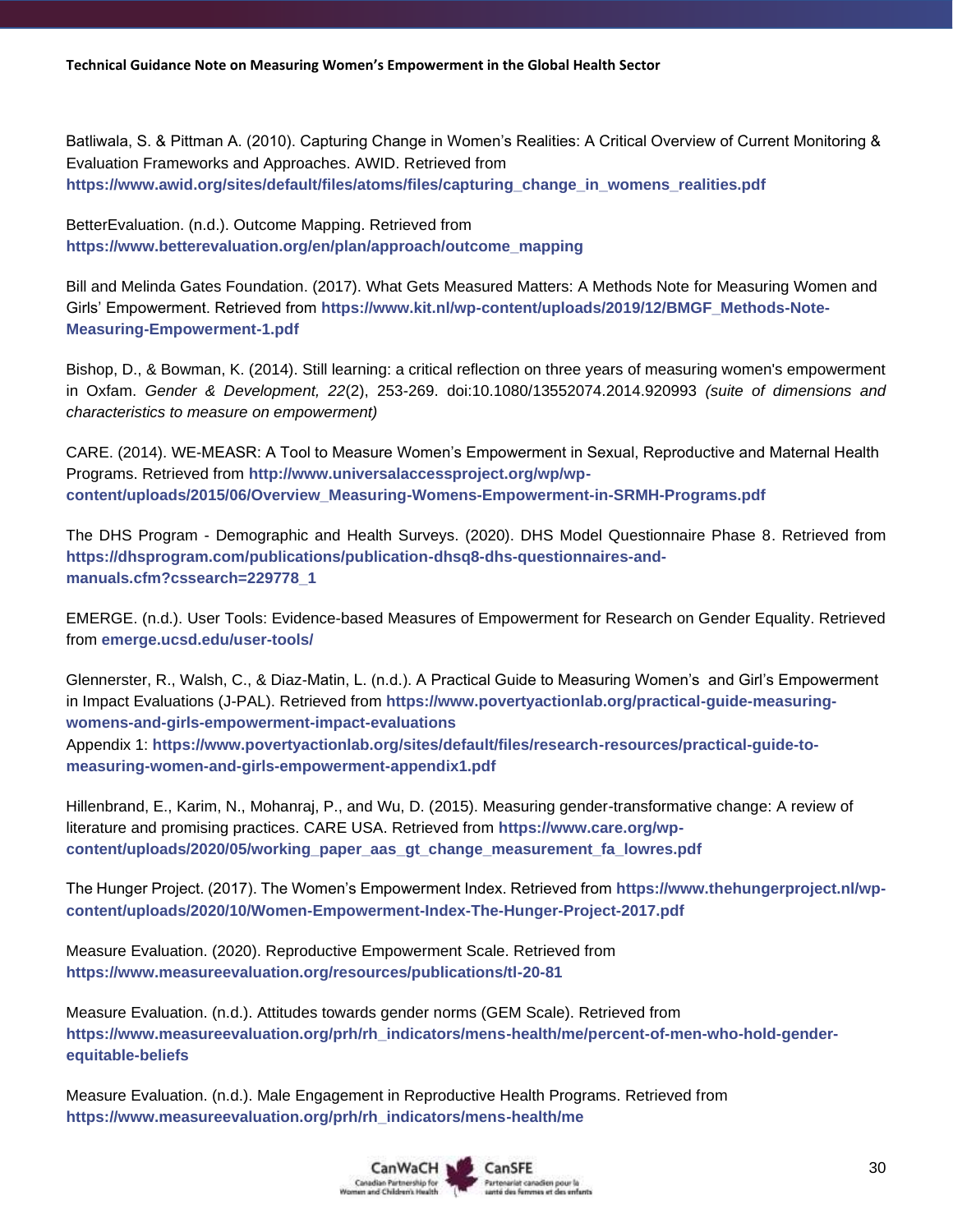Measure Evaluation. (n.d.). Women and Girls' Status and Empowerment. Retrieved from **[https://www.measureevaluation.org/prh/rh\\_indicators/gender/wgse/women-and-girls-status-and](https://www.measureevaluation.org/prh/rh_indicators/gender/wgse/women-and-girls-status-and-empowerment-indicators.html)[empowerment-indicators.html](https://www.measureevaluation.org/prh/rh_indicators/gender/wgse/women-and-girls-status-and-empowerment-indicators.html)**

Measure Evaluation. (n.d.). Participation of women in household decision-making index. Retrieved from **[https://www.measureevaluation.org/prh/rh\\_indicators/gender/wgse/participation-of-women-in-household](https://www.measureevaluation.org/prh/rh_indicators/gender/wgse/participation-of-women-in-household-decision)[decision](https://www.measureevaluation.org/prh/rh_indicators/gender/wgse/participation-of-women-in-household-decision)**

Meyers, L. & Jones, L. (2012). Gender Analysis, Assessment and Audit: Manual & Toolkit. ACDI/VOCA. Retrieved from **<http://www.acdivoca.org/wp-content/uploads/2016/07/ACDI-VOCA-Gender-Analysis-Manual.pdf>**

WHO. (n.d.). Proportion of women aged 15-49 years who make their own informed decisions regarding sexual relations, contraceptive use and reproductive health care (%). Retrieved from **<https://www.who.int/data/gho/indicator-metadata-registry/imr-details/4986>**

Wilson-Grau, R. (2015). Outcome Harvesting. BetterEvaluation. Retrieved from **[http://betterevaluation.org/plan/approach/outcome\\_harvesting](http://betterevaluation.org/plan/approach/outcome_harvesting)**

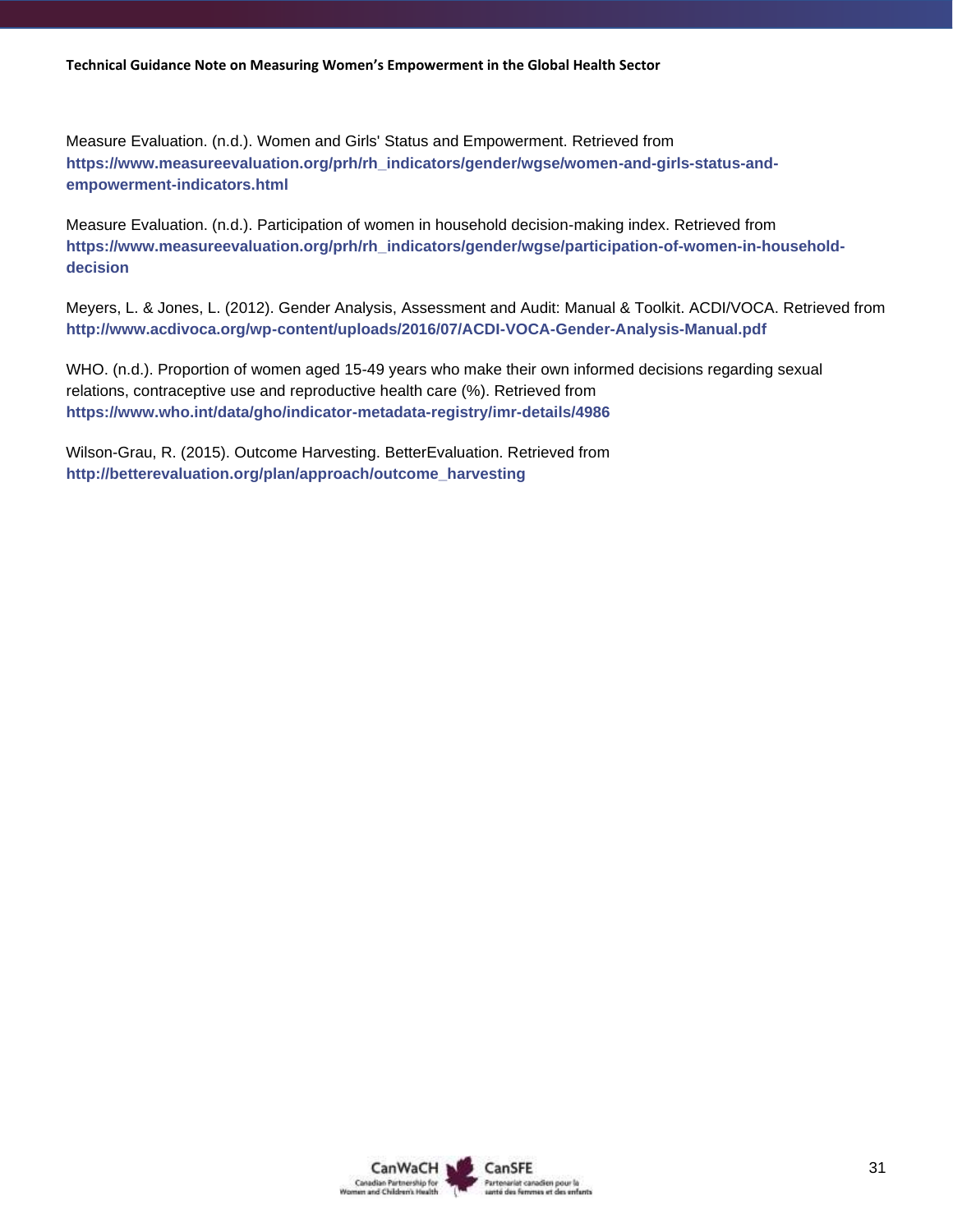# <span id="page-31-0"></span>11 Appendix E: Global Affairs Documents

Global Affairs Canada. (2016). Results-Based Management for International Assistance Programming at Global Affairs Canada: A How-To Guide (Second Edition). Retrieved from **[https://www.international.gc.ca/world](https://www.international.gc.ca/world-monde/assets/pdfs/funding-financement/results_based_management-gestion_axee_resultats-guide-en.pdf)[monde/assets/pdfs/funding-financement/results\\_based\\_management-gestion\\_axee\\_resultats-guide-en.pdf](https://www.international.gc.ca/world-monde/assets/pdfs/funding-financement/results_based_management-gestion_axee_resultats-guide-en.pdf)**

Global Affairs Canada. (2017). Canada's Feminist International Assistance Policy. Retrieved from **[https://www.international.gc.ca/world-monde/issues\\_development-enjeux\\_developpement/priorities](https://www.international.gc.ca/world-monde/issues_development-enjeux_developpement/priorities-priorites/policy-politique.aspx?lang=eng)[priorites/policy-politique.aspx?lang=eng](https://www.international.gc.ca/world-monde/issues_development-enjeux_developpement/priorities-priorites/policy-politique.aspx?lang=eng)**

Global Affairs Canada. (2019). Feminist International Assistance Gender Equality Toolkit for Projects. Retrieved from **[https://www.international.gc.ca/world-monde/funding-financement/gender\\_equality\\_toolkit](https://www.international.gc.ca/world-monde/funding-financement/gender_equality_toolkit-trousse_outils_egalite_genres.aspx?lang=eng)[trousse\\_outils\\_egalite\\_genres.aspx?lang=eng](https://www.international.gc.ca/world-monde/funding-financement/gender_equality_toolkit-trousse_outils_egalite_genres.aspx?lang=eng)**

Global Affairs Canada. (n.d.). *How Projects are Coded for Gender Equality*. Ottawa: GAC.

Government of Canada. (2019). Feminist International Assistance Policy Indicators. Retrieved from **[https://www.international.gc.ca/world-monde/issues\\_development-enjeux\\_developpement/priorities](https://www.international.gc.ca/world-monde/issues_development-enjeux_developpement/priorities-priorites/fiap_indicators-indicateurs_paif.aspx?lang=eng&_ga=2.40801506.1714417929.1610931418-1720464358.1602633489)[priorites/fiap\\_indicators-indicateurs\\_paif.aspx?lang=eng&\\_ga=2.40801506.1714417929.1610931418-](https://www.international.gc.ca/world-monde/issues_development-enjeux_developpement/priorities-priorites/fiap_indicators-indicateurs_paif.aspx?lang=eng&_ga=2.40801506.1714417929.1610931418-1720464358.1602633489) [1720464358.1602633489](https://www.international.gc.ca/world-monde/issues_development-enjeux_developpement/priorities-priorites/fiap_indicators-indicateurs_paif.aspx?lang=eng&_ga=2.40801506.1714417929.1610931418-1720464358.1602633489)**

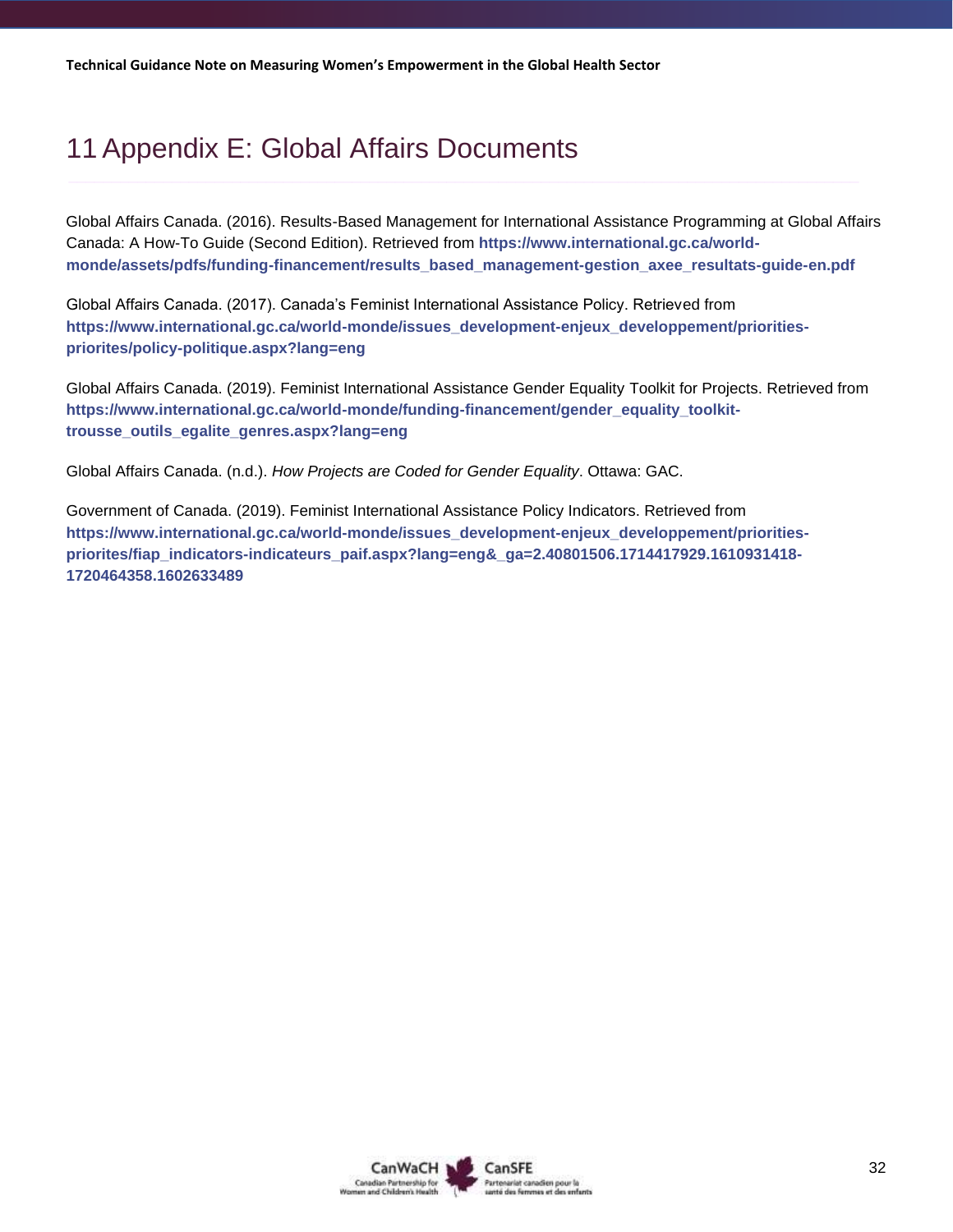# <span id="page-32-0"></span>12 Appendix F: References Cited

- 1. Prata, N., et al., *Women's Empowerment and Family Planning: a Review of the Literature.* Journal of Biosocial Science, 2017. **49**(6): p. 713-743.
- 2. Pratley, P., Associations between quantitative measures of women's empowerment and access to care and health status for mothers and their children: A systematic review of evidence from the developing world. Social science & medicine (1982), 2016. **169**: p. 119-131.
- 3. Cunningham, K., et al., Women's empowerment and child nutritional status in South Asia: a synthesis of the literature. Maternal & Child Nutrition, 2015. **11**(1): p. 1-19.
- 4. Yaya, S., et al., What does women's empowerment have to do with malnutrition in Sub-Saharan Africa? Evidence from demographic and health surveys from 30 countries. Global health research and policy, 2020. **5**: p. 1-019- 0129-8. eCollection 2020.
- 5. Heymann, J., et al., Improving health with programmatic, legal, and policy approaches to reduce gender inequality and change restrictive gender norms. Lancet, 2019. **393**(10190): p. 2522-2534.
- 6. Global Affairs Canada. *Feminist International Assistance Gender Equality Toolkit for Projects*. 2019; Available from: **[https://www.international.gc.ca/world-monde/funding-financement/gender\\_equality\\_toolkit](https://www.international.gc.ca/world-monde/funding-financement/gender_equality_toolkit-trousse_outils_egalite_genres.aspx?lang=eng)[trousse\\_outils\\_egalite\\_genres.aspx?lang=eng.](https://www.international.gc.ca/world-monde/funding-financement/gender_equality_toolkit-trousse_outils_egalite_genres.aspx?lang=eng)**
- 7. Osamor, P.E. and C. Grady, Women's autonomy in health care decision-making in developing countries: a synthesis of the literature. International journal of women's health, 2016. **8**: p. 191-202.
- 8. Measure Evaluation, Women and Girls' Status and Empowerment. n.d.
- 9. Donald, A., et al., *Measuring Women's Agency*. 2017, World Bank Group: Africa Region.
- 10. Kabeer, N., Resources, Agency, Achievements: Reflections on the Measurement of Women's Empowerment. Development and Change, 1999. **30**: p. 435-464.
- 11. Morgan, R., et al., How to do (or not to do)... gender analysis in health systems research. Health Policy Plan, 2016. **31**(8): p. 1069-78.
- 12. Bill and Melinda Gates Foundation. *What Gets Measured Matters: A Methods Note for Measuring Women and Girls' Empowerment*. 2017; Available from: **[https://www.kit.nl/wp-content/uploads/2019/12/BMGF\\_Methods-](https://www.kit.nl/wp-content/uploads/2019/12/BMGF_Methods-Note-Measuring-Empowerment-1.pdf)[Note-Measuring-Empowerment-1.pdf.](https://www.kit.nl/wp-content/uploads/2019/12/BMGF_Methods-Note-Measuring-Empowerment-1.pdf)**
- 13. Mandal, M., A. Muralidharan, and S. Pappa, A review of measures of women's empowerment and related gender constructs in family planning and maternal health program evaluations in low- and middle-income countries. BMC Pregnancy and Childbirth, 2017. **17**(2): p. 342.
- 14. Bishop, D. and K. Bowman, Still learning: a critical reflection on three years of measuring women's empowerment in Oxfam. Gender & Development, 2014. **22**(2): p. 253-269.
- 15. Asaolu, I.O., et al., Measuring Women's Empowerment in Sub-Saharan Africa: Exploratory and Confirmatory Factor Analyses of the Demographic and Health Surveys. Frontiers in Psychology, 2018. **9**(994).
- 16. Jennings, L., et al., Women's empowerment and male involvement in antenatal care: analyses of Demographic and Health Surveys (DHS) in selected African countries. BMC pregnancy and childbirth, 2014. **14**: p. 297-2393-14-297.
- 17. Heckert, J. and M.S. Fabic, *Improving Data Concerning Women's Empowerment in Sub-Saharan Africa.* Studies in family planning, 2013. **44**(3): p. 319-344.

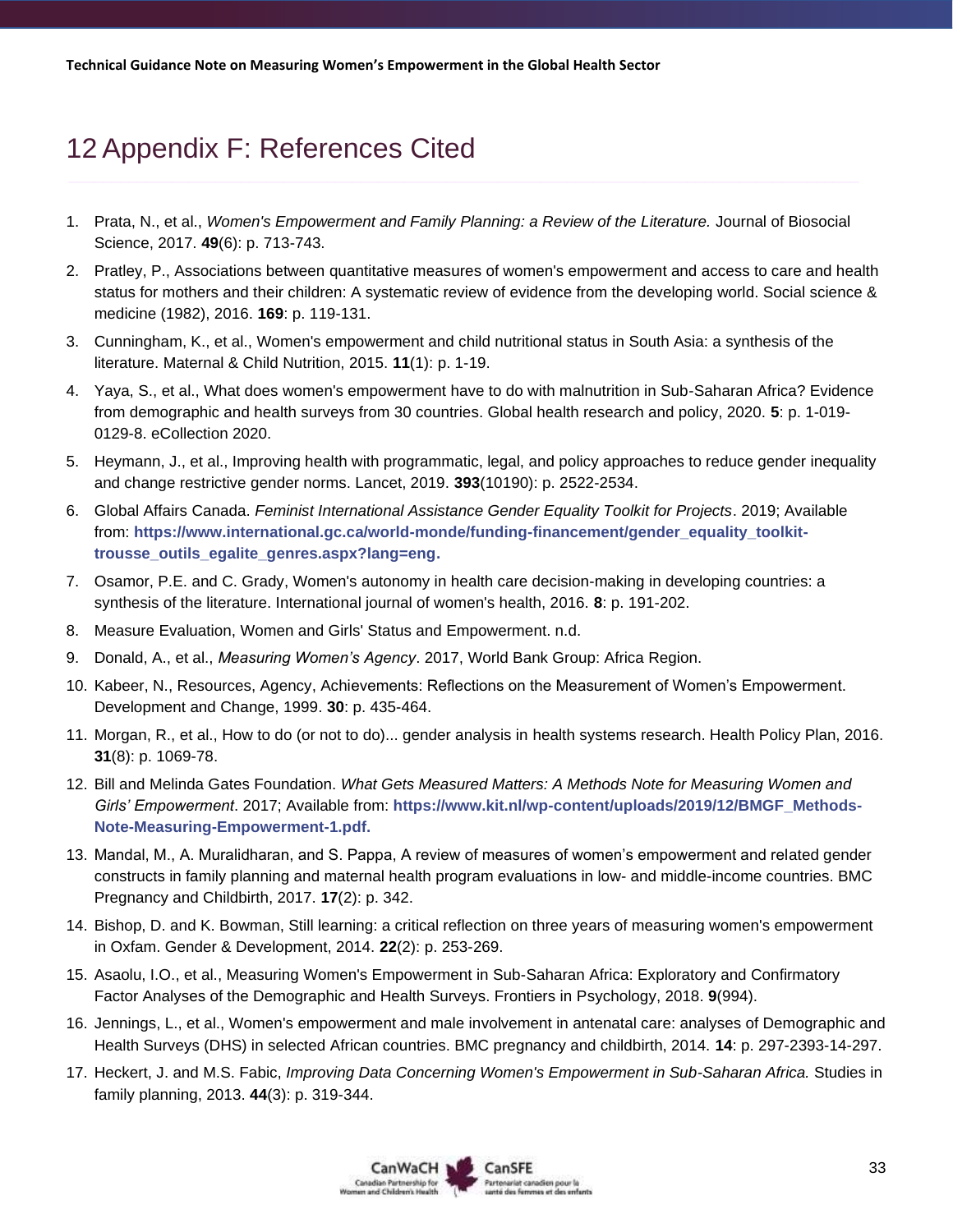- 18. Global Early Adolescent Study. *Download the Measures - Global Early Adolescent Study*. 2019; Available from: **[www.geastudy.org/download-measures-redesign.](http://www.geastudy.org/download-measures-redesign)**
- 19. The DHS Program Demographic and Health Surveys. *DHS Model Questionnaire Phase 8*. 2020; Available from: **[https://dhsprogram.com/publications/publication-dhsq8-dhs-questionnaires-and](https://dhsprogram.com/publications/publication-dhsq8-dhs-questionnaires-and-manuals.cfm?cssearch=229778_1)[manuals.cfm?cssearch=229778\\_1.](https://dhsprogram.com/publications/publication-dhsq8-dhs-questionnaires-and-manuals.cfm?cssearch=229778_1)**
- 20. Phan, L., Measuring Women's Empowerment at Household Level Using DHS Data of Four Southeast Asian Countries. Social Indicators Research, 2016. **126**(1): p. 359-378.
- 21. Ewerling, F., et al., The impact of women's empowerment on their children's early development in 26 African countries. Journal of global health, 2020. **10**(2): p. 020406.
- 22. Ewerling, F., et al., The SWPER index for women's empowerment in Africa: development and validation of an index based on survey data. The Lancet.Global health, 2017. **5**(9): p. e916-e923.
- 23. Ewerling, F., et al., SWPER Global: A survey-based women's empowerment index expanded from Africa to all lowand middle-income countries. Journal of global health, 2020. **10**(2): p. 020343.
- 24. CARE. *WE-MEASR: A Tool to Measure Women's Empowerment in Sexual, Reproductive and Maternal Health Programs*. 2014; Available from: **[http://www.universalaccessproject.org/wp/wp](http://www.universalaccessproject.org/wp/wp-content/uploads/2015/06/Overview_Measuring-Womens-Empowerment-in-SRMH-Programs.pdf)[content/uploads/2015/06/Overview\\_Measuring-Womens-Empowerment-in-SRMH-Programs.pdf.](http://www.universalaccessproject.org/wp/wp-content/uploads/2015/06/Overview_Measuring-Womens-Empowerment-in-SRMH-Programs.pdf)**
- 25. Measure Evaluation. *Reproductive Empowerment Scale*. 2020; Available from: **[https://www.measureevaluation.org/resources/publications/tl-20-81.](https://www.measureevaluation.org/resources/publications/tl-20-81)**
- 26. Measure Evaluation. *Participation of women in household decision-making index*. n.d.; Available from: **[https://www.measureevaluation.org/prh/rh\\_indicators/gender/wgse/participation-of-women-in-household](https://www.measureevaluation.org/prh/rh_indicators/gender/wgse/participation-of-women-in-household-decision)[decision](https://www.measureevaluation.org/prh/rh_indicators/gender/wgse/participation-of-women-in-household-decision)**.
- 27. Measure Evaluation. *Attitudes towards gender norms (GEM Scale)*. n.d.; Available from: **[https://www.measureevaluation.org/prh/rh\\_indicators/mens-health/me/percent-of-men-who-hold-gender](https://www.measureevaluation.org/prh/rh_indicators/mens-health/me/percent-of-men-who-hold-gender-equitable-beliefs)[equitable-beliefs](https://www.measureevaluation.org/prh/rh_indicators/mens-health/me/percent-of-men-who-hold-gender-equitable-beliefs)**.
- 28. The Hunger Project. *The Women's Empowerment Index*. 2017; Available from: **[https://www.thehungerproject.nl/wp-content/uploads/2020/10/Women-Empowerment-Index-The-Hunger-](https://www.thehungerproject.nl/wp-content/uploads/2020/10/Women-Empowerment-Index-The-Hunger-Project-2017.pdf)[Project-2017.pdf](https://www.thehungerproject.nl/wp-content/uploads/2020/10/Women-Empowerment-Index-The-Hunger-Project-2017.pdf)**.
- 29. Chiao-Wen, L., P. Tavrow, and C.-W. Lan, Composite measures of women's empowerment and their association with maternal mortality in low-income countries. BMC Pregnancy & Childbirth, 2017. **17**: p. 21-31.
- 30. Peterman, A. and G. Seymour. *Where is the standardized measure of women's empowerment?* 2018; Available from: **<https://www.ifpri.org/blog/where-standardized-measure-womens-empowerment>**.
- 31. James-Hawkins, L., et al., Women's agency and its relationship to current contraceptive use in lower- and middleincome countries: A systematic review of the literature. Global public health, 2018. **13**(7): p. 843-858.
- 32. Global Affairs Canada. *Results-Based Management for International Assistance Programming at Global Affairs Canada: A How-To Guide (Second Edition)*. 2016; Available from: **[https://www.international.gc.ca/world](https://www.international.gc.ca/world-monde/assets/pdfs/funding-financement/results_based_management-gestion_axee_resultats-guide-en.pdf)[monde/assets/pdfs/funding-financement/results\\_based\\_management-gestion\\_axee\\_resultats-guide](https://www.international.gc.ca/world-monde/assets/pdfs/funding-financement/results_based_management-gestion_axee_resultats-guide-en.pdf)[en.pdf](https://www.international.gc.ca/world-monde/assets/pdfs/funding-financement/results_based_management-gestion_axee_resultats-guide-en.pdf)**.
- 33. Global Affairs Canada, *How Projects are Coded for Gender Equality*. n.d., GAC: Ottawa.
- 34. WHO. Proportion of women aged 15-49 years who make their own informed decisions regarding sexual relations, contraceptive use and reproductive health care (%). n.d.; Available from: **<https://www.who.int/data/gho/indicator-metadata-registry/imr-details/4986>**.

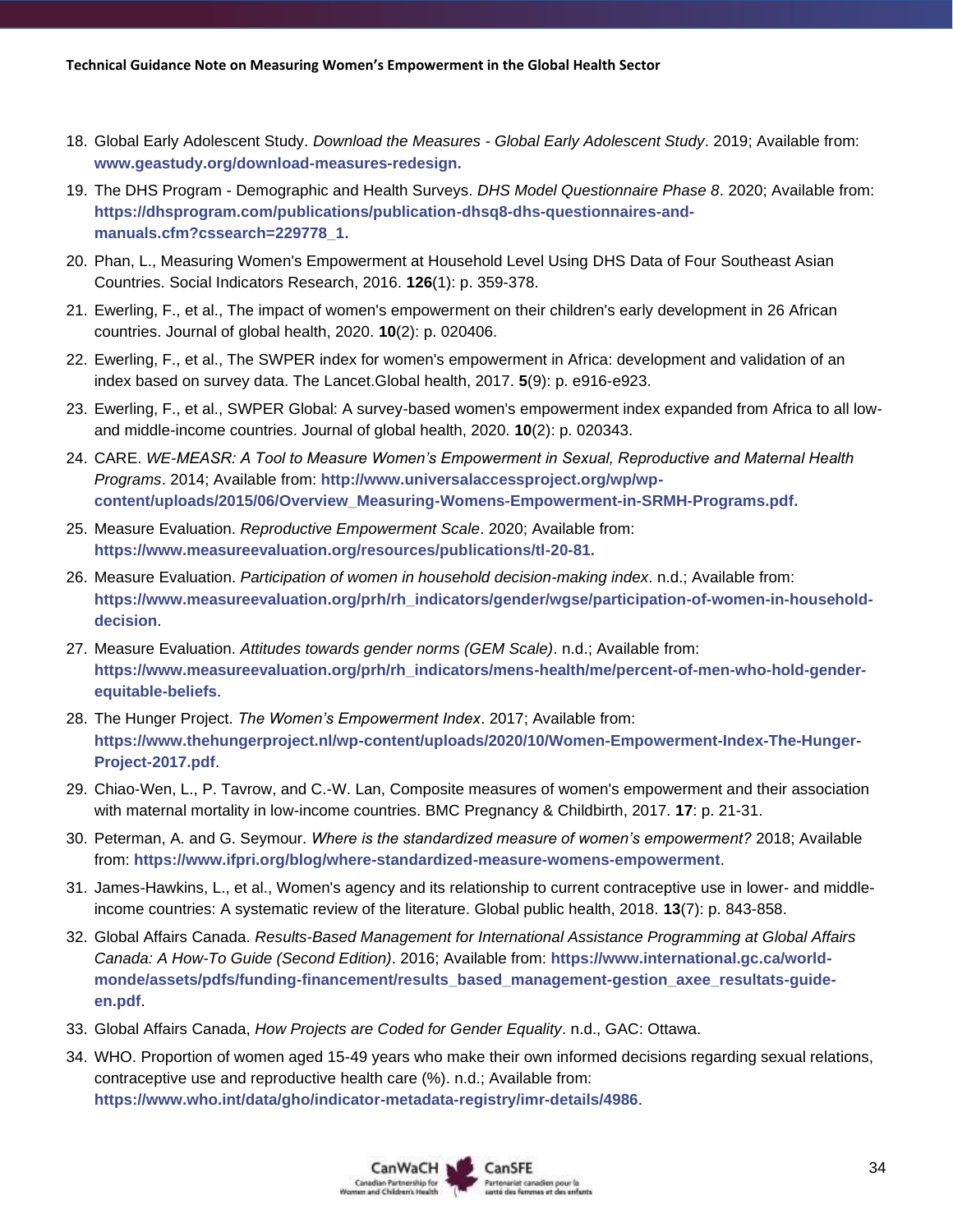- 35. Glennerster, R., C. Walsh, and L. Diaz-Matin. *A Practical Guide to Measuring Women's and Girl's Empowerment in Impact Evaluations (J-PAL)*. n.d.; Available from: **[https://www.povertyactionlab.org/practical-guide](https://www.povertyactionlab.org/practical-guide-measuring-womens-and-girls-empowerment-impact-evaluations)[measuring-womens-and-girls-empowerment-impact-evaluations](https://www.povertyactionlab.org/practical-guide-measuring-womens-and-girls-empowerment-impact-evaluations)**.
- 36. Taukobong, H.F., et al., Does addressing gender inequalities and empowering women and girls improve health and development programme outcomes? Health policy and planning, 2016. **31**(10): p. 1492-1514.
- 37. Abreha, S.K. and Y.A. Zereyesus, Women's Empowerment and Infant and Child Health Status in Sub-Saharan Africa: A Systematic Review. Maternal and child health journal, 2020.
- 38. Weber, A.M., et al., *Gender norms and health: insights from global survey data.* Lancet, 2019. **393**(10189): p. 2455-2468.
- 39. Government of Canada. *Tri-Council Policy Statement: Ethical Conduct for Research Involving Humans – TCPS 2*. 2018; Available from: **[https://ethics.gc.ca/eng/policy-politique\\_tcps2-eptc2\\_2018.html](https://ethics.gc.ca/eng/policy-politique_tcps2-eptc2_2018.html)**.
- 40. Bisung, E., et al., Using Photovoice as a Community Based Participatory Research Tool for Changing Water, Sanitation, and Hygiene Behaviours in Usoma, Kenya. Biomed Res Int, 2015. **2015**: p. 903025.
- 41. International HIV/AIDS Alliance, Tools Together Now! 100 participatory tools to mobilise communities for HIV/AIDS. 2006, International HIV/AIDS Alliance.
- 42. BetterEvaluation. *Outcome Mapping*. n.d.; Available from: **[https://www.betterevaluation.org/en/plan/approach/outcome\\_mapping](https://www.betterevaluation.org/en/plan/approach/outcome_mapping)**.
- 43. Wilson-Grau, R. *Outcome Harvesting. BetterEvaluation*. 2015; Available from: **[http://betterevaluation.org/plan/approach/outcome\\_harvesting](http://betterevaluation.org/plan/approach/outcome_harvesting)**.